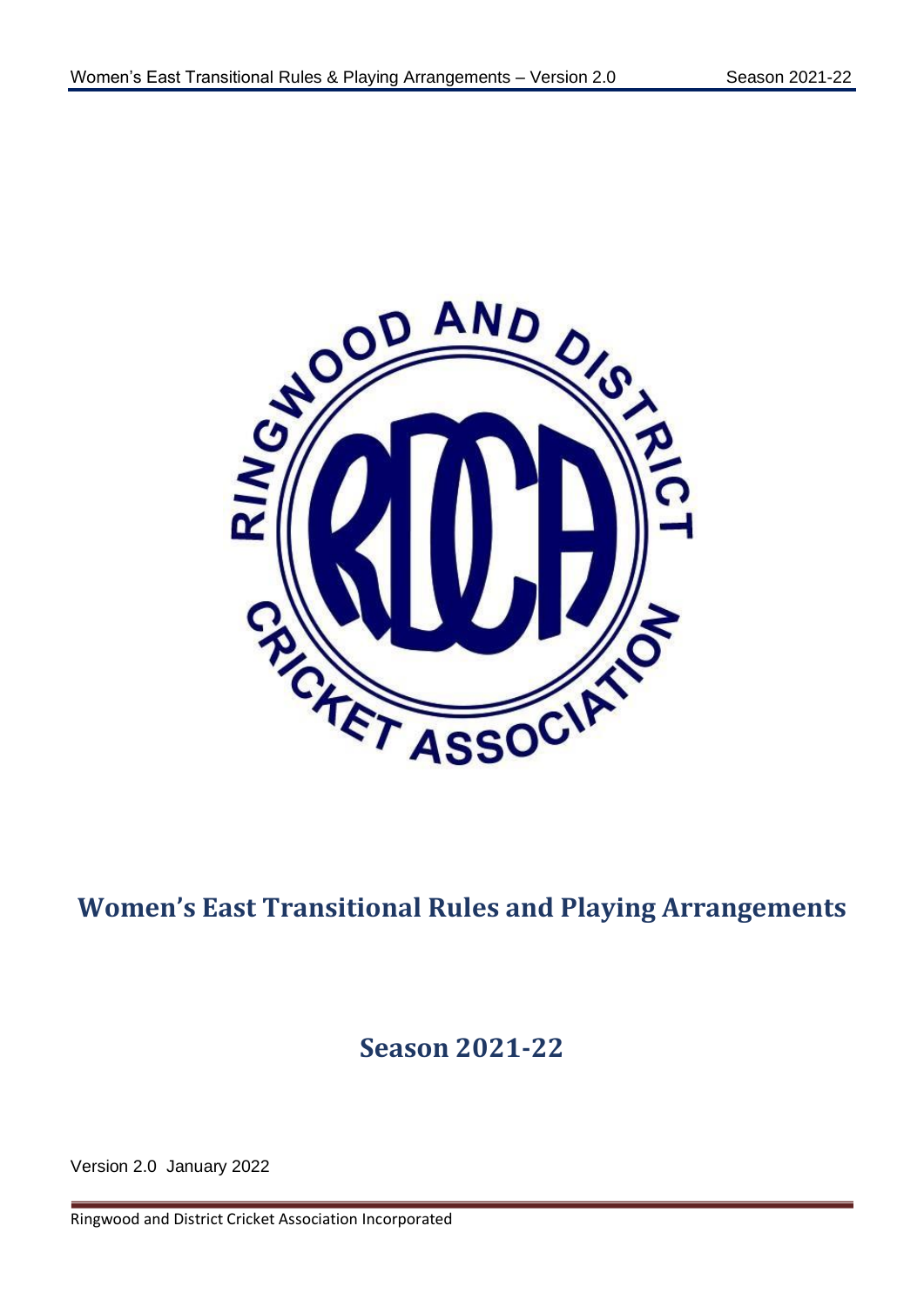# **Table of Contents**

|                | TRANSITIONAL PLAYING ARRANGEMENTS - WOMEN'S EAST COMPETITION1 |  |
|----------------|---------------------------------------------------------------|--|
| 1              |                                                               |  |
| 2              |                                                               |  |
| 3              |                                                               |  |
| $\overline{4}$ |                                                               |  |
| 5              |                                                               |  |
| 6              |                                                               |  |
|                |                                                               |  |
| 7              |                                                               |  |
| 8              |                                                               |  |
|                |                                                               |  |
| 9              |                                                               |  |
| 10             |                                                               |  |
| 11             |                                                               |  |
|                |                                                               |  |
| 12             |                                                               |  |
| 13             |                                                               |  |
| 14             |                                                               |  |
|                |                                                               |  |
| 15             |                                                               |  |
| 16             |                                                               |  |
|                |                                                               |  |
| 17             |                                                               |  |
| 18             |                                                               |  |
| 19             |                                                               |  |
| 20             |                                                               |  |
|                |                                                               |  |
| 21             |                                                               |  |
| 22             |                                                               |  |
| 23             |                                                               |  |
| 24             |                                                               |  |
| 25             |                                                               |  |
| 26             |                                                               |  |
| 27             |                                                               |  |
| 28             |                                                               |  |
| 29             |                                                               |  |
| 30             |                                                               |  |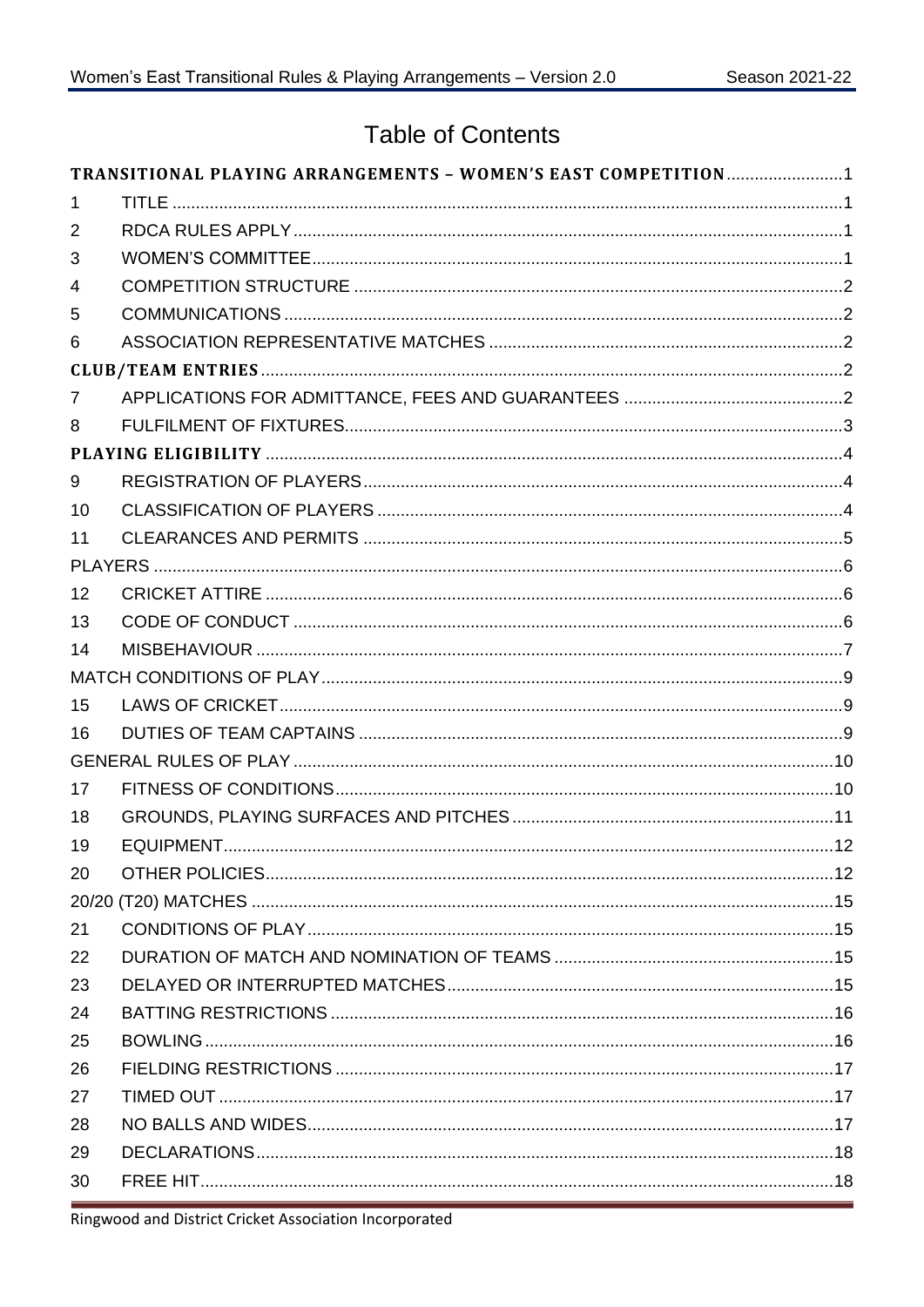| 31 |  |
|----|--|
|    |  |
| 32 |  |
| 33 |  |
| 34 |  |
| 35 |  |
| 36 |  |
| 37 |  |
| 38 |  |
| 39 |  |
| 40 |  |
| 41 |  |
| 42 |  |
| 43 |  |
|    |  |
| 44 |  |
| 45 |  |
|    |  |
| 46 |  |
| 47 |  |
|    |  |
| 48 |  |
| 49 |  |
| 50 |  |
|    |  |
| 51 |  |
| 52 |  |
|    |  |
| 53 |  |
| 54 |  |
| 55 |  |
| 56 |  |
| 57 |  |
| 58 |  |
| 59 |  |
|    |  |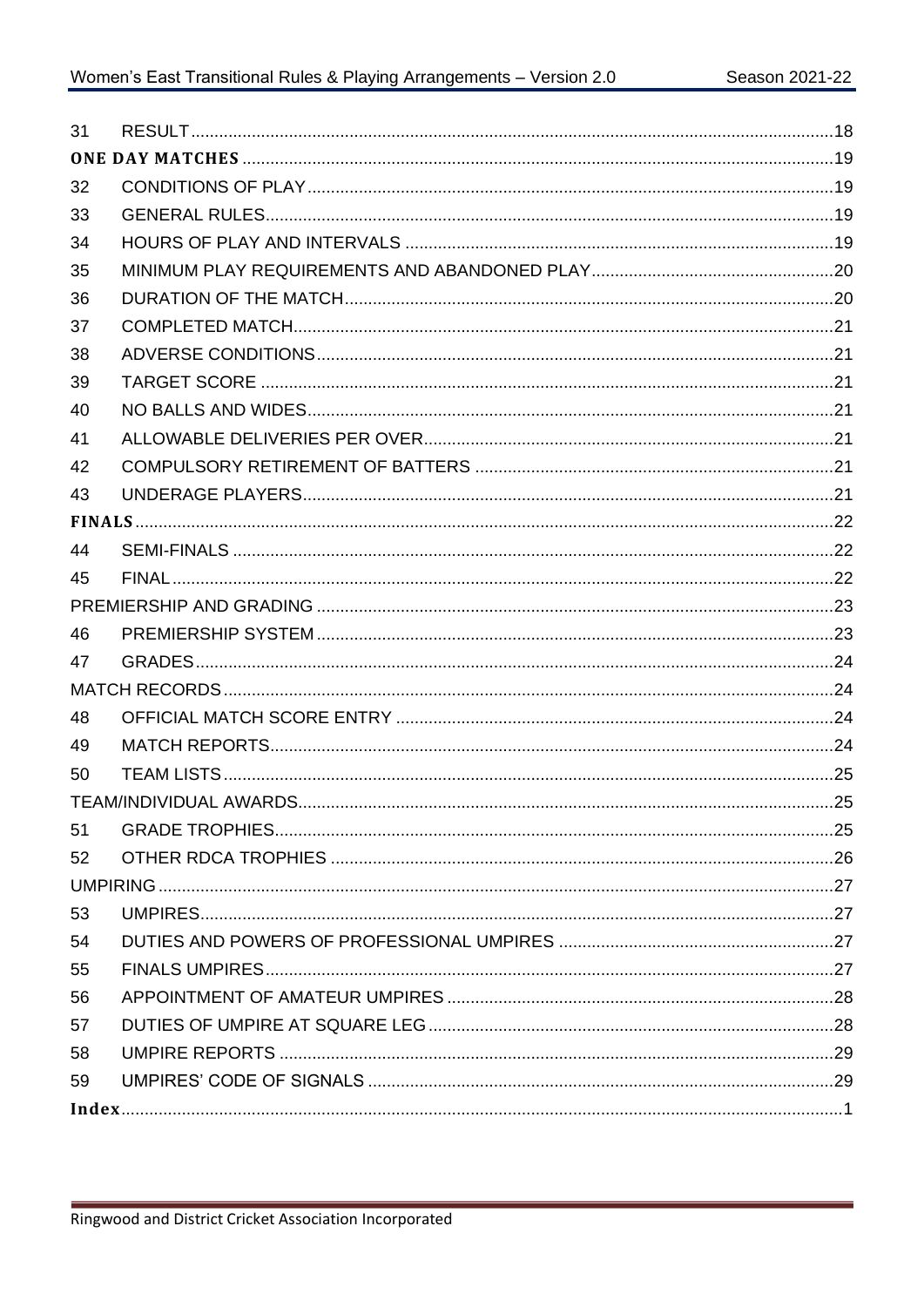# **RINGWOOD AND DISTRICT CRICKET ASSOCIATION**

# <span id="page-3-0"></span>**TRANSITIONAL PLAYING ARRANGEMENTS – WOMEN'S EAST COMPETITION**

#### <span id="page-3-1"></span>**1 TITLE**

The Women's Competition will be known as the Ringwood and District Cricket Association (Incorporated) (RDCA) Women's East Competition.

#### <span id="page-3-2"></span>**2 RDCA RULES APPLY**

The RDCA Women's East Competition operates under the constitution of the RDCA. The rules of the RDCA Constitution and the Senior Men's Competition, as defined herein, will apply. Penalties are stated in penalty units. Each penalty unit is worth \$10.

#### <span id="page-3-3"></span>**3 WOMEN'S COMMITTEE**

- 3.1 The Women's East Competition will be administered by the Women's Committee and shall be under the control of the RDCA Board of Management.
- 3.2 The Women's Committee in will consist of 2 X Co-Chairpersons (one from the RDCA and one representing the WCCC), Women's Secretary, Registration Secretary, all elected in accordance with the constitution, and other ex-officio members. Ex-Officio members may be invited to serve on the committee and shall have normal voting rights at any Women's Committee Meeting.
- 3.3 Not more than two (2) members of any one affiliated club shall be on the Women's Committee at any one time.
- 3.4 The RDCA Chairperson of the Women's Committee shall be the Chairperson of all its meetings and in their absence, the meeting shall elect a chairperson for that meeting.
- 3.5 The Chairperson at all meetings shall be entitled to a casting vote as well as a deliberative vote.
- 3.6 The Women's Committee will meet as required and the Women's Secretary shall convene meetings.
- 3.7 Five members shall form a quorum and business shall not be proceeded with unless such a quorum is present.
- 3.8 Any member absent, without leave, from three consecutive meetings of the Women's Committee, shall forfeit their seat.
- 3.9 The Women's Committee will issue directives in order to enforce and administer the rules of the senior competition. If any direction of the Women's Competition has not been complied with, within the specified time, the Women's Committee is empowered to take such action as it deems fit.
- 3.10 The Women's Committee, in the absence of any set penalty for the breach of a rule, will determine the penalty which may be in the form of a fine, and/or the loss of match points and/or other suitable penalty.
- 3.11 Players, Club Officials and Spectators are required to follow any instruction from an RDCA Umpire, RDCA Match Day Official or RDCA Committee Member. Failure to do so will result in disciplinary action by the Women's Committee.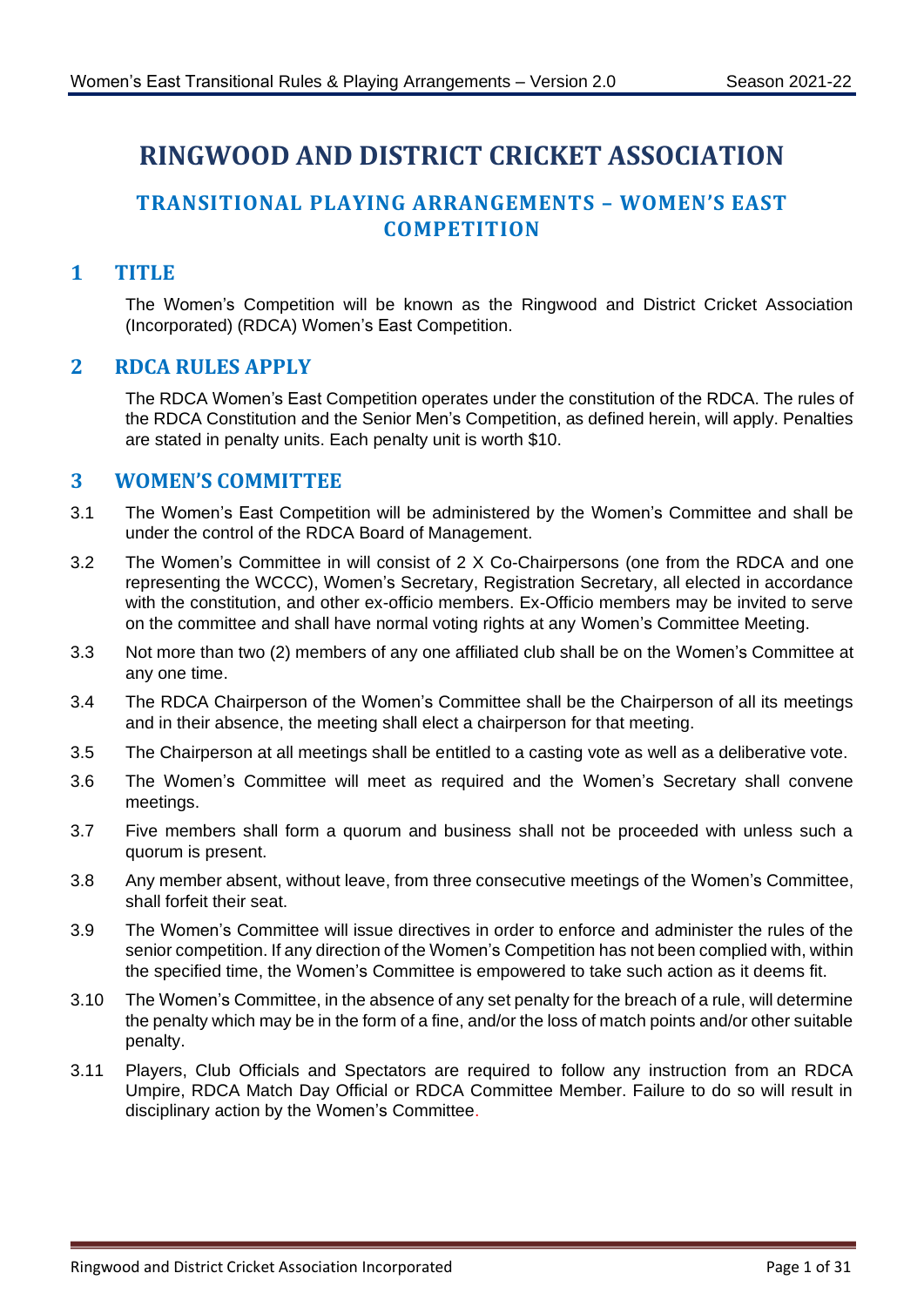#### <span id="page-4-0"></span>**4 COMPETITION STRUCTURE**

The Women's East competition will consist of one division, containing multiple grades. Where possible all grades will contain an even number of teams to prevent "byes". Grades may comprise an alternate number of teams to fulfill fixturing requirements.

The top Grade will be known as the Women's Premier grade.

#### <span id="page-4-1"></span>**5 COMMUNICATIONS**

- 5.1 Information circulars emanating from RDCA officials must be consecutively numbered to ensure that clubs are aware that all advices have been received. Clubs will be held responsible for ensuring that advices are received in sequence.
- 5.2 All forms and communications addressed to the Association must be by mail, email or facsimile and be typed or written in ink.
- 5.3 Information requiring immediate dissemination to clubs may be sent via mobile text message and/or email.

#### <span id="page-4-2"></span>**6 ASSOCIATION REPRESENTATIVE MATCHES**

- 6.1 The Selection Committee consisting of a minimum of three (3) members will be appointed annually by the Women's Committee to select teams to represent the Association in matches.
- 6.2 "Representative Teams" and practice squads of the Association will be selected by the Selection Committee.
- <span id="page-4-5"></span>6.3 A player selected in any Association Representative Team or in any practice squad, who is subsequently unable to play in such Representative Team or attend practice, will furnish the Women's Committee, at least seven (7) days before the match or practice, their notice of unavailability. If a selected player fails to attend or play as required or if the notice of the unavailability is provided less than seven (7) days before the match or practice, the Women's Committee may impose such penalty, including suspension or fine, as it considers the occasion warrants. Players selected in Association Representative Teams will be unavailable for selection in any club team scheduled to play on the same day.
- 6.4 Notification of selection will, for the purpose of this rule, be deemed sufficient if players concerned are advised of their selection personally, by mobile text message, email, or letter at least four (4) days before the match or practice.

# **CLUB/TEAM ENTRIES**

#### <span id="page-4-4"></span><span id="page-4-3"></span>**7 APPLICATIONS FOR ADMITTANCE, FEES AND GUARANTEES**

All new clubs will be eligible for affiliation with the Ringwood and District Cricket Association Incorporated subject to the following:

7.1 All applications by clubs desirous of playing cricket with the Association for the ensuing season will be made in writing, on forms supplied by the Association and lodged with the Administration Manager/Secretary not later than the first Friday of August in each year and will contain the following information:

Name, address and telephone number of President, Secretary, Treasurer, Club Members and when available, Junior Team Managers.

Team entries for the ensuing season, indicating the location of playing grounds, type of wicket and the best means of approach to same.

Name of team(s) sharing its wicket and dates on which the ground(s) may be unavailable.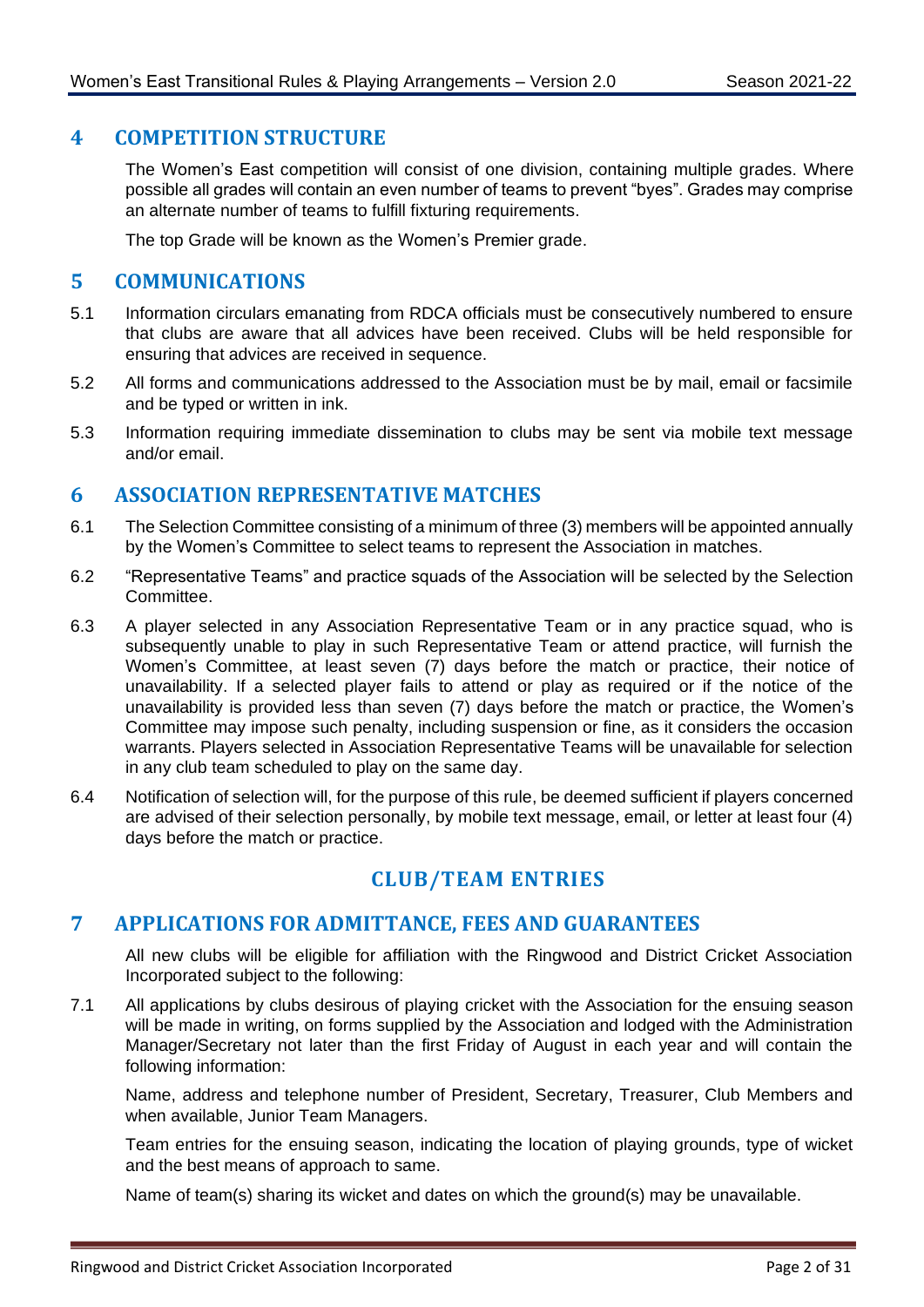The telephone number at Pavilion or Ground.

Regarding the nomination of new Clubs into the Association, additional information may be required by the Board of Management before a nomination is placed before the General Committee for decision at the Annual General Meeting or a Special General Meeting.

Such entries are to be regarded as final.

- 7.2 i) Failure to field any nominated team may result in a penalty as decided by the Board of Management.
	- ii) Before the commencement of each season each Club must certify that it complies with the requirements of the Member Protection Policy on the form provided by the Women's Secretary.
- 7.3 A club may enter teams in the Veterans and Junior Competitions without the need to play in the Senior or Women's East Competition.
- 7.4 The Women's Committee will determine the composition of all senior women's grades. Proposals for changes to the playing competition structure of the Association will be dealt with by the convening of a General Meeting, to provide the clubs with the opportunity to hear submissions, for and against the proposal, and permit the members the opportunity to vote by ballot or by show of hands. A simple majority of eligible votes will be required to achieve acceptance of such a proposal.

#### <span id="page-5-0"></span>**8 FULFILMENT OF FIXTURES**

- 8.1 If a team is unable to secure its ground for a match, it must give seven (7) clear days' notice to that effect to the opposing club and to the Women's Committee Secretary. The Women's Committee Secretary will then decide where and when the match will be played and is empowered to impose a penalty on any club failing to comply with its decision.
- 8.2 Every team unable to play a competition match will give notice to the Women's Committee Secretary of its inability to play by no later than 10:00 am on the day scheduled for play. Should this deadline be met there will be no penalty, but should advice be received after this deadline the penalty may be a deduction of 6 match points. Withdrawal of a team from the competition, after cut-off date in September, may incur a fine of up to 10 penalty units.
- 8.3 Any team failing to fulfil any engagement will forfeit the match in question and will also be liable to be dealt with by the Women's Committee, which may include financial penalties.
- 8.4 In the event of a club withdrawing a team from the competition or forfeiting a match during the season, then the club must withdraw or forfeit its lowest grade team.
- 8.5 Possibility of re-scheduling of matches (due to vandalism, ground damage etc): Clubs must advise the Women's Committee Secretary as soon as possible who, in consultation with the Women's Committee Chair, or their delegate, will make a ruling.
- 8.6 In the event of any team of a member club being unable to field a team resulting in their forfeiture of matches on more than 5 occasions during a season then the said team and club will be dealt with by the Women's Committee. Sanctions on the said team may include being compulsorily withdrawn from competition during the season. Sanctions on the said club may include a financial penalty (minimum 10 penalty units) and a restriction on the club registering the team again in the following season. Both will be at the discretion of the Women's Committee.
- 8.7 Application to play matches on a Saturday or public holiday (instead of Sunday): Clubs desiring to take this option must submit an application at least four (4) weeks before the scheduled date of the match. The Women's Secretary is empowered to make the decision. If approved, the match will become part of the scheduled fixture and be subject to the rules that apply thereto. Approval may not be forthcoming if the proposed date of the match clashes with that of a scheduled Association representative match. Clubs requesting a change of fixture must be aware of player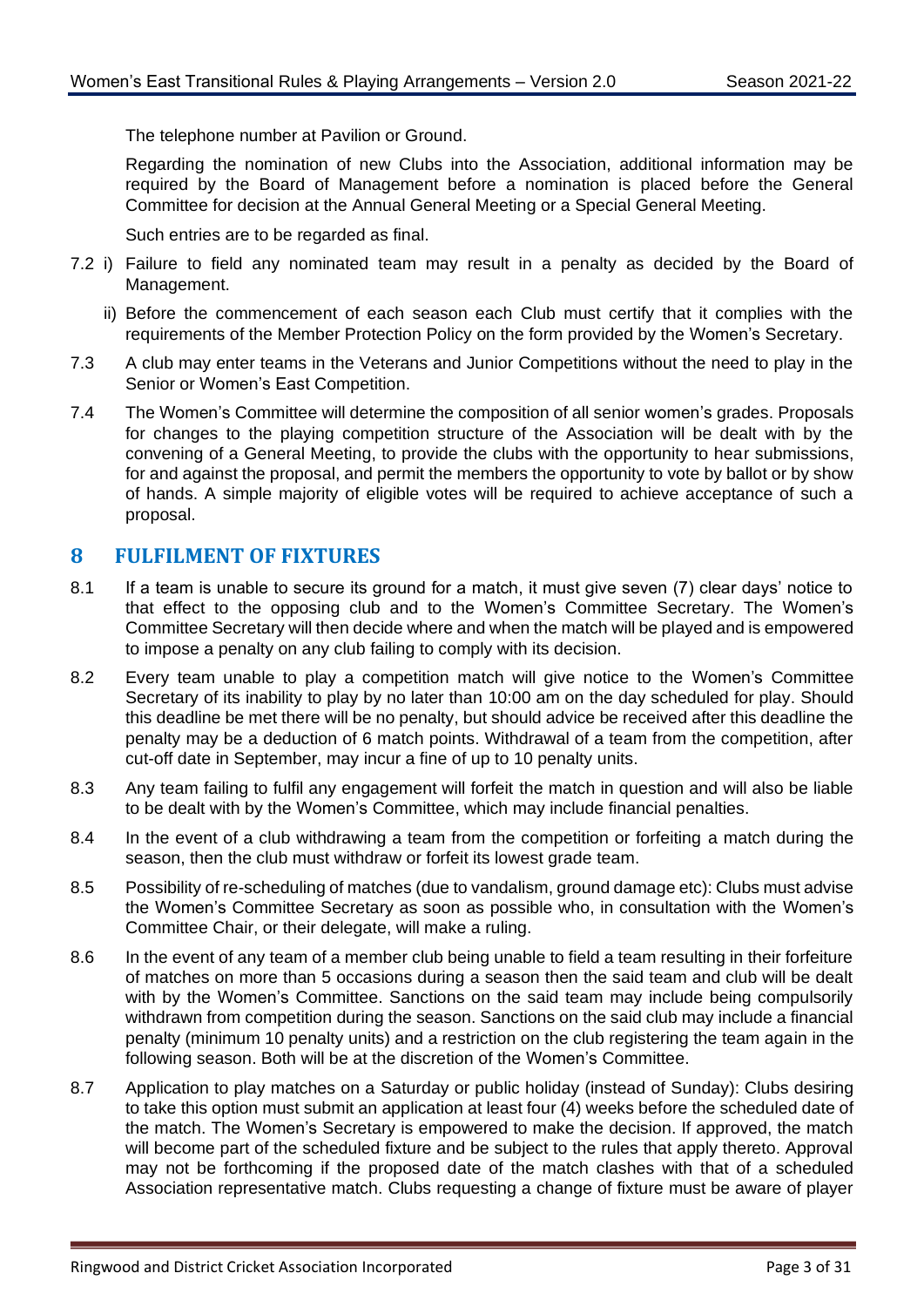availability under Rule [6.3.](#page-4-5) If Sunday matches of the same round are abandoned by the Women's Committee due to weather conditions (wet or heat), such decision will also apply to matches in that round being played on the Saturday or public holiday.

# **PLAYING ELIGIBILITY**

#### <span id="page-6-1"></span><span id="page-6-0"></span>**9 REGISTRATION OF PLAYERS**

All players must be registered in MyCricket with their respective clubs and a player must be registered with the club with which they desire to play, prior to the completion of the match. Each club is responsible for maintaining their own player registration listing (in MyCricket) comprising ONLY those players that are eligible to be registered with their club.

#### **EXISTING REGISTERED PLAYERS**

9.1 The existing club player block registration listing at the end of the previous season will be used as the club player block registration listing for the next season.

#### **NEW REGISTRATION**

9.2 Before entry onto a Club's MyCricket database, each new player must complete and sign an Association Registration Form. This form must be signed by the Secretary or another official of the club, retained in the club records and produced for verification if required by the RDCA. No player will be eligible to play unless registered as above and no player will be registered unless eligible.

#### **APPROVAL BY BOARD OF MANAGEMENT**

9.3 Notwithstanding anything contained in these rules, all players will be and always remain subject to the approval of the Board of Management and / or the Women's Committee.

#### **PLAYER REGISTERING WITH MORE THAN ONE CLUB**

9.4 Any player who signs the registration forms and submits themself for registration with more than one club in this Association will be dealt with by the Women's Committee.

#### <span id="page-6-2"></span>**10 CLASSIFICATION OF PLAYERS**

- 10.1 A Premier, Sub-District or Club of another Association will be permitted free interchange of players between its Women's teams and their highest grade in this Association without permits, provided that such players are duly registered in accordance with the rules of this Association, but this rule will not permit the transfer of players between teams in this Association without compliance with these rules.
- <span id="page-6-3"></span>10.2 i) If a club has two or more teams in this Association, then any player of that club may play in any team of that club, within 6 grades or 1 team, whichever is the greater number of grades, than played in their previous match, without the approval of the Women's Committee. *NB: within 6 grades excludes the grade last played.*
	- ii) A player may transfer to a team of their club in a higher grade at any time without a permit.

#### **MATCHES TO QUALIFY FOR FINALS**

- 10.3 The minimum number of home and away matches (finals qualifying matches) to be played by players to be eligible to play in finals matches of any one grade in any season will be determined by the Women's Committee. A player will be eligible to play for a club in finals matches of any one grade in that season if:
	- 1) they have played the minimum number of finals qualifying matches for that club in that grade or lower including forfeits and byes received
	- 2) excluding any abandoned or cancelled matches, and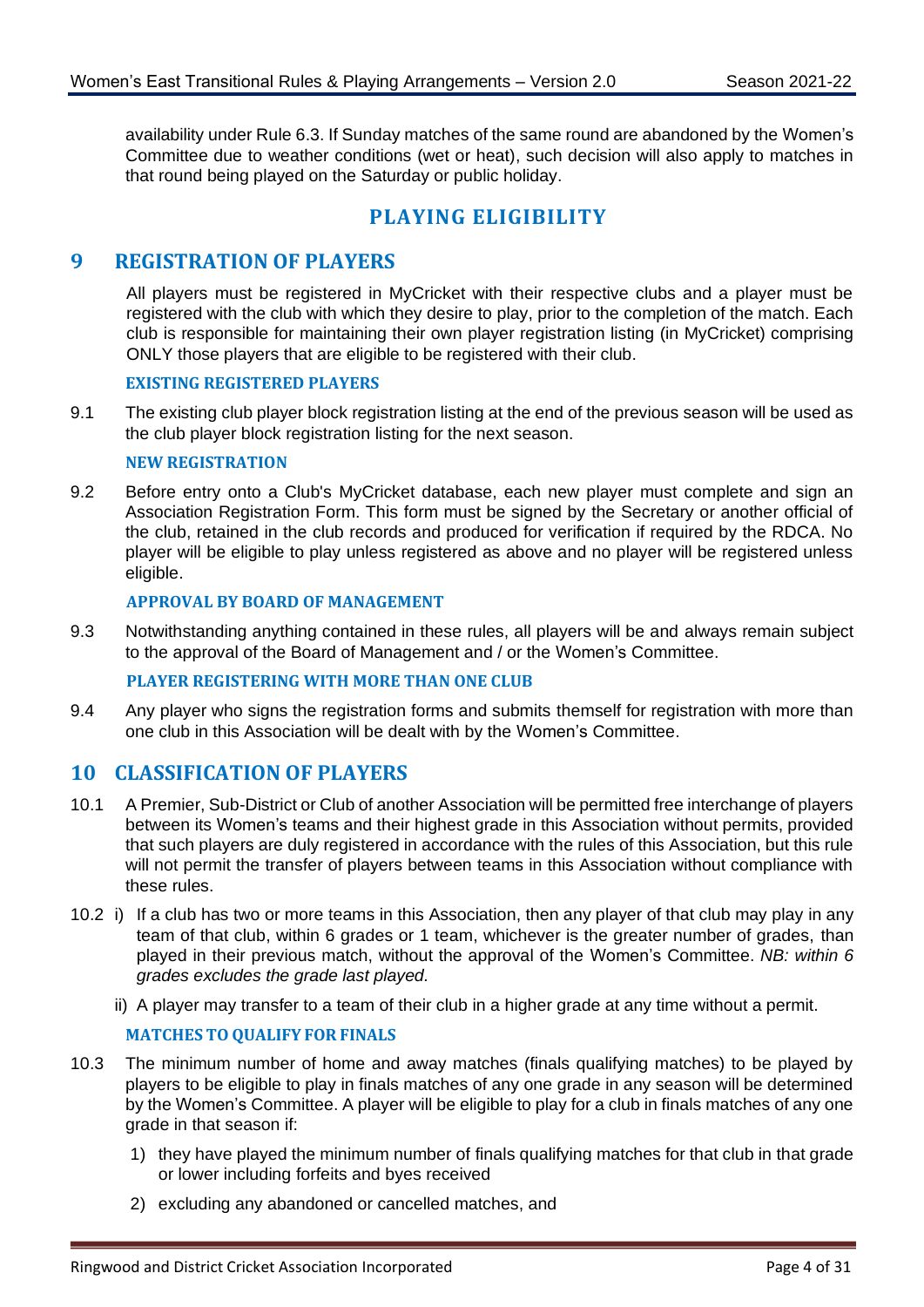- 3) excluding any matches with Juniors, Veterans, or other clubs, and
- 4) subject to rule [10.2.](#page-6-3)

Only teams receiving a forfeit, or a bye can enter eligible player names into MyCricket, which will count as a game played. Players of a team causing a forfeit cannot use that forfeit match as part of their eligibility to play in finals matches. It is permissible for any club to freely interchange their eligible players between any consecutively graded teams of that club in the RDCA or other Associations' final series, provided that teams are competing on the same day or days in finals matches.

- 10.4 Any team playing an unregistered or ineligible player in any game will be fined 10 penalty units per player and will forfeit that game. The win and any premiership points will be awarded to the non-offending team. The Women's Committee reserves the right to impose further penalties against captain, players, officials, and club.
- 10.5 Persons called upon to act as "substitutes" MUST be registered players of this Association. A player acting as a substitute need not have played the required qualification matches to act as a substitute in finals; however, a player may not act as a substitute in a grade more than two (2) consecutive club teams lower than the team in which they last played for that club during the current season.
- 10.6 A registered player of this Association will not be permitted to play in two matches at the same time or in the same round, either with this or any other Association without a permit from the Women's Committee.
- 10.7 Players from another Association refer to Rule [11.6](#page-7-1) to [11.8.](#page-7-2)

#### <span id="page-7-0"></span>**11 CLEARANCES AND PERMITS**

- 11.1 Clearance requests are to be submitted online through MyCricket and MUST be approved before that player commencing play in any match.
- 11.2 If no action is taken by the club to which the application for clearance is made within seven (7) days, the Registration Secretary may deal with the application as deemed fit.
- 11.3 All clearance and associated registrations must be finalised before the commencement of the match.
- 11.4 Any player unable to obtain a clearance from their club in this Association will have the right to apply to the Registration Secretary who will have the power to deal with the application.
- 11.5 Any player who has previously registered with an RDCA affiliated club requires a clearance application to be submitted online, on their behalf, in the MyCricket system. This clearance must be approved by the player's previous RDCA club before that player commences play in any match.
- <span id="page-7-1"></span>11.6 Disqualified players from any Association must obtain a clearance before playing in this Association.
- 11.7 Any player who has played with a club affiliated with another Association during the current season and desiring to transfer to RDCA must first obtain a clearance from their club, such clearance to be endorsed by the Association they desire to leave. In the event of the club refusing the clearance, the player may appeal to their Association. Should the club and Association refuse the application for a clearance, the player may appeal to the Women's Committee of the RDCA, whose decision will be final and binding on all concerned. To be eligible to play in following rounds, a player must be registered with the club with which they desired to play before the commencement of the match.
- <span id="page-7-2"></span>11.8 Interim Permits - the Registration Secretary of this Association will have the power to grant Interim Permits.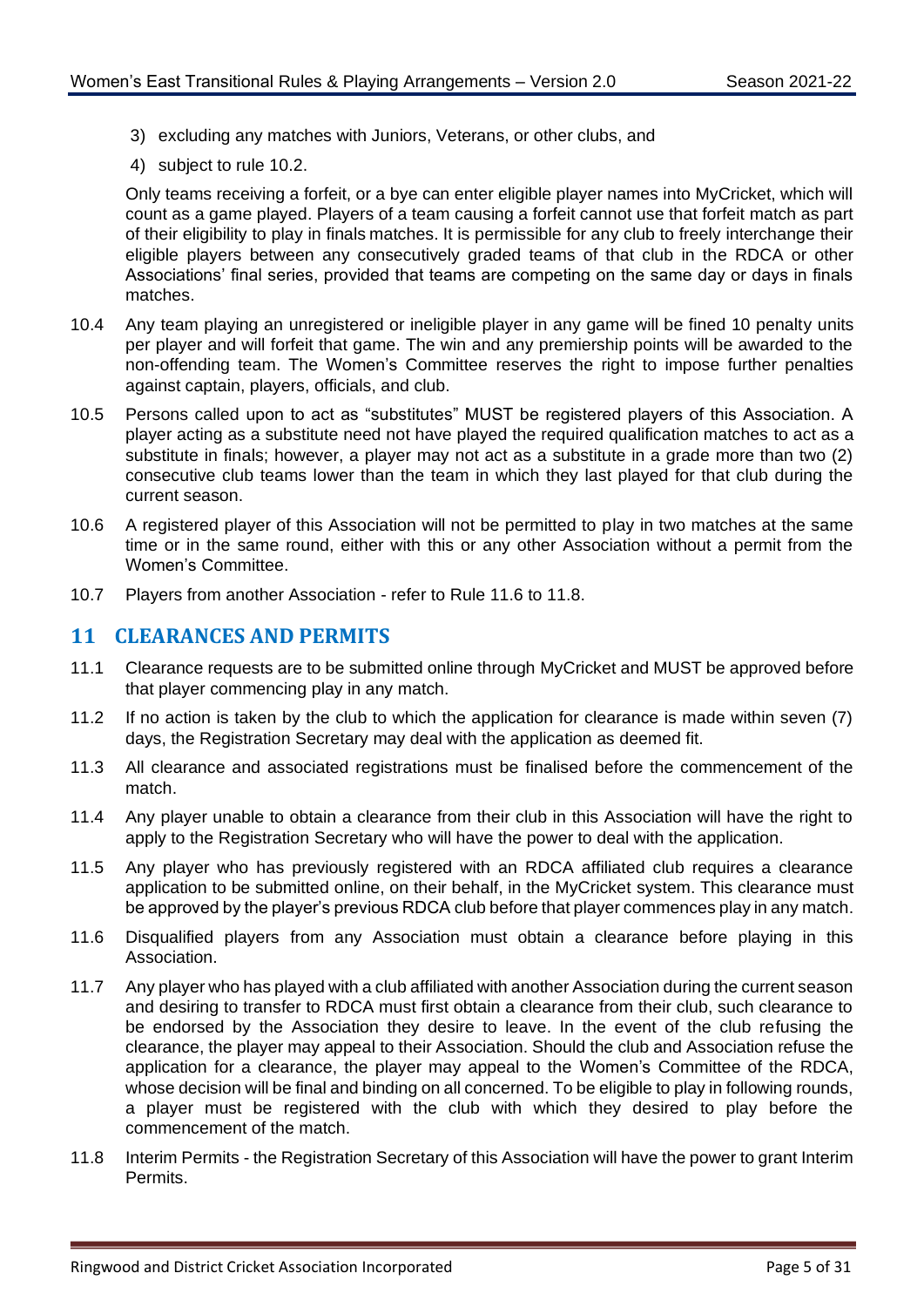# **PLAYERS**

# <span id="page-8-1"></span><span id="page-8-0"></span>**12 CRICKET ATTIRE**

- 12.1 All players must appear on the field in proper cricket attire which for women should be approved coloured clothing, with matching coloured pads, and use a white ball. Leggings may be worn in lieu of cricket trousers.
- 12.2 White cricket attire may be substituted for coloured clothing with the prior approval of the Woman's Administrator. **NOTE**: An RDCA approved red ball must be used where players wear white clothing
- 12.3 Players officiating as umpires must wear proper cricket attire plus distinguishing clothing as required under Rule [53.7.](#page-29-4)
- 12.4 Umpires will report players contravening this rule who will, on a first occasion, be fined 1 penalty unit and, if a further breach of this rule occurs, will be dealt with by the Women's Committee, which may impose a higher fine or penalty.
- 12.5 No player will wear boots or shoes equipped with studs, spikes, sprigs, or projections made of metal or hard plastic which could damage the surface when playing on synthetic wickets. The penalty for non-compliance with this rule will be a fine of 2 penalty units, and the offending player will not be permitted to participate in the match until this rule has been complied with.

# <span id="page-8-2"></span>**13 CODE OF CONDUCT**

- 13.1 The following code of behaviour is recommended by the Victorian Metropolitan Cricket Union (VMCU) and adopted by the RDCA. The Women's Committee may impose penalties for breaches of this code.
- 13.2 All matches will be conducted in the true spirit of the game of cricket and Club Officials, Coaches, Captains and Players are required to adopt this code or the Women's Committee may impose penalties.

#### **PLAYER'S RESPONSIBILITIES**

13.3 No player or official will, during any match, whether on or off the field of play, engage in conduct unbecoming to the game of cricket.

Players will:

- i) Respect the umpire.
- ii) Not verbally or physically abuse any umpire.
- iii) Not dispute the umpire's decision nor react in a threatening or disapproving manner.
- iv) When given out, move immediately from the field.
- v) Endeavour to assist the umpire in carrying out the umpire's duties.
- vi) Not indulge in "sledging" of opposition players.
- vii) Not verbally or physically abuse any player or official.
- 13.4 Clubs will place all teams under the control of a responsible person.

#### **CAPTAIN'S RESPONSIBILITIES**

#### 13.5 Captains will:

- i) Instruct all players to avoid time-wasting. Incoming and outgoing batters are expected to pass on the field of play.
- ii) Instruct bowlers to return to the start of their run-up quickly and be ready to bowl without timewasting.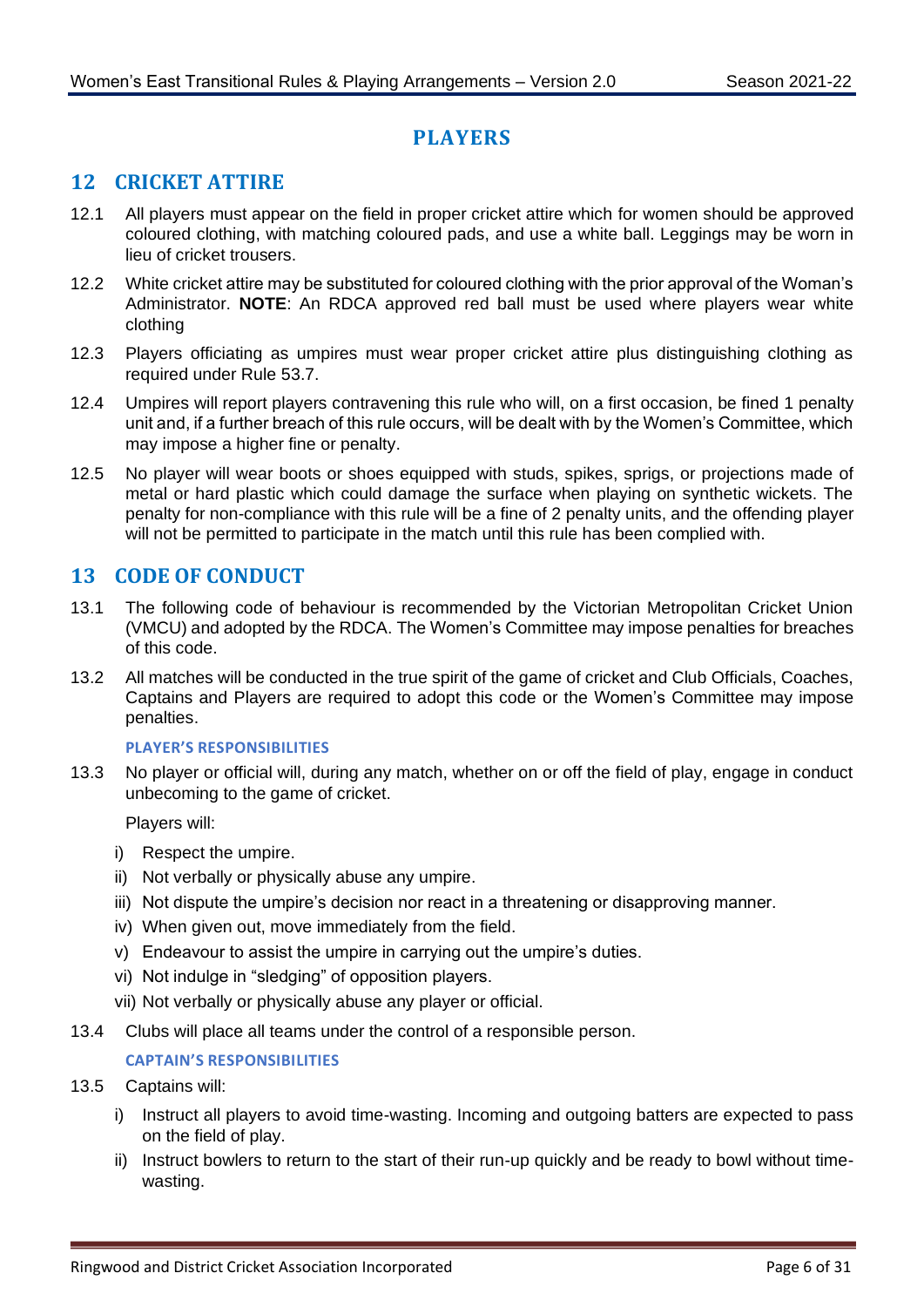- iii) Instruct all fielders to move quickly between overs and whenever required to change position, i.e. field setting, and changes be undertaken without time-wasting.
- iv) Ensure that players conduct themselves in a manner that conforms to the traditional image of the game of cricket.
- 13.6 Smoking on the playing field during the progress of a match is strictly prohibited. No alcohol will be consumed by players or match officials while the match they are participating in is in progress.
- 13.7 Players will maintain a standard of dress consistent with Rule [12.](#page-8-1)
- 13.8 Clubs will be responsible for the behaviour of their supporters and spectators.
- 13.9 Player being **NAMED -** see Rule [14.4](#page-9-1) i)
- 13.10 Persons registered with the Ringwood and District Cricket Association Incorporated (RDCA) who post on the RDCA website or on a club website or in social media will be subject to the rules of the RDCA and the Code of Conduct under the RDCA Social Media policy as posted on the RDCA website.

The term social media refers to any medium or method which is used by individuals or organisations to disseminate information or opinions to one or more other individuals or organizations. This includes noticeboards and toilets.

13.11 Offensive and/or obscene language will not be tolerated.

#### <span id="page-9-0"></span>**14 MISBEHAVIOUR**

14.1 During the progress of a match, and in all matters about dealings with Association Officials concerning the conduct within the RDCA, all players and club officials will behave in an orderly and seemly manner and abide by the spirit of cricket.

Any report made against an umpire must be lodged with the Disciplinary Committee Chair (in writing) within 24 hours of the incident giving rise to the report as detailed in RDCA Constitution Rule 45. All reports will be referred to the RDCA Umpires Association for investigation and resolution.

- 14.2 Clubs will be responsible for the behaviour of their spectators.
- 14.3 Umpires are to report all breaches of behaviour as detailed in Rule [58.2.](#page-31-2)
- <span id="page-9-1"></span>14.4 i) Where an umpire believes a player has infringed the code of conduct, the umpire will inform the player that an incident report will be submitted. At the same time, the umpire will advise the Team Captain of the report and that any further such incidents during that match will result in the captain being named for inability to control their players. The report will be formalised within 60 minutes of match end by the completion of an "Incident Report Form" including any applicable penalty (the official advice), which is to be signed by the offending player and/or their captain and/or club representative indicating whether the offered penalty is accepted or not and forwarded to the Disciplinary Committee Chair within 24 hours after the conclusion of the match. If required, the Disciplinary Committee Chair or their nominee will notify the player, in writing, via the Club Secretary of the outcome (naming / suspension or other action).
	- ii) A player/official having been offered a penalty has, until 24 hours after the scheduled completion of the match, the right to:
		- a. change the original plea, or
		- b. accept such penalty, or
		- c. challenge the charge at an officially convened Tribunal hearing.
	- iii) An accepted penalty will apply immediately.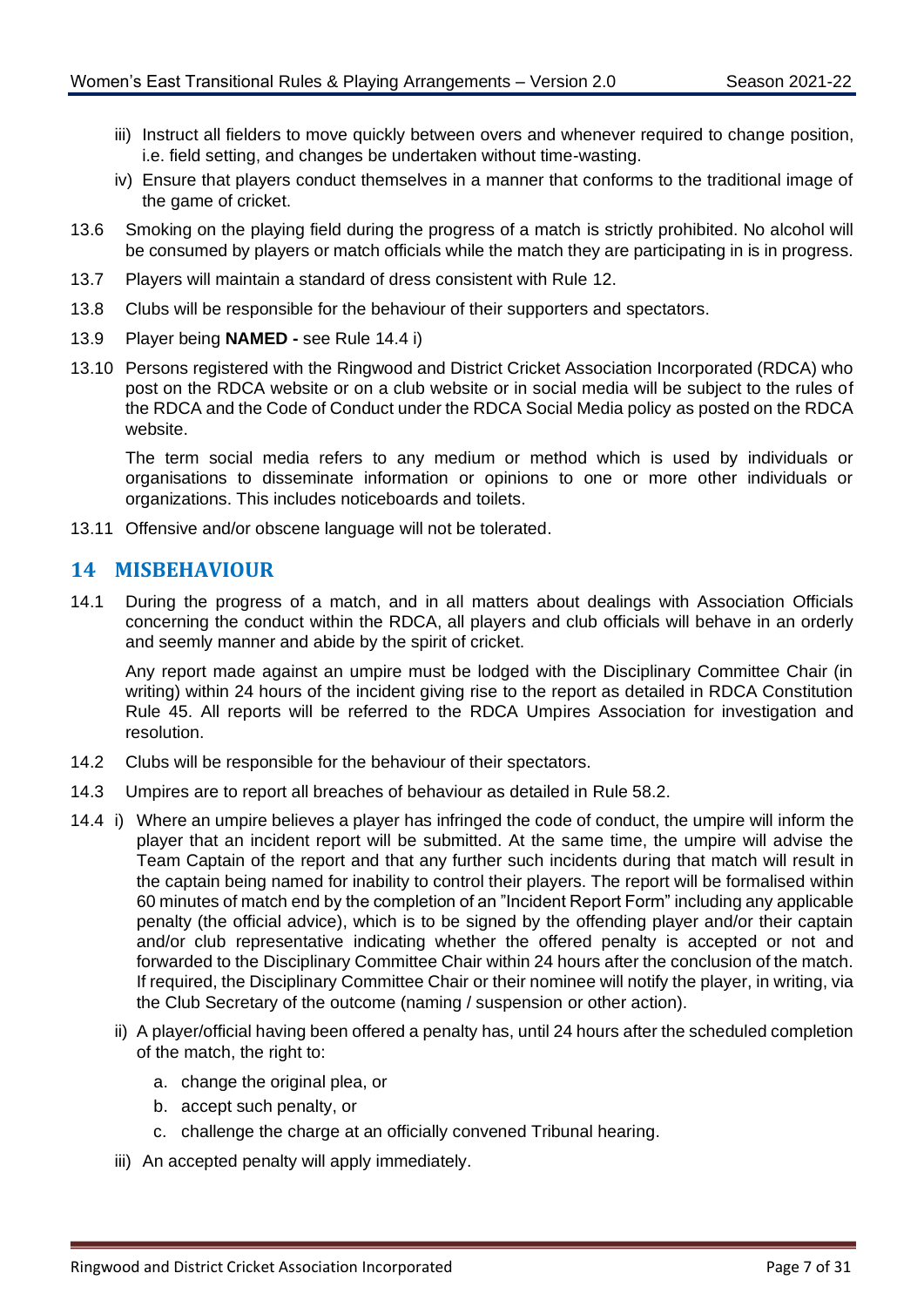- iv) The Disciplinary Committee has the right to refer the report direct to a Tribunal Hearing if deemed necessary.
- v) Any player or person charged wishing to appeal against any naming/suspension must notify the Disciplinary Committee Chair within 24 hours of notification of the report (official advice) and lodge a written statement within 48 hours of notification of the penalty as detailed in RDCA Constitution Rule 45 together with a payment of \$100. Should the Tribunal dismiss the charge with no penalty or uphold the appeal, the \$100 will be refunded. The Women's Committee may reimburse witnesses called by the RDCA to the hearing for costs incurred in attending.
- vi) The Tribunal will hear the appeal, wherever possible, on the Wednesday following the issue of the report, but no later than 14 days following the issue of the report.
- vii) Any player or person charged whose appeal against a naming/suspension is not successful will serve an additional one match suspension to the penalty originally offered by the Disciplinary Committee Chair or their nominee.
- 14.5 Should a player be named in the finals series, such naming will carry over to the subsequent season.
- 14.6 The Disciplinary Committee Chair and/or their nominee, including officially appointed RDCA Umpires, are authorised to offer a penalty / penalties to reported players / officials within the undermentioned guidelines, that a reported player or person charged may accept with a "guilty" plea instead of attending a Tribunal hearing.

| Audible obscenity (heard beyond boundary)                    | Naming*                          |
|--------------------------------------------------------------|----------------------------------|
| Dissension / Disputing decision                              | Naming*                          |
| Sledging or send off                                         | Naming*                          |
| Wilful disregard of Laws, RDCA Rules, umpire(s) instructions | 2 weeks                          |
| Alcohol consumption (player) Report                          | 4 weeks                          |
| Alcohol consumption (match official)                         | <b>To Disciplinary Committee</b> |
| <b>Equipment Abuse Report</b>                                | 4 weeks                          |
| Abusive language – to any player Report                      | 4 weeks                          |
| Abusive language – to Umpire Report                          | 8 weeks                          |
| Intentional player contact Report                            | 12 weeks                         |
| <b>Umpire intimidation Report</b>                            | To Disciplinary Committee        |
| Other reportable incidents                                   | To Disciplinary Committee        |
| $\pm$ the missendust requre these penelties meu secolets     |                                  |

If the misconduct recurs, these penalties may escalate.

**\*Naming -** a behaviour where an umpire needs to speak to a player about their behaviour but does not consider the player's behaviour to be so serious as to warrant a higher/specific penalty. Any player named during a season will, in the first instance, be issued with a warning and, should a second instance occur during the term of the naming, be suspended from playing for two (2) matches in which their team is due to participate.

Any suspension will be served according to the terms of the RDCA Constitution Rule 48 b).

**Note:** Where the duration of a player's penalty covers either a finals match or any other match being played over 2 days of the same weekend, then each day's play missed will equal 1 week penalty.

- 14.7 i) Any player suspended during the season will be deemed ineligible to participate in all competitions/representative matches in any on-field capacity or activity, while play is in progress, for the term of that suspension.
	- ii) Any players suspended during the season will be deemed ineligible to qualify for any RDCA awards as defined in rules [51](#page-27-2) and [52.](#page-28-0)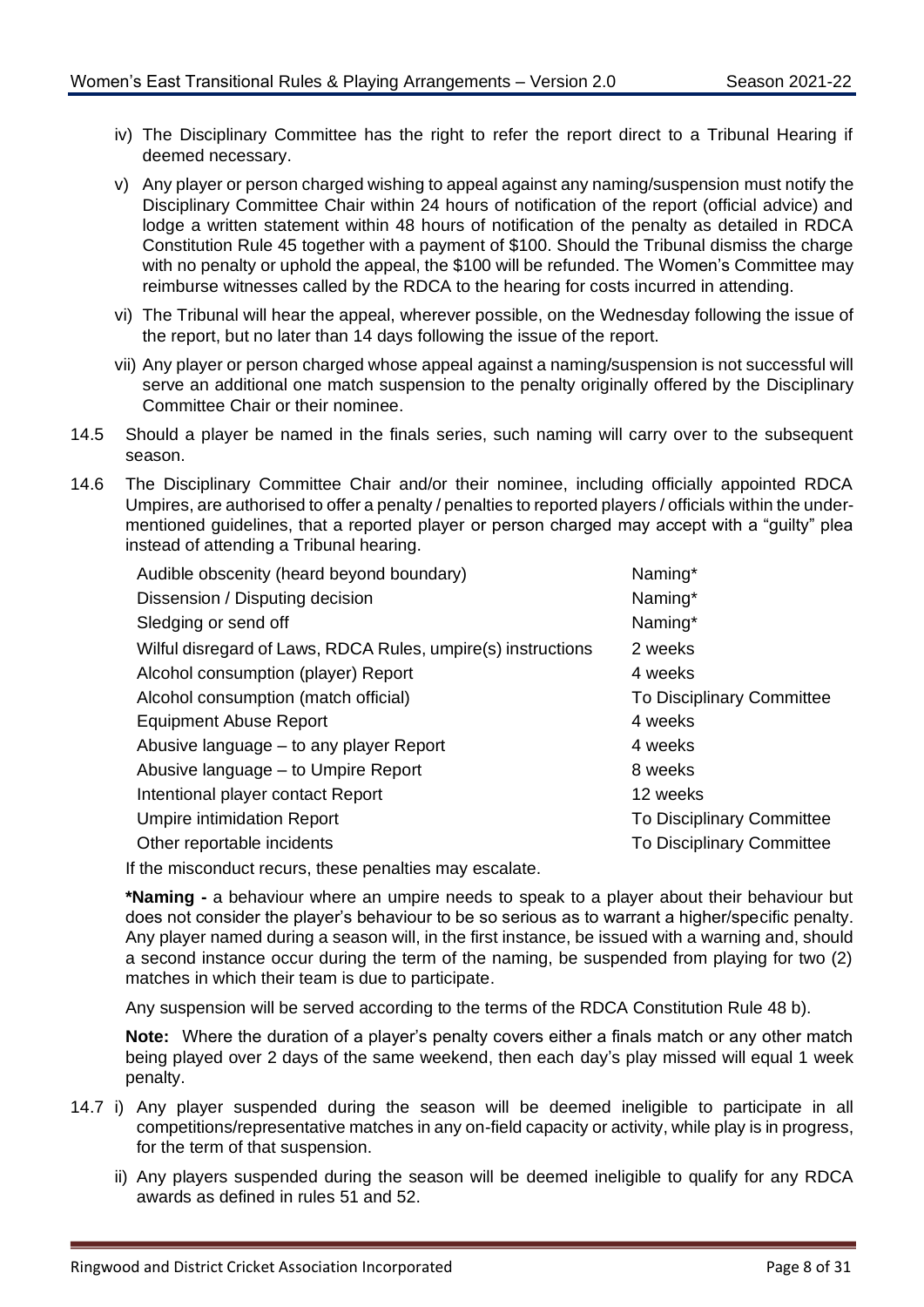<span id="page-11-0"></span>14.8 Penalties, whether automatically accepted or imposed at a hearing, will be posted on the RDCA website.

# **MATCH CONDITIONS OF PLAY**

# <span id="page-11-1"></span>**15 LAWS OF CRICKET**

The Laws of Cricket as adopted and interpreted by Cricket Victoria as existing at the date of the Annual General Meeting of this Association in any year will be observed, except as varied by the current RDCA rules including:

- 15.1 Any law introduced as an experimental law will be subject to confirmation at the Annual General Meeting or a meeting of the General Committee before the commencement of the season.
- 15.2 The number of on-side fielders will not exceed five of whom not more than two may be behind the popping crease at the instant of the bowler's delivery. In the event of an infringement of this rule by the fielding team, the umpires will call "No ball"
- 15.3 A team will consist of a minimum of seven (7) players.
- 15.4 No balls, wides, and dangerous and unfair bowling **See Rule [28.](#page-19-2)**
- 15.5 Any player absent at commencement of a day's play will not incur any time penalty on taking the field for the first time on that day.
- 15.6 Should a bowler be unable to complete an over in any match, that over will be completed by another bowler provided that such bowler will not be the one who bowled the preceding over.

#### <span id="page-11-2"></span>**16 DUTIES OF TEAM CAPTAINS**

Team captains should see that:

- 1) They have a good knowledge of the rules and laws of cricket and the rules of the RDCA.
- 2) Conduct of team members is exemplary.
- 3) The team displays high sportsmanship and abide by the spirit of cricket.
- 4) If playing at their home that the ground is in order, boundary markers are in the correct position, fielding circles are marked on the ground as required, stump holes are filled level with the pitch surface, the bowler run-ups are satisfactory as per rule [18.3,](#page-13-1) and stumps are in position at least five (5) minutes before the start of play on each day.
- 5) Players under the age of 16 at the start of the season must adhere to all aspects of Rul[e 20.5](#page-15-0) Player Safety: Underage Players.
- 6) The team is ready to play at the scheduled time.
- 7) Before the start of play, captains or a club official will exchange a list of all players who may not be changed without the consent of the opposing captain. These names are to be entered into the scorebook after completion of play on the first day if it has not already been done so.
- 8) During play, both captains are responsible for maintaining match momentum, ensuring an acceptable average over rate of not less than 16 overs per hour and that, at the fall of wickets, outgoing / incoming batters cross on the ground (except when a break in play is called by the umpire(s).
- 9) At the end of the match, complete the "Captains Appraisal of Professional Umpire" form.
- 10) Ensure that both scorebooks are correct at the end of each innings and at the conclusion of each day's play. Signing the opposition's scorebook at the conclusion of the match signifies the correctness of all names, full results and match points claimed.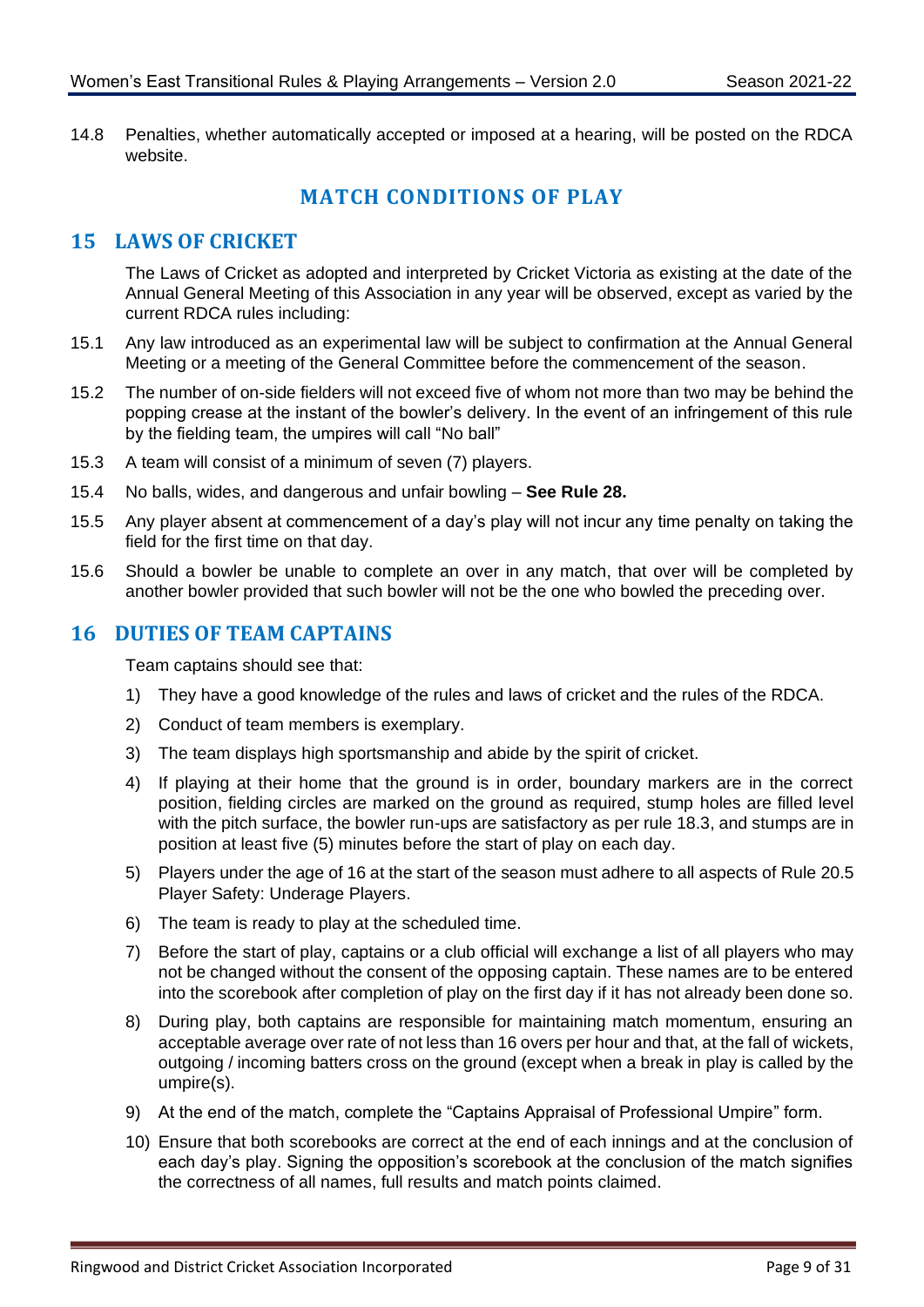- 11) Welcome officials of the opposing team and the RDCA (if present) at the afternoon tea interval.
- 12) At the end of each match, ascertain from the official umpire(s) whether any matters emanating from the match will require further action.

# **GENERAL RULES OF PLAY**

#### <span id="page-12-1"></span><span id="page-12-0"></span>**17 FITNESS OF CONDITIONS**

The Women's Committee will determine members of the Adverse Weather Committee. The RDCA's adverse weather policies covering extreme heat, fire rating, and lightning apply to all matches.

**NOTE**: RDCA Women's East matches are deemed to be "Modified Rules" matches for the purposes of the Adverse Weather Policy and heat rules.

#### **WET WEATHER**

17.1 This Committee will inspect a number of grounds, and if the majority of grounds are unsuitable for play on that day, a decision will be advised to Club Secretaries via SMS and placed on social media as early as possible, but no later than 11:00 am.

A match having commenced, the decision to resume play will be in the hands of Official Umpires or Team Captains if official umpires are not in attendance (refer Rule [56.4\)](#page-30-2).

**RAIN**

17.2 With the agreement of the official umpire(s) (see rule [54\)](#page-29-2) or team captains, if official umpire(s) are not in attendance, that the safety of players is not in jeopardy, play may commence when it is raining. However, should a decision be taken to suspend play due to rain, play may not recommence until, in the opinion of the Umpires / Team Captains, the rain has eased, and it is safe to continue. See also rule [17.5.](#page-12-2)

#### **LIGHTNING**

17.3 Refer to the Adverse Weather policy as stated in the Match Handbook and on the RDCA website [\(www.rdca.com\).](http://www.rdca.com/)

**EXTREME HEAT**

17.4 Refer to the Adverse Weather policy as stated in the Match Handbook and on the RDCA website [\(www.rdca.com\).](http://www.rdca.com/)

#### **FITNESS OF GROUND**

- <span id="page-12-2"></span>17.5 The official umpire(s) (see rule [54\)](#page-29-2) or team captains if official umpire(s) are not in attendance (see rule [56.4\)](#page-30-2) will consider the ground as unfit for play when it is so wet or slippery as to deprive the bowlers of a reasonable foothold, the fielders of the power of free movement, or the batters of the ability to play their strokes or to run between the wickets.
	- (a) Conditions will not be regarded as either dangerous or unreasonable merely because they are not ideal, e.g. simply because the grass and the ball are wet and slippery.
	- (b) Conditions will be regarded as dangerous if there is actual and foreseeable risk to the safety of any player or umpire.
	- (c) Conditions will be regarded as unreasonable if, although posing no risk to safety, it would not be sensible for play to proceed.

If team captains cannot agree on the fitness of the ground to play, refer to rule [56.4](#page-30-2) ii).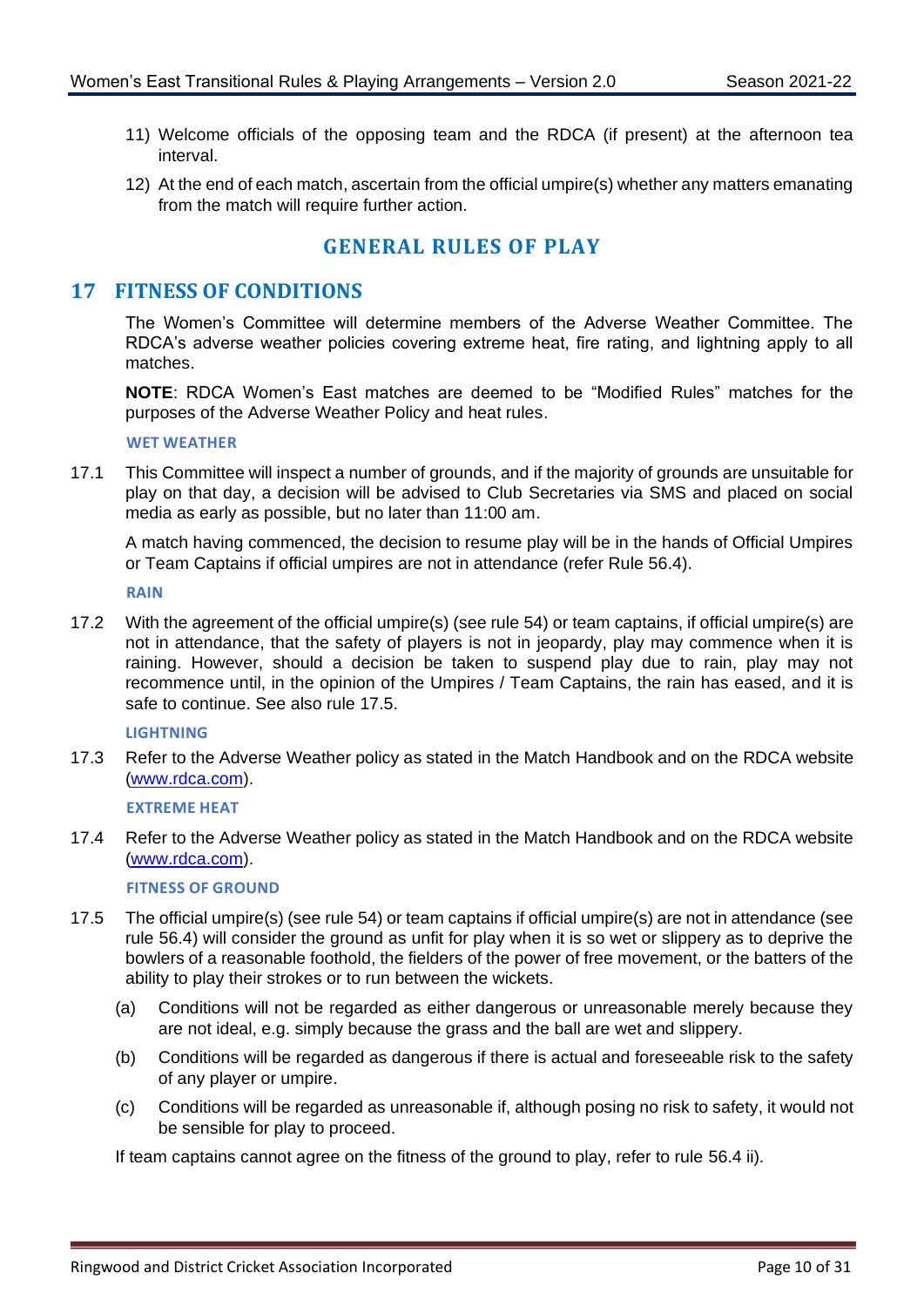## <span id="page-13-0"></span>**18 GROUNDS, PLAYING SURFACES AND PITCHES**

All competition matches will be played on synthetic, or any other type of pitch approved by the Association.

18.1 Reporting of damage to a pitch.

A club must advise the Women's Committee, through the Women's Committee Secretary, that synthetic surface has been damaged. Such advice is to include details of the action the club plans to take. The Women's Committee Secretary will confirm whether the action is acceptable and carry out inspection, if, or as, necessary.

18.2 Laying of a new/replacement pitch.

A club must advise details of the type of synthetic to be used and obtain the approval of the Women's Committee, via the Women's Committee Secretary before laying same.

- <span id="page-13-1"></span>18.3 A synthetic wicket will not be more than nine (9) feet and not less than six (6) feet wide and not less than seventy-eight (78) feet long.
- 18.4 On synthetic wickets, the batting or popping crease will be marked IN WHITE, four (4) feet in front of and parallel to the bowling crease. Clubs failing to have painted creases on synthetic wickets will incur a fine of 10 penalty units.
- 18.5 The Women's Committee may require a club whose synthetic wicket is, in its opinion, not of the required length or in good condition, to repair or replace the wicket to the satisfaction of the Women's Committee within a reasonable time.
- 18.6 All pitches and surrounds must be properly prepared for each day's play by the home team, which will be responsible for the provision of an approved playing surface, marking full circles of 10 metres radius on the ground and centred on each middle stump and the proper fixing of boundaries.
- 18.7 All line markings including on the pitch, circles and boundaries must be a minimum width of 2cm.
- <span id="page-13-2"></span>18.8 To assist in the adjudication of wides in limited-over matches, a white line must be painted extending from the popping crease to the bowling crease, the inner edge being 75 centimetres either side of the outside stumps.
- 18.9 Clubs will be responsible for setting playing boundaries and must ensure that player safety is always considered when setting the boundaries by taking any hazards out of the field of play (e.g. football goalposts, drains).
- 18.10 Boundaries will, where possible, be set as per Table 18-1 from the centre of the pitch. Boundary markers (lines, ropes, cones, etc.) must be used and placed at least 3.1 metres away from any hazards including but not limited to fencing, concrete gutters, trees, or other solid structures which may cause injuries to cricketers. Raised markers must be set no more than 10 metres apart. The boundary between markings will be taken as a straight line unless a continuous white line clearly marks the boundary.

|           | <b>T20 boundaries</b> | <b>One-Day boundaries</b> |              |  |
|-----------|-----------------------|---------------------------|--------------|--|
| A Grade   | Other grades          | A Grade                   | Other grades |  |
| 50 metres | 45 metres             | 60 metres                 | 50 metres    |  |
|           |                       |                           |              |  |

- 18.11 Umpires must be informed of the boundaries marked out before the commencement of play.
- 18.12 The batting crease will be filled in level with the pitch and the approach to the wicket will be sufficiently level to enable the bowler to obtain a fair run to the wicket.
- 18.13 All grounds and pitches will always be subject to the approval of the Women's Committee and any instructions issued by the Women's Committee for their improvement must be carried out.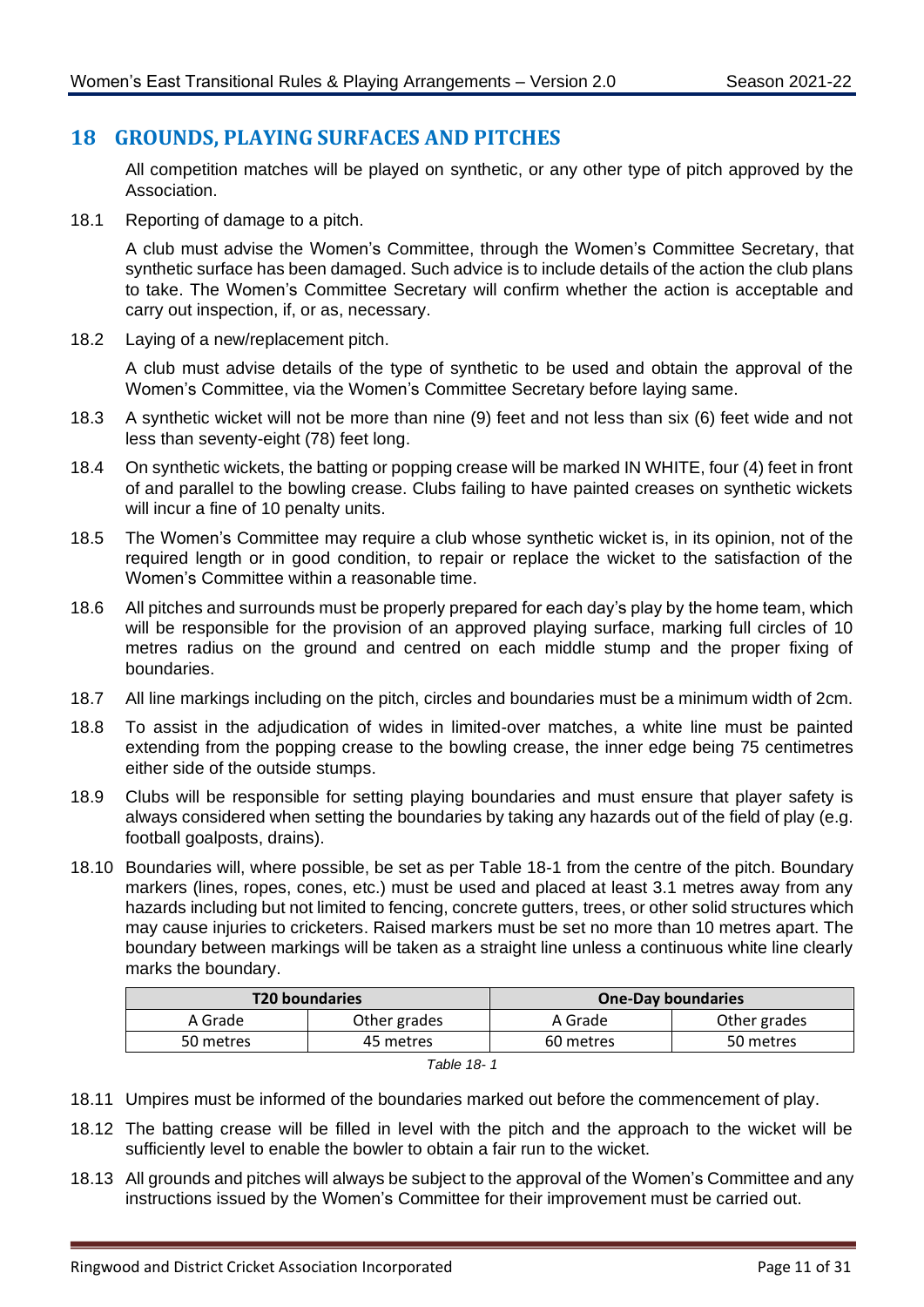18.14 The RDCA will have prior claim over all grounds of clubs competing in the RDCA for use in connection with all final matches, as defined in Rule [44.2.](#page-24-3) Each club must ensure that before the start of each season, a booking is made for its main ground for possible use for final matches.

#### <span id="page-14-0"></span>**19 EQUIPMENT**

- 19.1 In all grades, each team will provide one new leather ball (142 grams), purchased from the Association, to be used as the match ball when opponents are batting. The balls so provided must be approved by the professional umpires or by the captains if no professional umpire be present. A substitute ball in good condition will be provided by each team and handed to the umpire or umpires before the commencement of the match for use in case the ball originally provided is lost or becomes unfit for further play.
- 19.2 Each club will only use balls of Australian manufacture and stamped "RDCA" approved. Noncompliance with this requirement will result in a fine of 5 penalty units for each offence.
- 19.3 Stumps of the regulation sizes, in good condition, erected to be 28 inches (71.1 cm) in height and 9 inches (22.86 cm) in width, will be used in all matches. Fine of 2 penalty units, if in poor condition.
- 19.4 The first named team in all matches will provide sawdust to be available in the event of inclement weather.
- 19.5 Sufficient materials, satisfactory to the umpire(s), to complete the match, will be ready 20 minutes before the commencement of each day's play.
- 19.6 The first named team in all matches will provide a scoreboard, chalk and at least one broom.

#### <span id="page-14-1"></span>**20 OTHER POLICIES**

20.1 Injury Policy

#### **INJURY WHERE BLEEDING IS INVOLVED**

Where a player or Umpire, during the course of a match, suffers an injury which causes bleeding:

- That person shall immediately retire from the match until such First Aid has been administered to prevent further bleeding.
- The injured person shall not resume her part in the match until either the bleeding has stopped, or the wound is securely covered to prevent blood seepage.

#### **INJURY TO BATTERS**

#### **A. Batter unable to return**

A batter who is injured and has temporarily retired under Laws of Cricket – Law 25.4.2, and who is unable to return after the fall of the ninth wicket, shall be deemed "retired hurt" and the innings of the batting team shall be deemed closed.

#### **B. Injury to batter involved in tenth wicket partnership**

Where an injury occurs to a batter involved in the tenth wicket partnership, a maximum of five minutes will be allowed in order for the batter to obtain treatment.

If the batter is unable to resume after five minutes the batter will be recorded in the scorebook as "retired hurt" and the innings shall end.

#### **INJURY TO AN UMPIRE**

Where an injury occurs to an Umpire necessitating the Umpire leaving the field, a competent person, on agreement between the captains, shall be nominated to officiate if the Umpire is unable to resume after five minutes.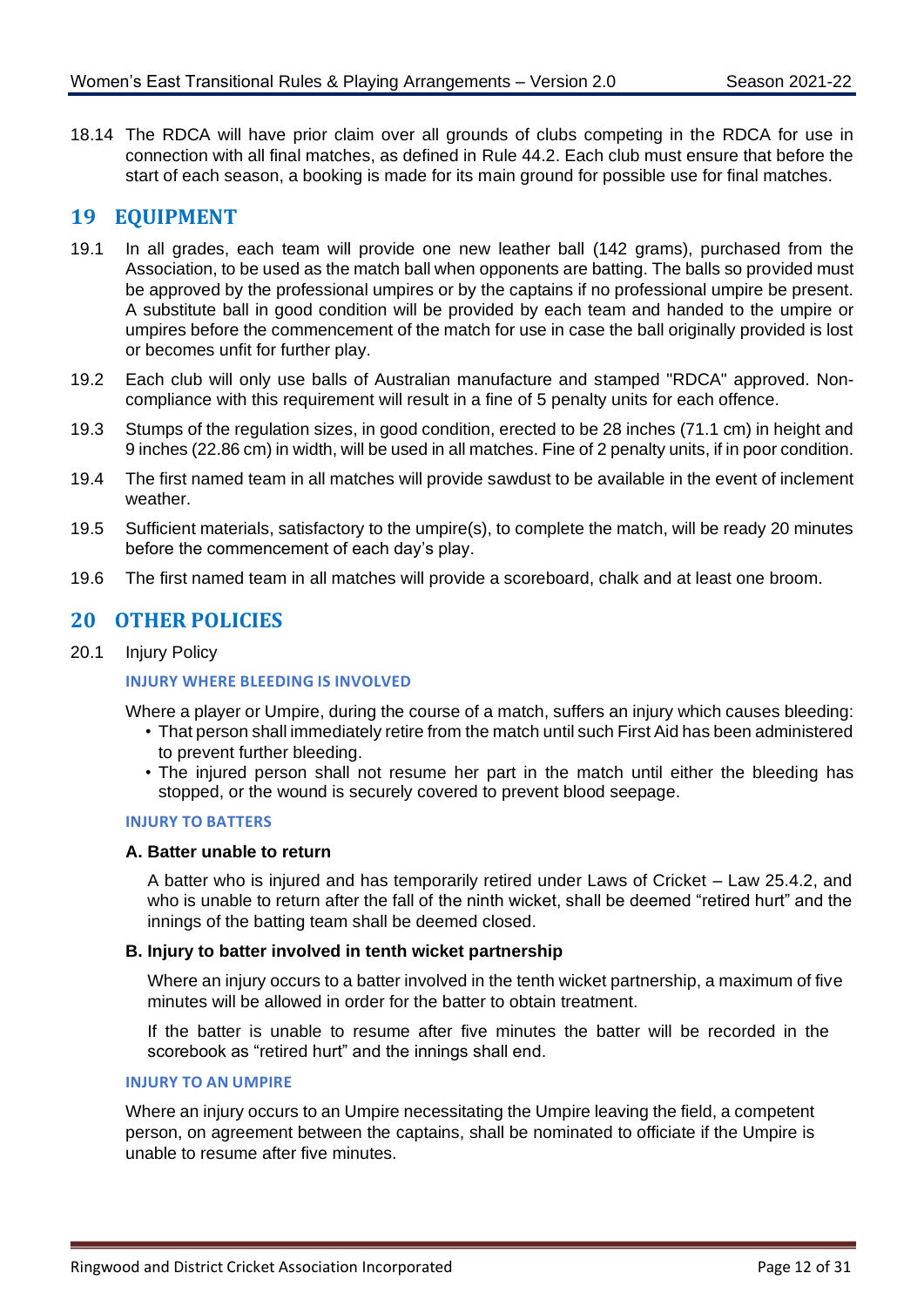#### **REDUCTION IN OVERS**

There shall be no reduction in the number of overs to be bowled or requisite period when time is lost due to injury.

20.2 Concussion and Head Trauma

Refer to the policy as stated on the RDCA website [\(www.rdca.com\).](http://www.rdca.com/)

20.3 Member Protection including Harassment and Discrimination Policy

Refer to the policy as stated on the RDCA website [\(www.rdca.com\).](http://www.rdca.com/)

The RDCA Board has the discretion to apportion to clubs some or all of the costs incurred in any mediation process.

20.4 Privacy

Refer to the policy as stated on the RDCA website [\(www.rdca.com\).](http://www.rdca.com/)

- <span id="page-15-0"></span>20.5 Player Safety: Underage Players (to be read in conjunction with Rule [20.6\)](#page-15-1)
	- i) Helmets

Any protective helmet, which must be fitted with a face grill, will be of a colour, type, standard, design and brand approved and advised by Cricket Australia.

Notwithstanding the above, the applicable minimum standard for all helmets worn by players is British Standard 7928:2013 'Specification for head protectors for cricketers'.

- ii) Players under the age of 16 years at the start of the season will not be permitted to field within ten (10) metres of the striker's end stumps except slips and gully in any Senior Grade match within this Association. All players if fielding within ten (10) metres of the batter's end stumps, except slips and gully, are to wear protective equipment – helmets (as described in Rule [20.5](#page-15-0) i)) and protectors.
- iii) All wicketkeepers under the age of 16 years at the start of the season and standing within 3 metres of the stumps must wear a protective helmet as described in rule [20.5](#page-15-0) i).
- iv) Whilst batting, all players under the age of 16 years at the start of the season must wear a protective helmet as described in rule [20.5](#page-15-0) i).
- <span id="page-15-1"></span>20.6 Player Safety: Senior Community Players

In line with the ICC (2015) and CA (2019) player safety directives, the RDCA strongly recommends that all Senior players wear British Standard 7928:2013 - *'Specification for head protectors for cricketers*' compliant helmets when batting, wicket-keeping up to the stumps commencing in the 2019/20 season. Helmets are deemed compulsory for all Senior players when batting. **Note**: it is compulsory to wear a helmet and abdominal protector when fielding within 10 metres of the striker's end stumps, except slips and gully.

20.7 First Aid Kit

ALL home teams shall have a First Aid Kit available at the ground for the use of both competing teams and umpires.

In Semi Final and Finals both competing teams must provide First Aid Kits.

- 20.8 Prior Permission to use a runner
	- i) A player who has a permanent injury or disability who requires the use of a runner to continue to participate in Women's East matches may seek permission by applying to the Women's Administrator, who will consult the Women's Committee. To be considered the application must: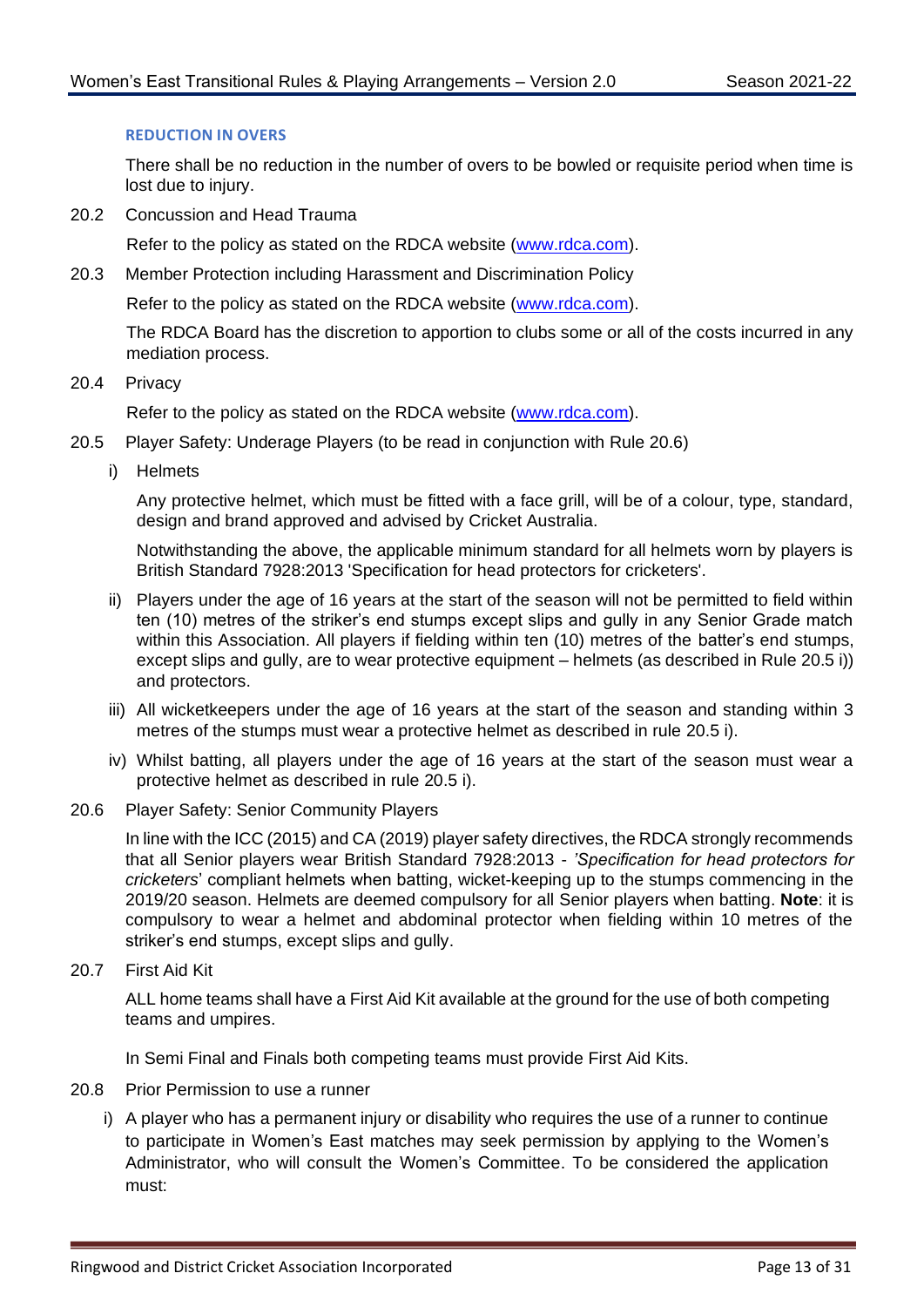- Cover the coming season or the season in progress.
- Be accompanied by a certificate from a registered medical practitioner which is descriptive in detailing the capacity in which the player may compete.
- ii) If approved the application will stand for the coming season or season in progress only and must be renewed each subsequent season unless otherwise advised by the Women's Administrator.
- iii) Once approved by the Women's Administrator they will advise the player and the permit will be indicated on the RDCA website.
- 20.9 Pregnancy in Cricket Policy

Players should consider continued participation in cricket during pregnancy poses theoretical risks to them and their unborn child.

It is recommended pregnant players seek advice from an appropriately qualified medical practitioner as to:

- the risks involved in participating in cricket while pregnant.
- is it safe to continue participating in cricket while pregnant and, if so, for how long participation should continue?

Further, it is recommended players notify their club of their pregnancy.

A checklist for this policy is available from CV for clubs.

20.10 Age Policy

The RDCA Women's East Competition is an inclusive competition and does not discriminate on age or ability. With an increase in girls playing cricket over recent years a pathway has been created for females, and it is important to not risk turning players away from the game. Young players can be scared or discouraged if they play at too high a level, whilst on the flip side more experienced players who want to play in a competitive environment should be able to do so.

With the availability of all-girls cricket competitions and other cricket formats for females, the RDCA provides the following guidance on age requirements:

- Clubs are to use common sense when determining whether a player should take part in a Women's East Competition match.
- If the player is under 15 years of age and has access to an all-girls competition, we recommend they only play in the Women's East Competition if they have represented their region in CV Youth Premier League (YPL) (formerly known as State Championships), or their standard is at least equal to one adult team member.

RDCA encourages mothers and daughters to play together in our competition, but if the daughter is under 15 and does not meet the standards discussed above, they can only take part in lower grade RDCA Women's East matches.

#### 20.11 Other Policies

RDCA requires teams playing in the Women's East Competition to have the following up-to-date and signed off policies:

- Covid 19 Return to Train and Play Policy
- Cricket Australia's Child Safe Policy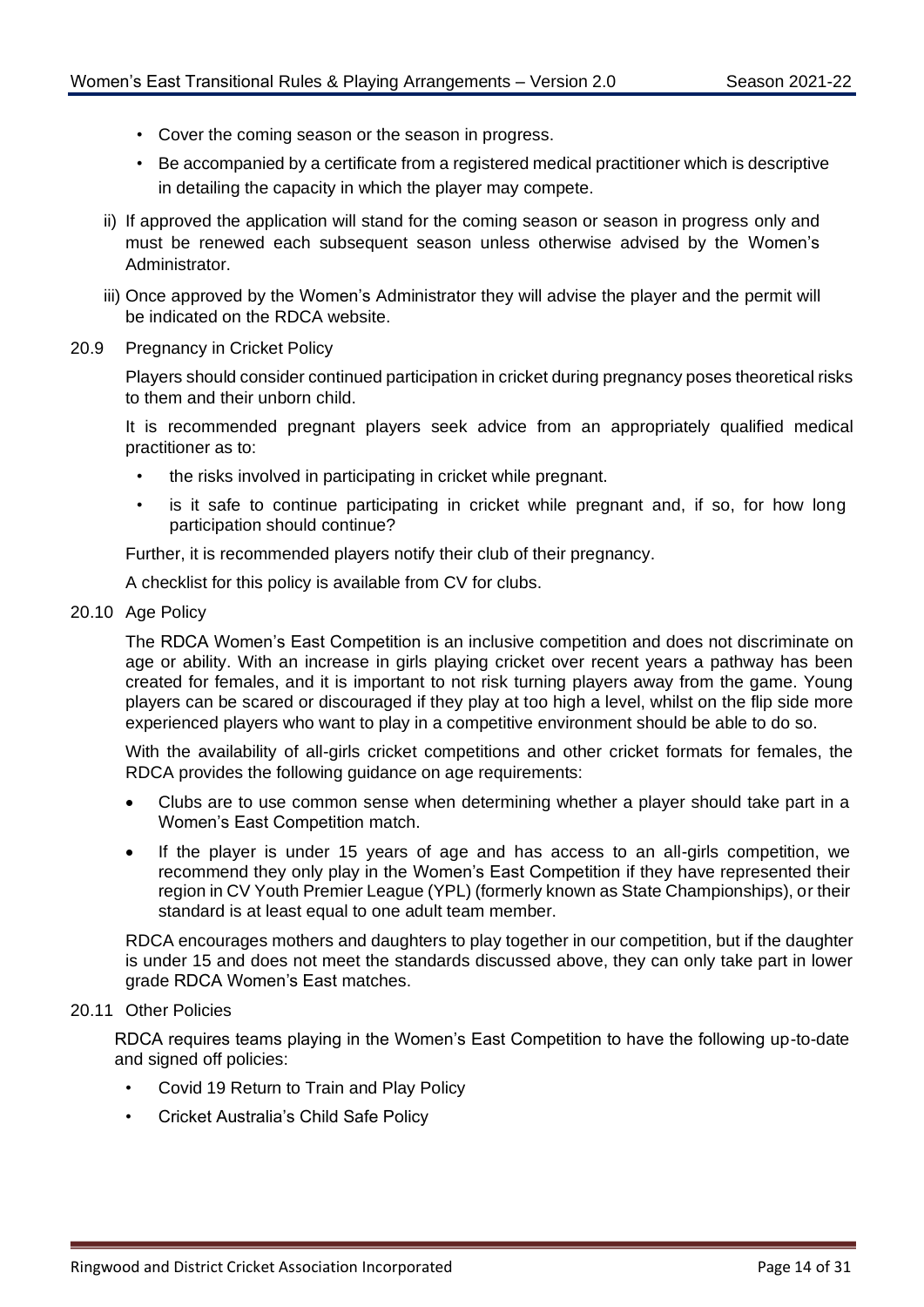# **20/20 (T20) MATCHES**

# <span id="page-17-1"></span><span id="page-17-0"></span>**21 CONDITIONS OF PLAY**

The Laws of Cricket and the Women's East Rules and Playing Arrangements of the RDCA, except as varied herein, will apply.

#### <span id="page-17-2"></span>**22 DURATION OF MATCH AND NOMINATION OF TEAMS**

- 22.1 The match will consist of one innings per team with each innings limited to a maximum of 20 overs.
- 22.2 The team batting second will be entitled to receive the same number of overs as the team batting first that is, should the innings of the team batting first be completed "all out", the team batting second will be entitled to bat until the completion of the  $20<sup>th</sup>$  over or when a decision has been reached.
- 22.3 A team can have twelve (12) RDCA registered players of which any combination of eleven (11) players can bat, bowl and field.
- 22.4 Each team must declare their 12 players by exchanging team lists (copy attached at Appendix 1) listing all 12 players and indicate underage players where relevant, before the commencement of play.
- 22.5 All 12 players of a team must be entered in MyCricket and be recorded in both scorebooks. If players are not listed in the scorebook and on MyCricket they are unable to count the match towards finals qualifications.
- 22.6 Clubs are not permitted a guest player. All players must be registered members of that club. Any player who has played women's cricket at any other club (including district, sub-district, and other competitions) this current season will be deemed ineligible without written permission from the Women's Secretary.
- 22.7 Matches will be played on days determined by the RDCA Women's Committee at the 'home' club venue.
- 22.8 The RDCA's Adverse Weather policies covering rain, lightning, and heat apply to all T20 matches.
- 22.9 There will be an interval of no more than 20 minutes between each innings.
- 22.10 A drinks interval will be permitted after 10 overs of each innings.
- 22.11 An individual player may be given a drink either on the boundary edge or at the fall of a wicket, on the field, provided that no playing time is wasted. No other drinks will be taken onto the field without the permission of the umpires.
- 22.12 Matches will commence at 1:00 pm.

#### <span id="page-17-3"></span>**23 DELAYED OR INTERRUPTED MATCHES**

- 23.1 Time lost during the first innings for adverse weather or other unforeseen circumstances will result in both innings being reduced by 1 over for every 7 minutes, or part thereof lost.
- 23.2 The minimum number of overs faced by each team to constitute a match is 10.
- 23.3 If a match that has commenced cannot be completed because of weather, light or some unforeseen reason, the match will be declared a draw.
- 23.4 If the team batting second has its time/overs cut short and provided at least 10 overs have been bowled, the winner will be determined by the team with the highest comparative score at the time of the last completed over irrespective of wickets lost.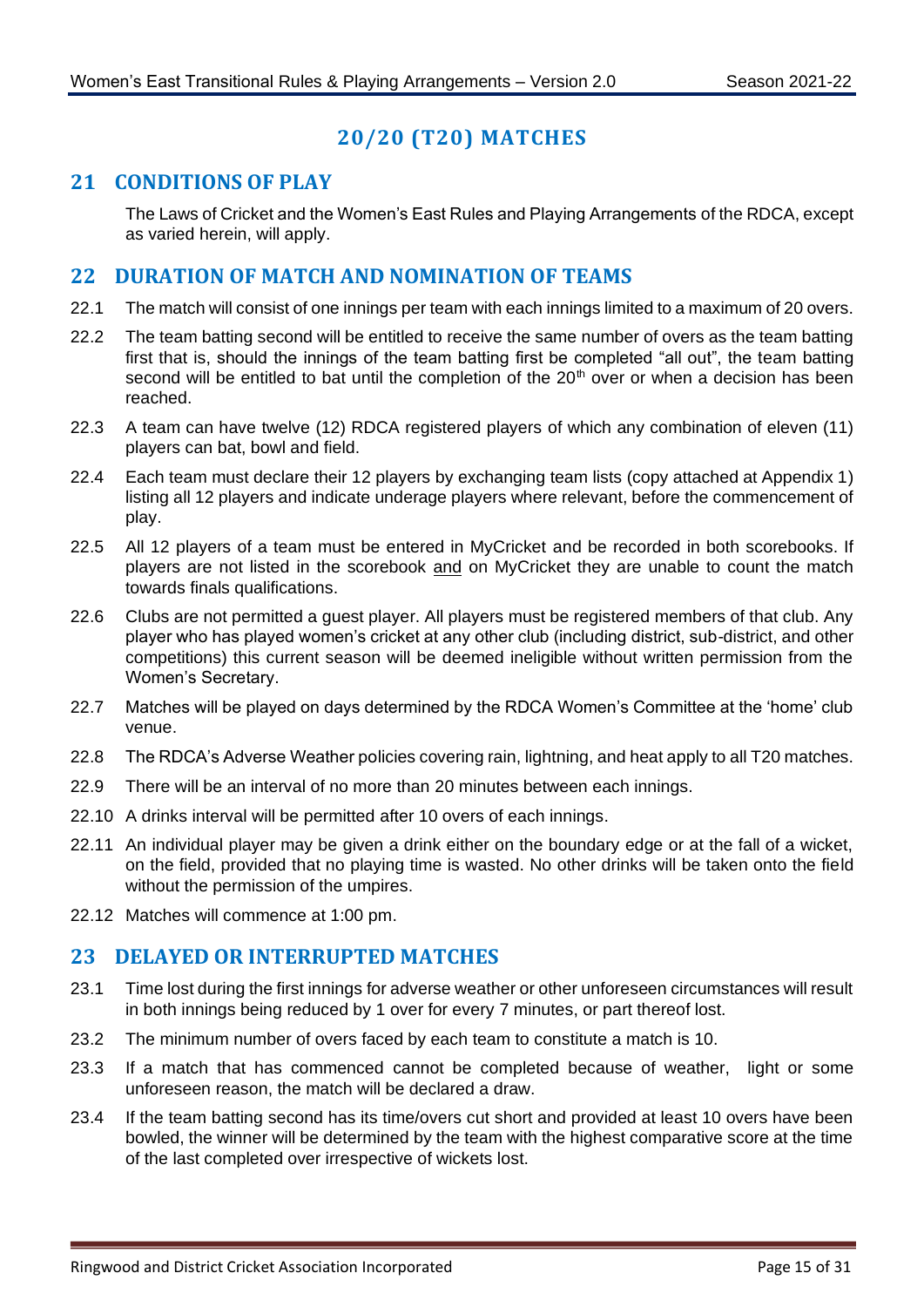#### <span id="page-18-0"></span>**24 BATTING RESTRICTIONS**

- 24.1 Batters retire as soon as they make 50 runs (not the end of the over). RETIRED NOT OUT is the scorebook entry.
- 24.2 When all available players in the team have batted, RETIRED NOT OUT batters may return in order of retirement and bat until dismissed or until the close of the innings.
- 24.3 When a batter returns to the crease the bowling team may reuse any bowlers who have bowled without any of the original over limitations.

#### <span id="page-18-1"></span>**25 BOWLING**

- 25.1 One new white RDCA approved cricket ball will be used to commence each innings. Clubs are expected to have additional balls available in case of lost balls etc. in order to avoid delays.
- 25.2 Overs shall be a maximum of eight (8) balls, regardless of the number of illegal deliveries, however the final over of each innings shall be completed by six (6) legal deliveries.
- 25.3 A minimum of six (6) bowlers must be used in a game and all 12 are eligible to bowl and all 12 can bowl at least one (1) over each if desired.
- 25.4 No bowler may bowl more than four (4) overs in an uninterrupted match.
- 25.5 Over allocation per bowler (interrupted match): In a match where there is a delay to the start, or an interruption to play in the first innings causes the reduction of the number of the allotted overs for both teams to less than twenty (20):
	- No bowler may bowl more than one fifth of the allotted overs
	- When the overs are not divisible by five, an additional over shall be allowed to the minimum number of bowlers necessary to make up the balance. e.g. in a twelve (12) over match, two bowlers may bowl three (3) overs, and no other bowler may bowl more than two (2) overs.
- 25.6 If the team batting second has its time/overs cut short and provided at least 10 overs have been bowled, the winner will be determined by the team with the highest comparative score at the time of the last completed over irrespective of wickets lost.
- 25.7 When the number of overs is revised during the first innings such that both teams have the opportunity to face the same number of overs, and one or more bowlers have already exceeded the revised limit, the same number of bowlers in the second innings may match these overs. e.g. the revised limit is two (2) overs, but one bowler has bowled four (4) and another three (3). In the second innings one bowler may bowl four (4) overs and another may three (3), no other may bowl more than two (2).
- 25.8 Overs are to be bowled in five over blocks alternating between ends, i.e. overs 1 to 5 are bowled from one end, 6-10 from the other end etc.
- 25.9 At the end of each over, only the two batters change ends (only officially appointed professional umpires are to officiate at the bowler's end).
- 25.10 Apart from normal fielding position changes, the fielders only change after each five over block. At the end of each five over block, the batters remain at the same end (as do umpires if 2 officially appointed umpires are in charge).
- 25.11 Matches may be played by bowling from only one end if umpires decide that the other end is unfit for play (wet, sun glare etc.) or other exceptional circumstances (e.g. propensity for lost balls).
- 25.12 In the event of a bowler breaking down and being unable to complete an over, the remaining balls will be allowed by another bowler. Such part of an over will count as a full over only in so far as each bowler's limit is concerned.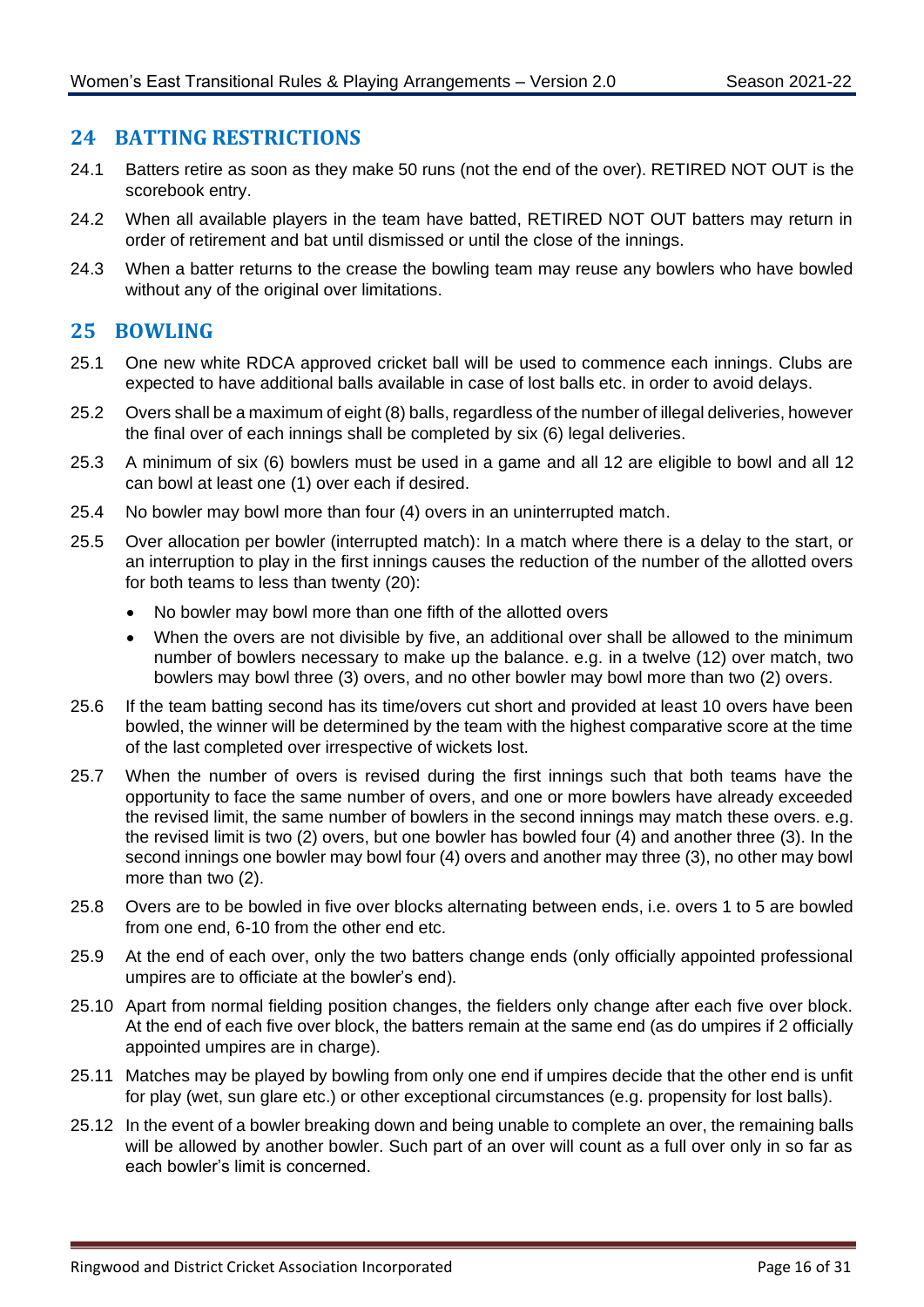#### <span id="page-19-0"></span>**26 FIELDING RESTRICTIONS**

- 26.1 An inner circle of 30 metres radius is to be clearly marked to allow fielding restrictions to apply. This should be marked by producing two continuous semi-circles out from the centre stump at each end and a continuous parallel line on each side of the wicket joining the semi-circles.
- 26.2 The number of fielders allowed outside the fielding restriction circle in each innings is as follows (irrespective of any reduction in overs):
	- for the first 5 overs of an innings up to 2 fielders will be allowed outside a 30-metre circle
	- for the next 5 overs (overs 6-10) up to 3 fielders will be allowed outside a 30-metre circle
	- for the next 5 overs (overs 11-15) up to 4 fielders will be allowed outside a 30-metre circle
	- for the remaining 5 overs (overs 16-20) up to 5 fielders will be allowed outside a 30-metre circle.

| Length (overs) | 2 out        | 3 out    | 4 out     | 5 out     |
|----------------|--------------|----------|-----------|-----------|
| 20             | $1 - 5$      | $6 - 10$ | $11 - 15$ | 16-20     |
| 19             | $1 - 4$      | $5-9$    | $10 - 14$ | 15-19     |
| 18             | $1 - 3$      | $4 - 8$  | $9 - 13$  | 14-18     |
| 17             | $1 - 2$      | $3 - 7$  | $8 - 12$  | $13 - 17$ |
| 16             | $\mathbf{1}$ | $2 - 6$  | $7 - 11$  | $12 - 16$ |
| 15             |              | $1 - 5$  | $6 - 10$  | $11 - 15$ |
| 14             |              | $1 - 4$  | $5-9$     | $10 - 14$ |
| 13             |              | $1 - 3$  | $4 - 8$   | $9 - 13$  |
| 12             |              | $1 - 2$  | $3 - 7$   | $8 - 12$  |
| 11             |              | 1        | $2 - 6$   | $7 - 11$  |
| 10             |              |          | $1 - 5$   | $6 - 10$  |

In an interrupted or reduced over match then fielding restrictions will apply as follows:

Less than 10 overs each  $=$  no match.

#### <span id="page-19-1"></span>**27 TIMED OUT**

The incoming batter must be in position to take guard or for their partner to be ready to receive the next ball within one and one half (1½) minutes (90 secs) of the fall of the previous wicket. The incoming batter is expected to be near the boundary and to jog to the wicket.

#### <span id="page-19-2"></span>**28 NO BALLS AND WIDES**

- 28.1 In T20 matches, where a professional umpire is officiating, one (1) ball per over may pass between the batter's shoulder and top of the head whilst standing in an upright position. Any other ball within the over which, in the umpire's opinion, would pass higher than the height of the batter's shoulder whilst standing in an upright position will be called and signalled as a "no ball" by the umpire at the bowler's end or by a professional umpire at square leg.
- 28.2 Where a professional umpire is not officiating, any ball that would pass higher than the height of a batter's shoulder whilst standing in an upright position shall be called and signalled as a "no ball".
- 28.3 Dangerous and unfair bowling: Where a professional umpire is officiating, the rule will be applied as it is listed in the Laws of Cricket (Law 41.6 and 41.7) except as stated below.

In all matches, ANY delivery which passes or would have passed on the full above waist height of the striker standing upright at the crease is to be called a "No ball".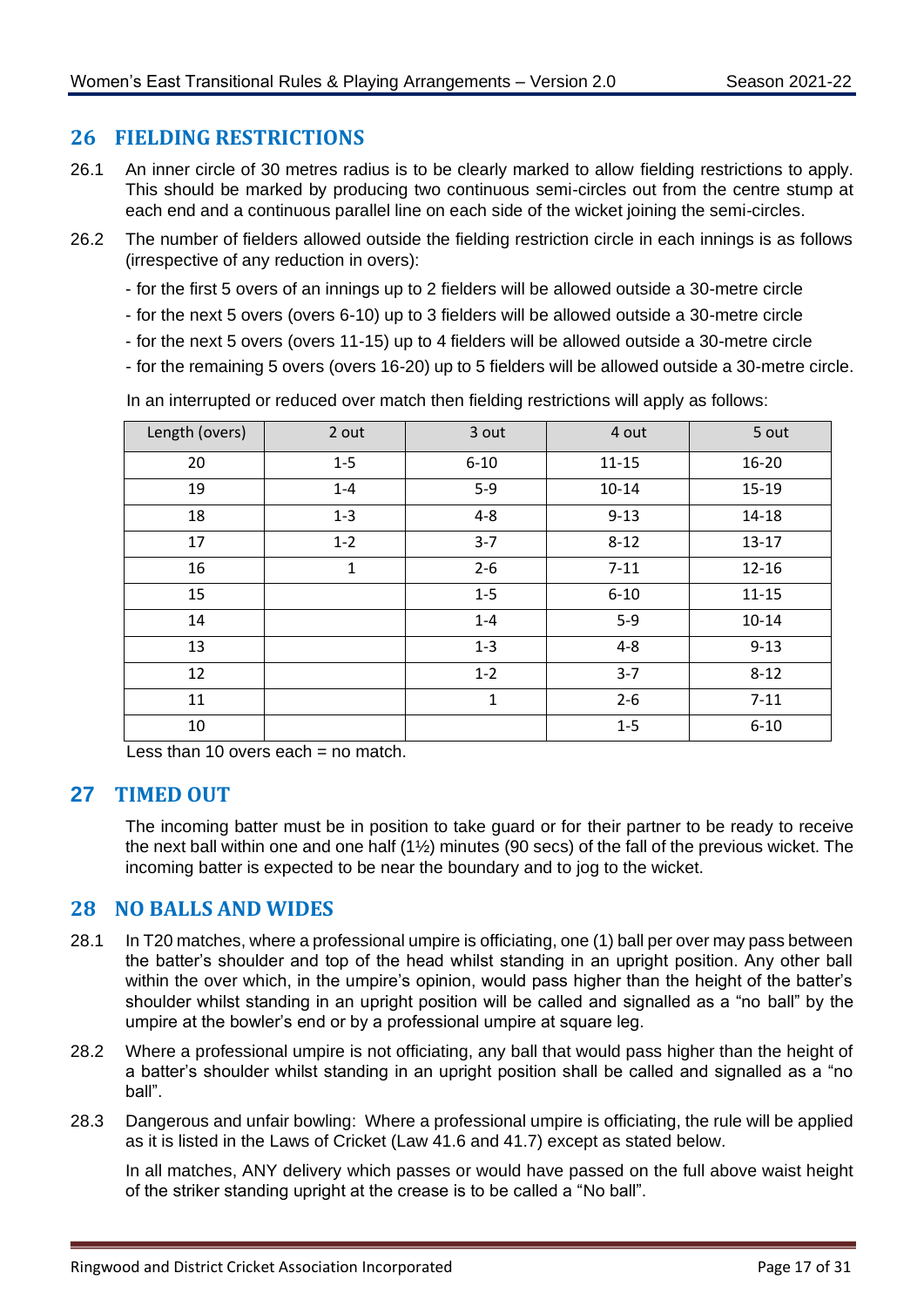**NOTE!** Either umpire may make the call on such deliveries.

If considered by the umpire(s) not to have been deliberately bowled, the delivery will be called and signalled "No ball" only. No cautionary or other action will be taken.

If directed at the batter AND considered dangerous, the cautionary requirements, as stated in Cricket Law 41.7 will apply.

28.4 Wides: For the purposes of determining "wides" in matches:

On either side of the wicket, if the ball passes outside the extension of the painted lines as described in Rule [18.8](#page-13-2) as it passes the popping crease, it will be deemed wide.

- 28.5 Any additional extras scored off such deliveries will be debited against the offending bowler.
- 28.6 Any delivery pitching off the designated playing surface will be called and signalled "No ball". Any additional extras scored off such deliveries will be debited against the offending bowler.
- 28.7 At the instant of the bowler's delivery there shall not be more than five (5) fielders on the leg side. In the event of infringement of this law the umpire shall call and signal "No ball".

#### <span id="page-20-0"></span>**29 DECLARATIONS**

The captain of the batting team may not declare their innings closed at any time during the course of the match.

#### <span id="page-20-1"></span>**30 FREE HIT**

- 30.1 No ball foot fault: The delivery following a no-ball called for a foot fault (Laws of Cricket 21.5) shall be a "free hit" for whichever batter is facing. If the delivery for the free hit is not a legitimate delivery (any kind of no ball or a wide ball), then the subsequent delivery will become a "free hit" for whichever batter is facing it. The Umpire will advise the on-strike batter of the "free hit".
- 30.2 Should a foot fault no ball occur on the 8th delivery of an over the requirement for this no ball shall be invoked immediately and the bowler shall bowl a further 9th ball in that over. Should another illegal delivery (wide or no ball) occur the over shall continue until the free hit has been utilized.
- 30.3 Dismissed from a "free hit": For any free hit the batter may only be dismissed under the circumstances that apply to a no ball, even if the delivery for the "free hit" is called a wide ball.
- 30.4 Field changes: Field changes will only be permitted for a "free hit" delivery where a different batter is on strike for the "free hit" delivery.

#### <span id="page-20-2"></span>**31 RESULT**

- 31.1 Teams receiving equal overs: When there is no interruption after play has commenced and when both sides have had the opportunity to bat for the same agreed number of overs, the team scoring the higher number of runs (including penalty runs) shall be the winner. The result will be a tie, irrespective of wickets lost, if the same number of runs have been scored.
- 31.2 Team batting second receiving less overs than team batting first: Where there is a reduction of overs so the team batting first faces a minimum of ten (10) overs and the number of overs in the second innings is reduced to less than ten (10) and both captains agree a win is not possible, the match shall be declared a "draw".
- 31.3 Target Score: In a match where an interruption to the innings of the team batting second occurs, a target score, relevant to the allowable overs shall be determined. To win the match, the team batting second must achieve the target score.

**Note:** Calculation form for target score is available at Appendix 1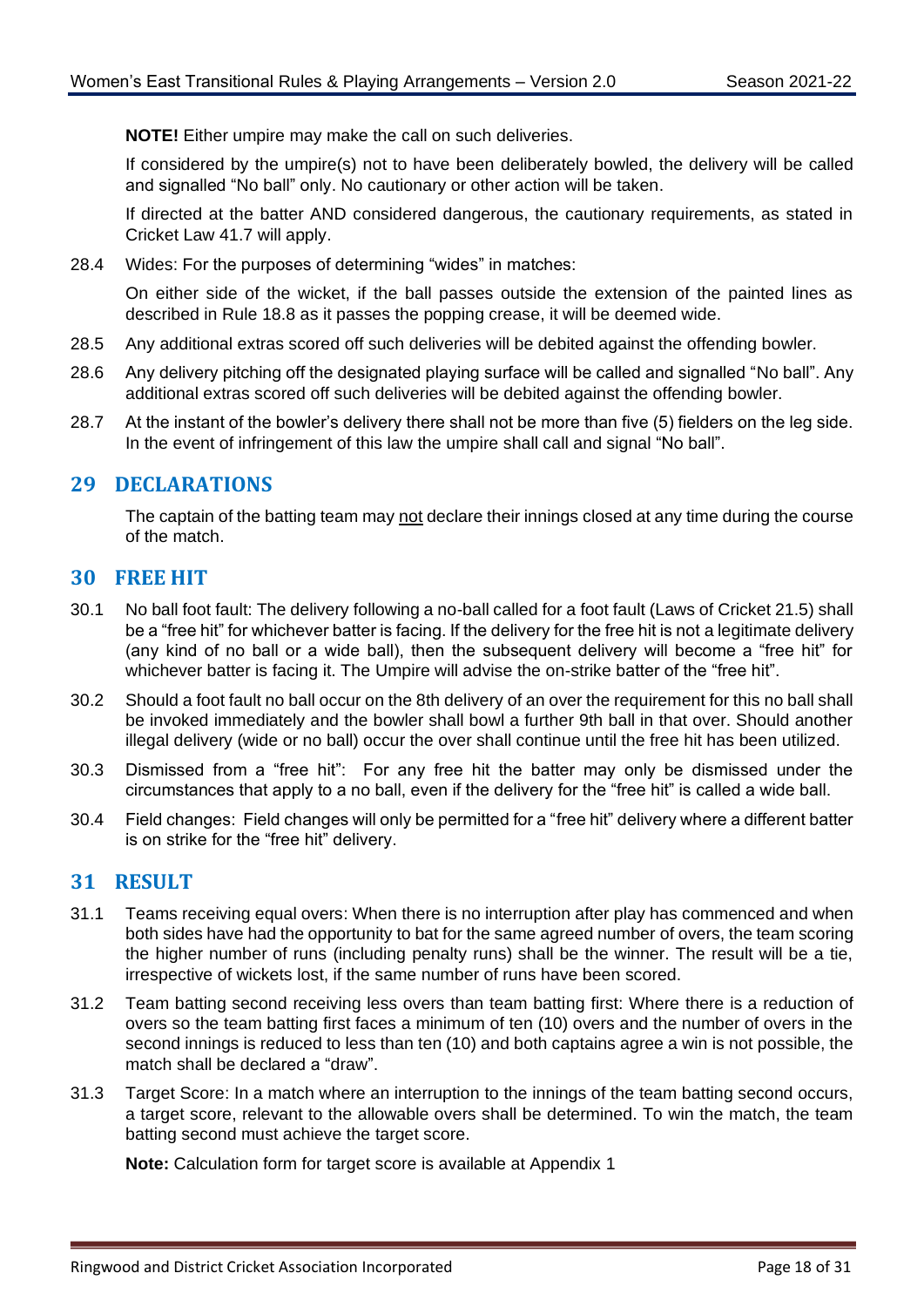- 31.4 Should the team batting first be dismissed in less than 20 overs the remainder shall be deemed to have been received, i.e. the target score shall be calculated using 20 overs. Where the recalculated overs for the team batting second are fewer than 10 completed overs the target score shall be calculated on a minimum of 10 overs.
- 31.5 The result shall be a "draw" if the batting team does not achieve the target score, nor the bowling team dismiss the batting team if the recalculated overs is less than 10.
- <span id="page-21-0"></span>31.6 End of play: Once a result is achieved play will end.

## **ONE DAY MATCHES**

#### <span id="page-21-1"></span>**32 CONDITIONS OF PLAY**

One-day matches represent the long form of the game in the Women's East competition. Matches will consist of a designated maximum number of overs as defined for the grade and will be single innings matches. That maximum will be 72 in all grades, 36 overs per team.

The Laws of Cricket and the Women's East Rules and Playing Arrangements of the RDCA, except as varied herein, will apply.

#### <span id="page-21-2"></span>**33 GENERAL RULES**

- 33.1 A minimum of seven (7) bowlers per innings (36 overs) must be used with each bowling a minimum of 2 overs each. Maximum seven (7) overs per bowler permitted.
- 33.2 Six (6) overs to be bowled at each end before changing ends, batters change ends at the end of each over except every sixth over as bowling will commence from the opposite end. Umpires may change positions at the same time as the bowler.
- 33.3 A team can have thirteen (13) registered players of which any combination of eleven (11) players can bat, bowl and field.
- 33.4 Each team must declare their 13 players by exchanging team lists listing all 13 players and indicate underage players where relevant, before the commencement of play.
- 33.5 All 13 players of a team must be entered in MyCricket and be recorded in both scorebooks. If players are not listed in the scorebook and on MyCricket they are unable to count the match towards finals qualifications.
- 33.6 If a bowler commences an over that exceeds the limit of overs bowled as specified in these rules any deliveries are to be declared null and void and a replacement bowler will re-bowl the over.
- 33.7 Any ball bowled that bounces over the shoulder will be deemed a "No ball"
- 33.8 If other players have retired, the 12<sup>th</sup> and 13<sup>th</sup> players can bat, with the opposition captain's permission, until a team loses 10 wickets.
- 33.9 Substitute players are not allowed.
- 33.10 Scorers should record details when a player retires, such as the team score (treat like the fall of a wicket) at that point and the number of overs bowled e.g.15.3. These facts will help in determining batting partnerships.
- 33.11 If a team is dismissed in less than 36 overs, the opposition is only entitled to bat a maximum of 36 overs.

#### <span id="page-21-3"></span>**34 HOURS OF PLAY AND INTERVALS**

34.1 Matches will commence at 1:00 pm.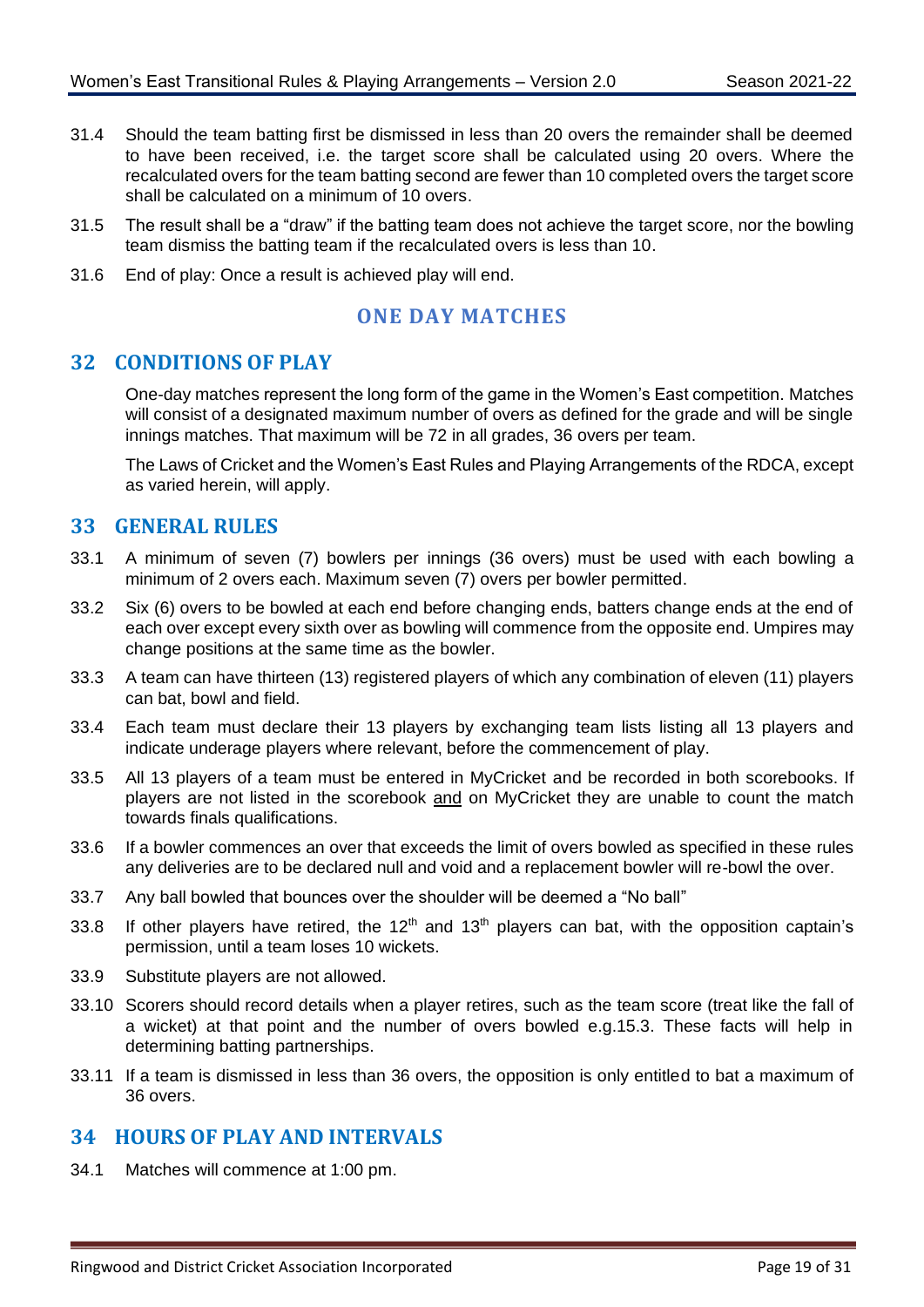- 34.2 The RDCA's Adverse Weather policies covering rain, lightning, and heat apply to all one-day matches.
- 34.3 There will be an interval of no more than 20 minutes between each innings.
- 34.4 A drinks interval will be permitted after 18 overs of each innings. 34.5 **Authoettade approxists on any theophamines of the esthers text his counsel advired by a take fall not always dead**
- 34.6 The team or teams responsible for unnecessary delay will be liable for the fine of 2 penalty units or as determined by the Women's Committee.
- 34.7 Should a team not arrive at the ground designated for a match within 30 minutes of the scheduled starting time, then that team will forfeit the match.
- 34.8 If play did not commence within fifteen (15) minutes of the time appointed, without a satisfactory explanation as determined by the Women's Committee, each Club offending may be fined 2 penalty units

#### <span id="page-22-0"></span>**35 MINIMUM PLAY REQUIREMENTS AND ABANDONED PLAY**

If play has not commenced within 2.5 hours of scheduled commencement of play, thus allowing a minimum of twenty (20) overs per side with a ten (10) minute change of innings, the match shall be abandoned, the result being a washout.

#### <span id="page-22-1"></span>**36 DURATION OF THE MATCH**

The match finishes as soon as the team batting second is either all out for less or equal to the score of the team batting first or passes the score of the team batting first.

36.1 Innings of team batting first:

| If                                                                                    | Then                                                                                                                                                                                                                                                                                                                               |
|---------------------------------------------------------------------------------------|------------------------------------------------------------------------------------------------------------------------------------------------------------------------------------------------------------------------------------------------------------------------------------------------------------------------------------|
| there is no earlier termination nor                                                   | the innings is compulsorily closed on completion of                                                                                                                                                                                                                                                                                |
| loss of playing time                                                                  | maximum 36 overs or end of requisite period.                                                                                                                                                                                                                                                                                       |
| play is interrupted but commences<br>within 2.5 hours of the scheduled<br>start time. | compulsory closure shall occur on completion of the<br>adjusted minimum number of overs as calculated at<br>one over for each full (8) minutes lost or the amended<br>requisite.<br>The amount of time allocated for each innings shall be<br>reduced by half the time lost, and this will be the new<br>amended requisite period. |

36.2 For the team batting second, provided there is no earlier termination of its innings, the following conditions apply:

| If the innings of    | $\ldots$ then the team | If the innings of    |                                 |
|----------------------|------------------------|----------------------|---------------------------------|
| the team batting     | batting second shall   | the team batting     | then the team batting           |
| first:               | receive                | first:               | second shall receive            |
| has been             | the same number of     | has not been         | a maximum 36 overs only         |
| compulsorily closed  | overs                  | terminated           |                                 |
|                      |                        | compulsorily         |                                 |
| If the innings is    | then the target        | If the innings is    | then the target overs which     |
| delayed or           | overs which applied    | delayed or           | applied when the innings was    |
| interrupted for an   | when the innings       | interrupted for an   | due to start                    |
| aggregate of playing | was due to start       | aggregate of playing |                                 |
| time                 |                        | time                 |                                 |
| not exceeding 30     | will not be reduced.   | exceeds 30 minutes   | within the requisite period are |
| minutes              | Play shall continue    |                      | to be reduced at a rate of one  |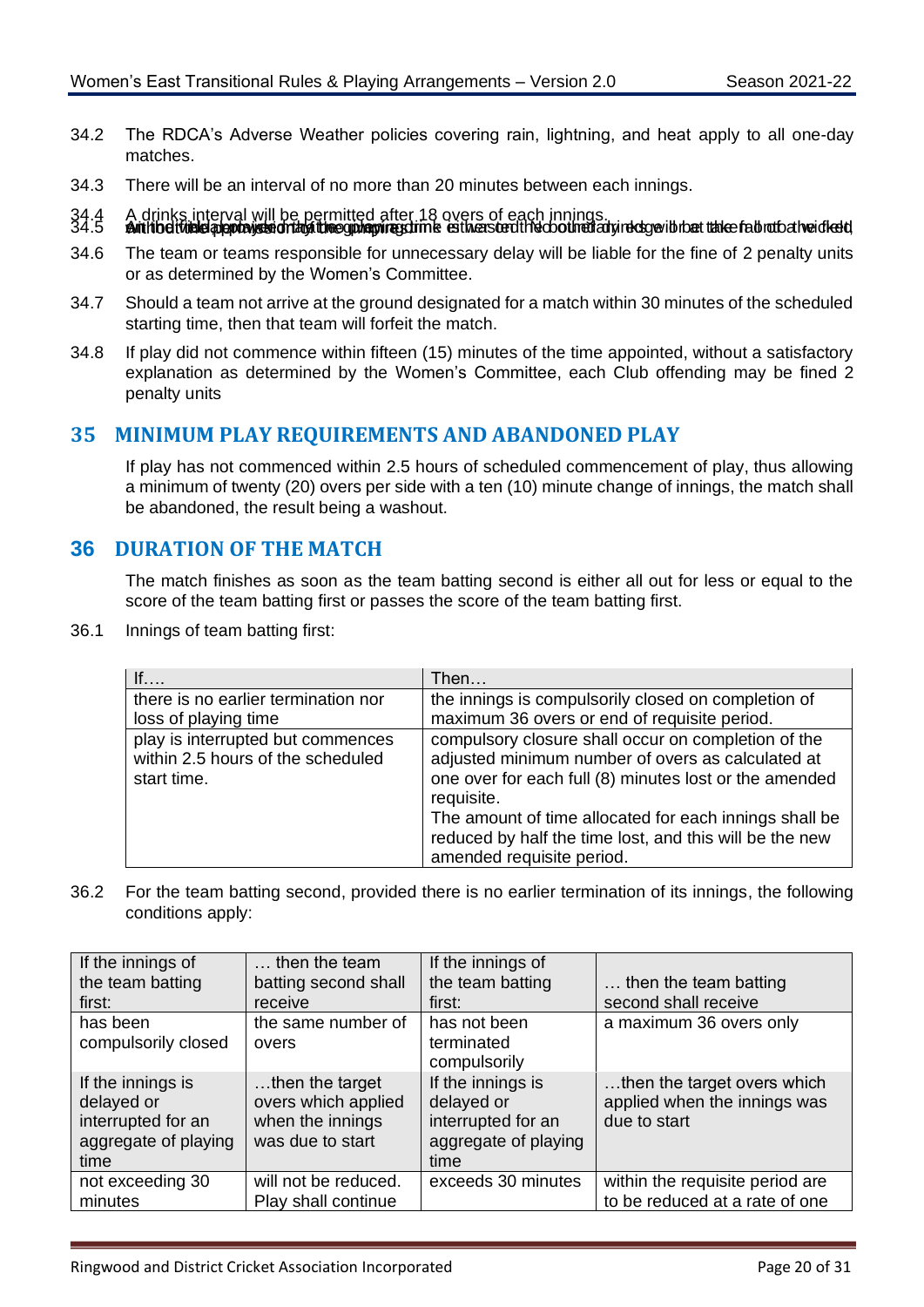| until the target overs<br>are completed | for every four (4) minutes of the<br>aggregate time lost. If<br>the reduced overs have been<br>bowled by 7:00 pm the match |
|-----------------------------------------|----------------------------------------------------------------------------------------------------------------------------|
|                                         | shall end.                                                                                                                 |

36.3 Where an interruption occurs of less than thirty (30) minutes, as much as is possible of the advanced time loss shall be recouped by further advancement up to 7:00 pm

#### <span id="page-23-0"></span>**37 COMPLETED MATCH**

The winner shall be the side scoring the greater number of runs, irrespective of wickets lost. If both sides score an equal number of runs, the result shall be a tie, irrespective of wickets lost.

#### <span id="page-23-1"></span>**38 ADVERSE CONDITIONS**

| When adverse                                      | then the result shall | When adverse                             | then the result shall be                                      |
|---------------------------------------------------|-----------------------|------------------------------------------|---------------------------------------------------------------|
| conditions                                        | be                    | conditions                               |                                                               |
| prevent the side batting<br>second from receiving | a draw.               | reduce the overs for<br>the side batting | a draw if the target score has<br>not been achieved or if the |
| its allocated overs                               |                       | second                                   | side has not been dismissed.                                  |
|                                                   |                       |                                          |                                                               |

#### <span id="page-23-2"></span>**39 TARGET SCORE**

- 39.1 In a match where an interruption to the innings of the team batting second occurs, a target score, relevant to the allowable overs shall be determined. To win the match, the team batting second must achieve the Target score. The target score shall be calculated as defined in Appendix 1.
- 39.2 If the reduced number of overs has not been bowled by 7:00 pm the match shall end.

#### <span id="page-23-3"></span>**40 NO BALLS AND WIDES**

Refer to Rule [28.](#page-19-2)

#### <span id="page-23-4"></span>**41 ALLOWABLE DELIVERIES PER OVER**

Overs shall be a maximum of eight (8) balls, regardless of the number of illegal deliveries, however the final over of each innings shall be completed by six (6) legal deliveries.

#### <span id="page-23-5"></span>**42 COMPULSORY RETIREMENT OF BATTERS**

There is no compulsory retirement of batters in A Grade in One-day matches. A batter must retire upon reaching a score of 100 runs in B Grade or lower. The retired batter will be considered 'not out'. If all named team members present at the ground and able to bat have batted, retired batters may return. After a retired batter returns, a player who has not previously batted in the innings may not bat.

#### <span id="page-23-6"></span>**43 UNDERAGE PLAYERS**

- 43.1 Age of player: A player's age shall be determined as of 1st September in the current season.
- 43.2 Helmets: Players under the age of 19 must wear a British Standard 7928:2013 helmet when:
	- batting at all times;
	- fielding in-close (defined as closer than 10 metres to the stumps except slips, gully, and wicketkeeper); and
	- when wicket keeping up to the stumps.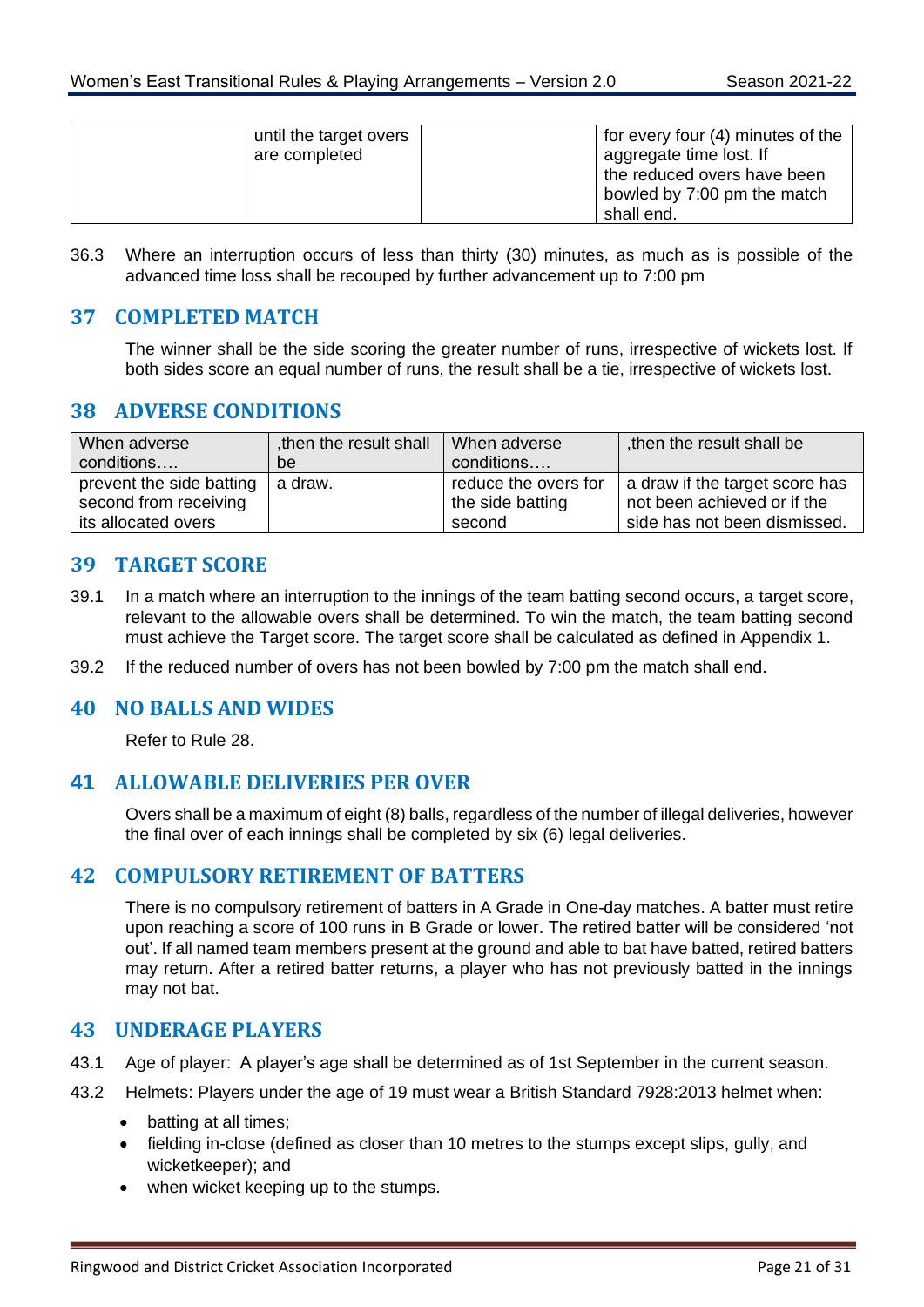43.3 Over Restrictions: Number of overs: underage bowlers of medium pace or faster (broadly defined as those to whom the wicket keeper would normally stand back) are restricted to a maximum number of consecutive overs in any one spell and a daily quota:

| Age         | Under 19 | <b>Jnder 17</b> | Under 15 | Under 14 |
|-------------|----------|-----------------|----------|----------|
| Spell       |          |                 |          |          |
| Daily Quota |          | ັບ              | 10       |          |

43.4 Definition and requirements of a spell:

(i) At the end of a bowling spell a bowler shall not resume bowling until a full five (5) minutes for each over bowled in that spell (up to a maximum of 30 minutes) has passed.

(ii) A bowler who has bowled less than the maximum numbers of overs permitted in a spell may resume bowling prior to the necessary break, but any subsequent overs shall be considered an extension of the same spell. The maximum spell limit for that underage player shall still apply. Following completion of the extended spell, the normal break between spells shall apply.

#### **FINALS**

<span id="page-24-0"></span>The RDCA Women's East Competition does not conduct separate T20 and One-day competitions. Both formats are played as part of the one annual competition.

A Grade finals will be played in the One-day format. B Grade finals will be played in the T20 format.

#### <span id="page-24-1"></span>**44 SEMI-FINALS**

44.1 General Conditions

The match shall be played in accordance with all Rules governing the playing of the designated format for those matches.

<span id="page-24-3"></span>44.2 Ground

The match shall be played at a ground provided by the team which finished in the higher position on the ladder at the conclusion of the home and away season. Should the team which finished higher on the ladder be unable to provide a ground, its opponent will be given an opportunity to provide a ground. Such grounds will be subject to approval by the Women's Secretary. If neither team is able to provide a ground, the Women's Secretary will provide a suitable neutral ground.

44.3 Play abandoned on scheduled day

If no play takes place on the scheduled day of the Semi-Final, the team that was placed higher on the ladder shall progress to the Final.

44.4 Tied Match or Drawn Result

Should a result of a match be a tie or draw, then the side which finished in a higher position on the ladder at the conclusion of the Home and Away matches shall proceed to the final.

44.5 Substitute Fielder

While a substitute player must be registered with the RDCA, they do not need to have played the requisite number of qualifying games.

#### <span id="page-24-2"></span>**45 FINAL**

45.1 The A Grade Final shall be played between the winners of both semi-finals and in accordance with the rules employed in the semi-finals.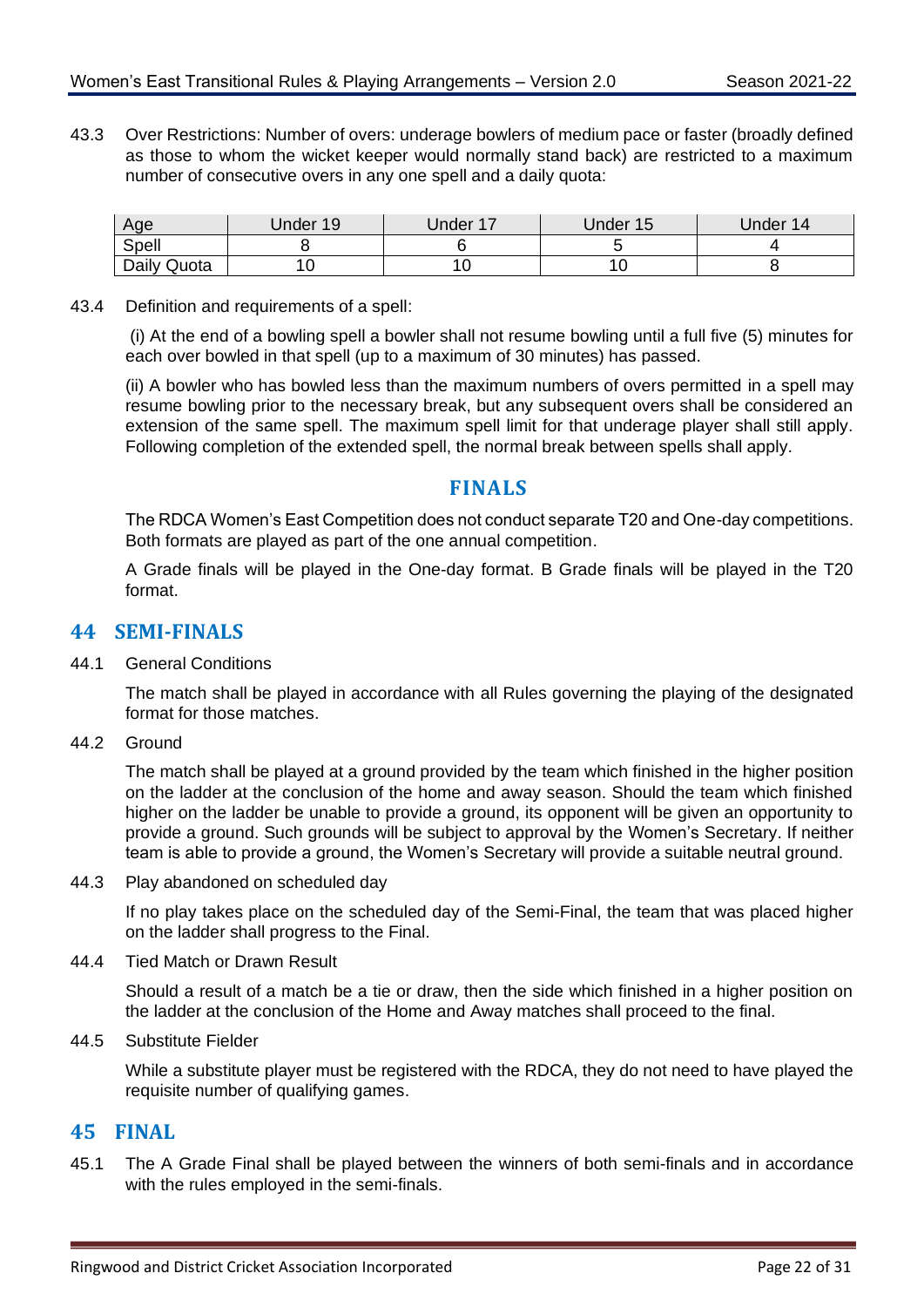- 45.2 The B Grade Final will be played between the winners of both semi-finals as defined in rule 50.5.
- 45.3 Conditions of play will be the same as for semi-final matches.
- 45.4 In the Grand Final, a tied match will result in a shared premiership.
- 45.5 A drawn or abandoned match will result in the premiership being shared.
- <span id="page-25-0"></span>45.6 Grand Final matches may be terminated any time after a first innings decision has been reached at the discretion of the losing captain.

## **PREMIERSHIP AND GRADING**

#### <span id="page-25-1"></span>**46 PREMIERSHIP SYSTEM**

The following premiership point system will be adopted:

46.1 T20 matches

 $46.2$ 

| Win<br>Tied match – each team<br>No play or drawn match – each team<br>Team having a fixtured bye<br>Team receiving a forfeit or walk-over<br>One-day matches | 4 points<br>2 points<br>2 points<br>4 points<br>4 points |
|---------------------------------------------------------------------------------------------------------------------------------------------------------------|----------------------------------------------------------|
| Win.                                                                                                                                                          | 6 points                                                 |
| Tied match – each team                                                                                                                                        | 3 points                                                 |
| No play or drawn match – each team                                                                                                                            | 3 points                                                 |
| Team having a fixtured bye                                                                                                                                    | 6 points                                                 |
| Team receiving a forfeit or walk-over                                                                                                                         | 6 points                                                 |

46.3 If any teams are equal in premiership points gained at the end of the home and away matches, the relative positions of such teams will be determined by percentages as follows:

The batting percentage for a team will be obtained by dividing the total number of runs scored by the number of wickets lost. The batting percentage against each team will be obtained by dividing the total number of runs scored against it by the number of wickets taken. The former will be divided by the latter. The team having the higher quotient will be considered to have the better performance. In an innings closed or match abandoned, only the wickets lost will be counted. In an innings completed, ten (10) wickets will be considered as lost.

- 46.4 If any team withdraws or is expelled from the Association during the home and away matches the Women's Committee will determine if the remaining fixtures will be regarded as walkovers or the fixture is to be redrawn.
- 46.5 Except where otherwise determined at the Annual General Meeting, at the conclusion of the home and away matches, the first four teams in A grade will play off for the premiership in accordance with Rules [44](#page-24-1) and [45.](#page-24-2) As B Grade is divided into two (2) geographical sub-grades, the first two teams in B-White will play off in the semi-finals and the first two teams in B-Blue will play off. The winners of both matches will play in the final.
- 46.6 Premiership trophies will be awarded to the premiership teams in all senior grades. Where applicable perpetual trophies will be suitably engraved and held by the Association.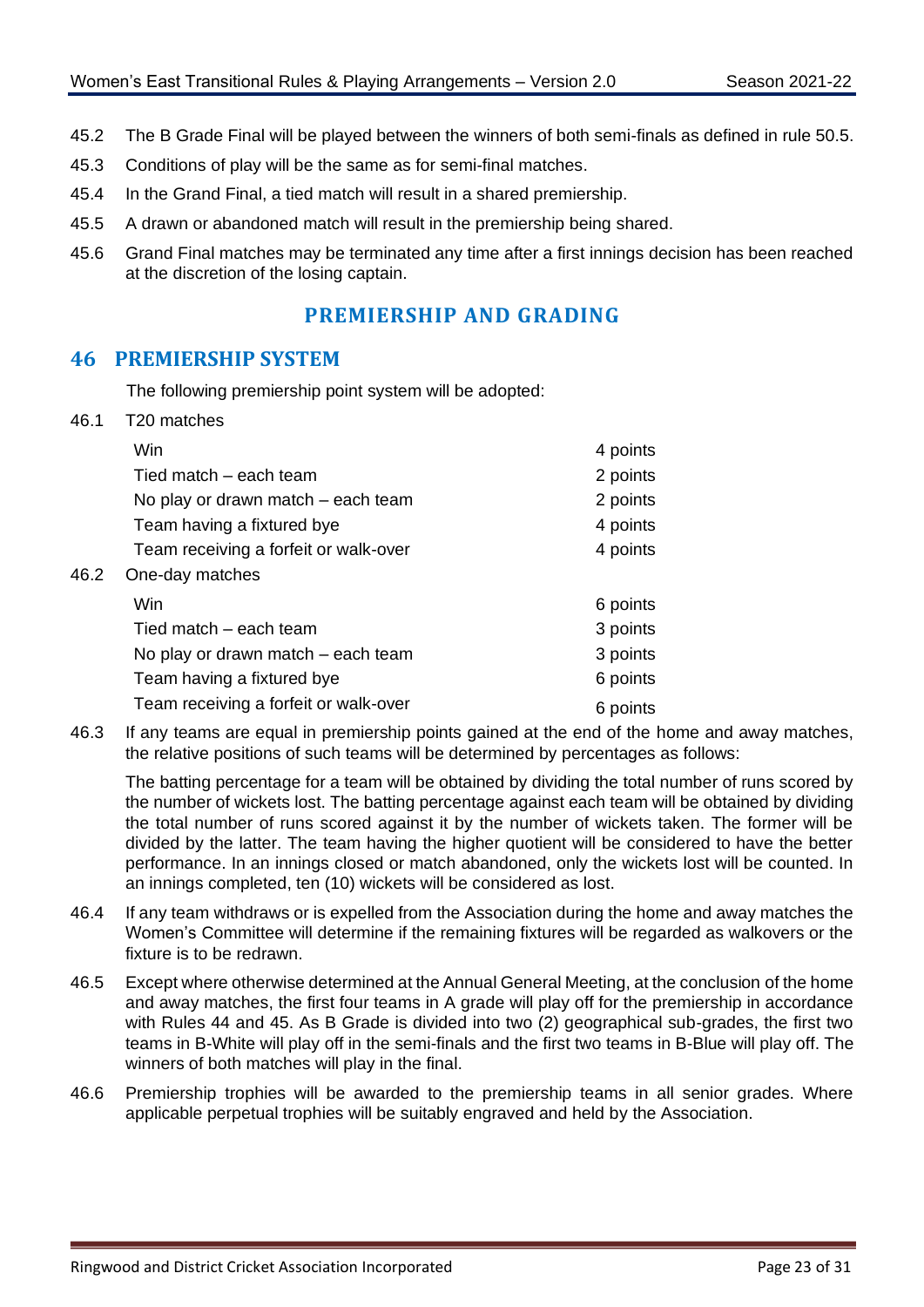#### <span id="page-26-0"></span>**47 GRADES**

- 47.1 All grade names will, where possible, be those of living Life Members. Should a Life Member die, then the name on that Shield should remain there for a minimum of 5 (five) years after that member's death. It would then be superseded by a suitable replacement provided that the replacement Life Member has had at least 10 (ten) years' service to the Association. If, after 5 (five) years a suitable replacement is not available, then the deceased member's name will remain on that Shield until such time as one becomes available.
- 47.2 A Grade shall be the Premier Grade in the Women's East competition.
- 47.3 A promotion and relegation system will apply to the Women's East grades as follows:
	- Any club being promoted will conform to the conditions as detailed by the Women's Committee.
	- If any club does not conform to the conditions of entry into the higher grade, the Women's Committee will decide on the club to be promoted.
	- The Women's Committee will determine the promotion and relegation system to apply to teams competing in the senior grades. The basic principle, where possible, is that all Premiers will be promoted, and last placed teams relegated.

# **MATCH RECORDS**

#### <span id="page-26-2"></span><span id="page-26-1"></span>**48 OFFICIAL MATCH SCORE ENTRY**

- 48.1 During the progress of each match, each team will cause to be entered in its scorebook or online the detailed scores and bowling analyses of its own and of the opposing team and the times of starting and finishing play on each day.
- 48.2 At the conclusion of each day's play, the respective Captains will see that the analyses of both scorebooks and, if applicable, online in MyCricket agree and that the names of all players of both teams appear therein and will sign each other's scorebook accordingly (or confirm online MyCricket score).
- 48.3 In all matches played in this Association, the time of commencement of play on every day will be obtained by the scorers from the Umpires and entered in the scorebooks.
- 48.4 All games in all grades shall have the option to score games online using the MyCricket Live Score App. If this option is used at any game, scoring must be done using at least one official handwritten scorebook.

The home team shall have the preference to use a scorebook or score online. Should the home team decide to use a scorebook, the away team can score online. If online scoring is interrupted (temporarily or permanently), both teams shall agree that the score as recorded in the handwritten scorebook will prevail and that scoring will continue with both teams using a scorebook.

#### <span id="page-26-3"></span>**49 MATCH REPORTS**

- 49.1 Team scores of each day's play for both teams will be entered on MyCricket by the home team by 9:00 pm on each match day. Every home team failing to comply with this rule will be fined 1 penalty unit per team per day.
- 49.2 Official match reports will be entered online with MyCricket **by both clubs individually**, including all players' performances, by 6:00 pm on the day following the completion of a match. Fines, per offending team, for not complying will be:

| $1st$ offence - | written warning               |
|-----------------|-------------------------------|
| $2nd$ offence - | 2 penalty units fine per team |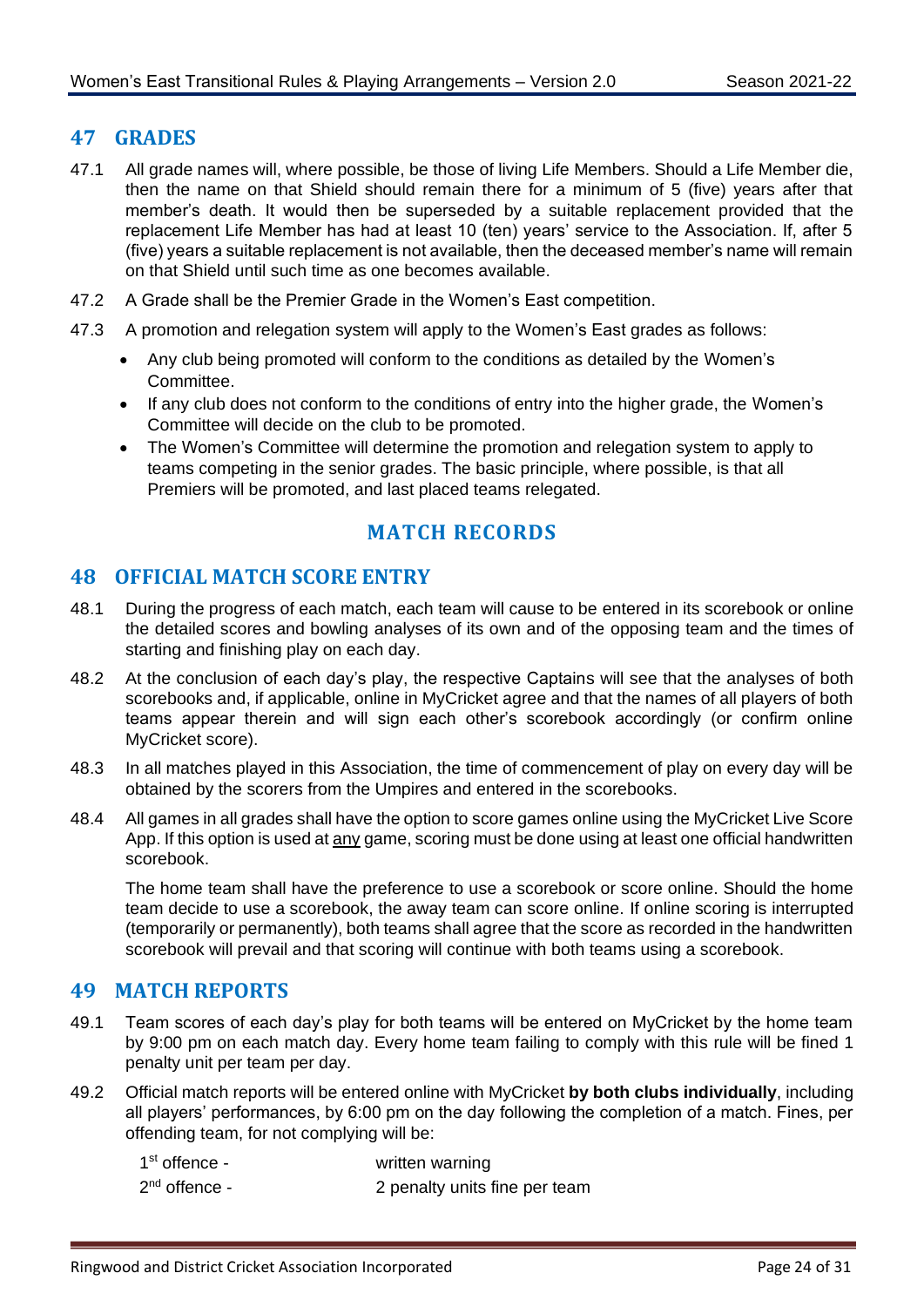| 3 <sup>rd</sup> offence - | 3 penalty units fine per team |
|---------------------------|-------------------------------|
|                           |                               |

- $4<sup>th</sup>$  offence -4 penalty units fine per team
- 5<sup>th</sup> and subsequent offence loss of four (4) match points per team

Official match results must also be entered when a match is washed out (other than when the whole round is abandoned by the Women's Committee), or when a team receives a forfeit or bye (by the team receiving the forfeit or bye).

- <span id="page-27-3"></span>49.3 i) A separate Captains Appraisal of the Professional Umpire report is to be entered online in MyCricket by each captain within 72 hours following the scheduled completion of the match. The report is to be completed in accordance with the guidelines in the Women's Match Handbook. Failure to comply will initially result in the club receiving a written warning of non-compliance. A second failure to comply will result in the club being fined 5 penalty units and for any subsequent breach, a fine of 10 penalty units will be applied.
	- ii) Incomplete or inadequate reports in terms of the guidelines provided may result in clarification being sought of the offending captain / club and is to be provided within 7 days of the request. Failure to do so will result in a penalty being applied as per Rule [49.3](#page-27-3) i).

#### <span id="page-27-0"></span>**50 TEAM LISTS**

- 50.1 In all matches, before the start of play, captains and/or club officials will exchange a list of all players (in accordance with MyCricket team listings) which may not be changed without the consent of the opposing captain. These names are to be entered into both scorebooks after the completion of play on the first day if it has not already been done so. All players must be registered to that club prior to the commencement of the match.
- 50.2 The team list must not differ from those names recorded in terms of Rule [16](#page-11-2) without the consent of the opposing captain.
- 50.3 Substitutes are only to be permitted in terms of laws of cricket and after advising umpires/opposing captain.
- 50.4 Failure to advise of a substituted player prior to the entry of players names in the scorebook will preclude that player from participating in that match, (a team will consist of a minimum of seven (7) players).
- 50.5 At the conclusion of the match, the scorebook must be signed by the captains or officials of both clubs signifying the correctness of:
	- all players names,
	- full results including match scores, player scores and extras, and
	- match points claimed

# **TEAM/INDIVIDUAL AWARDS**

#### <span id="page-27-2"></span><span id="page-27-1"></span>**51 GRADE TROPHIES**

The Association will provide trophies approved by the Women's Committee to the winners of Batting and Bowling averages in every grade in the Association. All shields and trophies will be insured by the Association to the full insurable value.

All criteria for Batting, Bowling and All Rounder trophies are based on performances during the home and away series only.

To win a trophy:

<span id="page-27-4"></span>51.1 A Batter must bat and a Bowler must bowl in at least half the matches played by their team in the particular grade and: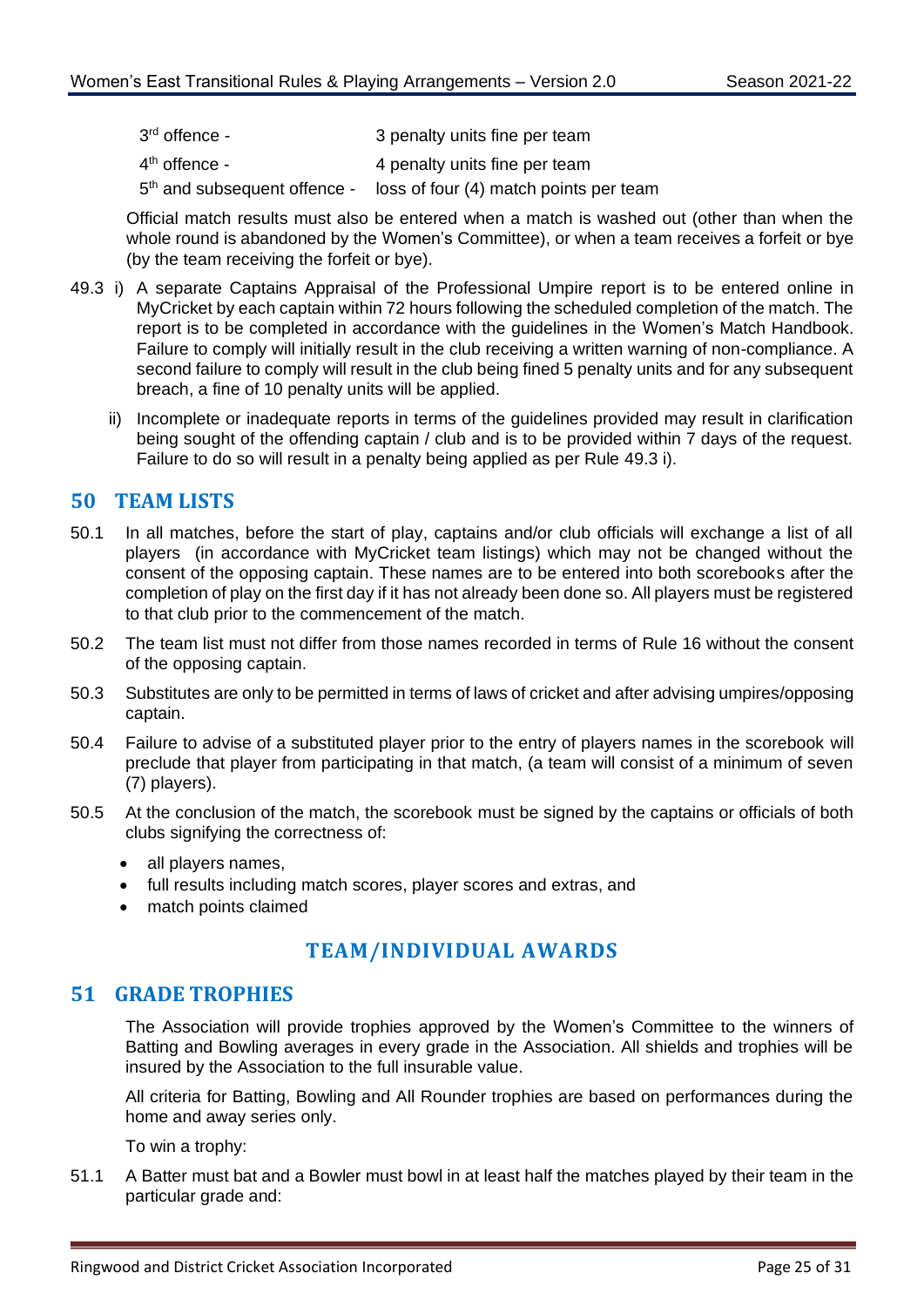| <b>Division</b> | <b>Batter</b> | <b>Bowler minimum</b> | <b>Bowler minimum</b> |
|-----------------|---------------|-----------------------|-----------------------|
|                 | minimum runs  | balls bowled          | wickets taken         |
| One-Day         | 200           | 240                   | 10                    |

51.2 An All-Rounder Trophy will be presented each year to a player in the Women's East competition. The winner of these trophies will be the player who gains the greatest number of points, based on the following allocation:

|  | $\cdot$ Runs | 1 point per run |
|--|--------------|-----------------|
|--|--------------|-----------------|

- Catches 5 points • Wickets (unassisted) 15 points • Wickets (assisted) 10 points
- Run outs 5 points per player
- Throw Outs 10 points
- Stumping 10 points
- 51.3 All trophy winners will be provided with a complimentary ticket to the Annual Presentation Function and will be expected to attend the function. In the case of the non-appearance of the trophy winner, the club will be fined 3 penalty units and will pay the full cost of the ticket. The Board of Management may also take disciplinary action against a player for non-attendance.

**Note** The conditions authorised in rule [51.1](#page-27-4) may be varied by the Women's Committee under special circumstances.

#### <span id="page-28-0"></span>**52 OTHER RDCA TROPHIES**

52.1 Fairest and Best Award

The RDCA Women's East Medal will be awarded each year, based on votes submitted by Umpires (on a 3, 2, 1 basis) with the winner being the cricketer who polls the greatest number of votes in the particular grade. Players disqualified during the year (home and away matches) will not be eligible for this award. Should more than one cricketer tie on the greatest number of votes, a tie will be declared, and an award will be made to each player.

52.2 Umpire of the Year Award – Ken Dunham Award

An Umpire of the Year Award, named the Ken Dunham Award, will be made each year, and will be awarded to an umpire on the adjudication of the RDCAUA Umpires' Selection Panel.

52.3 Best Administered Club Award – Bob Bisset Award

A Best Administered Club Award, named the Bob Bisset Award, will be made each year to the club that the Senior and Women's Committees judge to have been the best-administered club within the RDCA.

The following criteria will be considered when assessing this award:

- i) Level of fines incurred
- ii) The efficiency of communication with Women's Committee Secretary
- iii) Level of help provided to Association (official roles)
- iv) Player infringements
- v) Other aspects as determined by the Women's Committee.
- 52.4 All-Stars Team of the Year Award.

An All-Stars Team of the Year will be named each season as determined by a Selection Panel approved by the Women's Committee.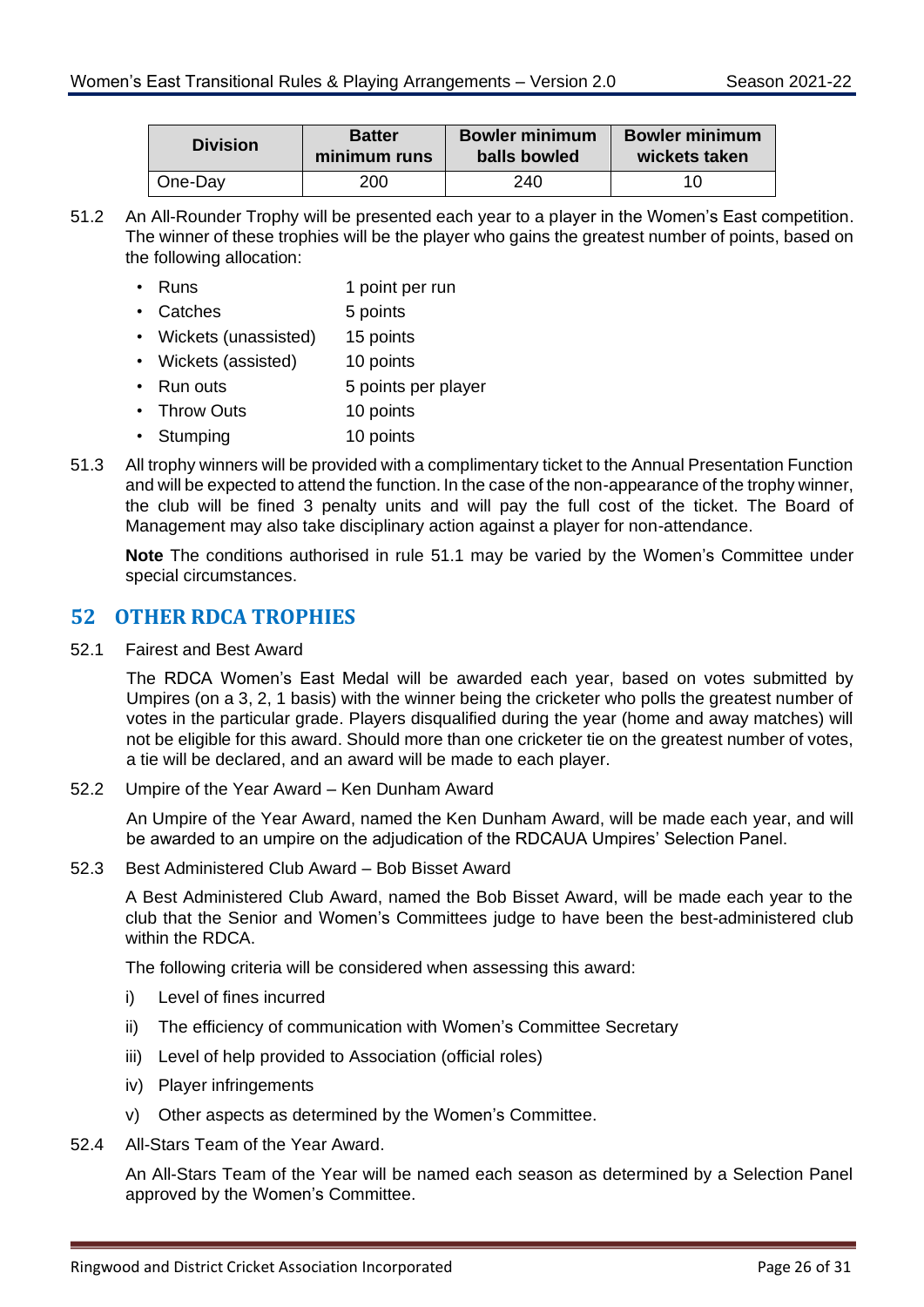# **UMPIRING**

#### <span id="page-29-1"></span><span id="page-29-0"></span>**53 UMPIRES**

- 53.1 Professional umpires as available will be allotted to matches as available.
- 53.2 At least one umpire will be appointed to stand in each A Grade Match. Each team will, each match day, pay half the fees of the umpires. In case of non-payment, clubs will be liable to the Association for any amount due to the umpires and a fine imposed.
- 53.3 The fees payable to umpires will be determined at the Annual General Meeting or at any meeting of the General Committee. (Refer Senior Match & Rules Manual for details.) Such fees will be charged to Clubs by RDCA Finance Manager and paid to individual Umpires following the end of each calendar month.
- 53.4 The professional umpire will officiate at the bowler's end throughout the match where only one is appointed to a match.
- 53.5 Umpires will ascertain from the Captain of the home club particulars of all boundaries before the commencement of play and advise the visiting captain.
- 53.6 If the professional umpire(s) are not in attendance, umpires will be supplied as per Rule [56.](#page-30-0)
- <span id="page-29-4"></span>53.7 Professional umpires will don the uniform as described in RDCAUA Rules and Guidelines Clause 22 and provide themselves with copies of the RDCA rules and the laws of cricket. They will adopt the recognised code of signals and be in attendance at least 45 minutes before the start of play. Umpires may wear the official RDCA Umpires white jumper instead of the coat, although if two umpires are officiating both umpires must wear similar attire.
- 53.8 The Board of Management and/or the Women's Committee may call on any professional umpire to attend any meeting of the Association and/or its Committees.
- 53.9 Any professional umpire appointed by the Umpires Association Executive or Women's Committee may at any time be suspended or removed from the Association list by the Umpires Association Executive or Women's Committee.

#### <span id="page-29-2"></span>**54 DUTIES AND POWERS OF PROFESSIONAL UMPIRES**

- 54.1 Upon the umpire's arrival at the appointed ground on each day of play, the professional umpire(s) will assume sole control of the match and will decide as to the weather or ground being unfit for play. If no professional umpire is in attendance, refer to Rule [56.](#page-30-0)
- 54.2 It is solely for the umpires together (or sole umpire if only one in attendance) to decide whether either the conditions of the ground, weather or light or exceptional circumstances mean that it would be dangerous or unreasonable for play to take place. Refer to Rule [17.](#page-12-1)
- 54.3 Umpires will ascertain from the captain of the Home Club particulars of all boundaries before the commencement of play and advise the visiting captain.
- 54.4 At matches where an official umpire is officiating, they must compare time with the captains and advise them, at the appropriate time that play is to commence in five (5) minutes. At all other matches, captains must compare time.
- 54.5 In matches with an RDCA umpire, the coin should be tossed no later than 30 minutes before the commencement of play.

#### <span id="page-29-3"></span>**55 FINALS UMPIRES**

55.1 RDCA Umpires will be appointed to finals. Where only one (1) official umpire is officiating, the batting teams will provide a suitable person, to the satisfaction of the appointed official umpire, to act as the square leg umpire. (This does not have to be the same person for the entire match).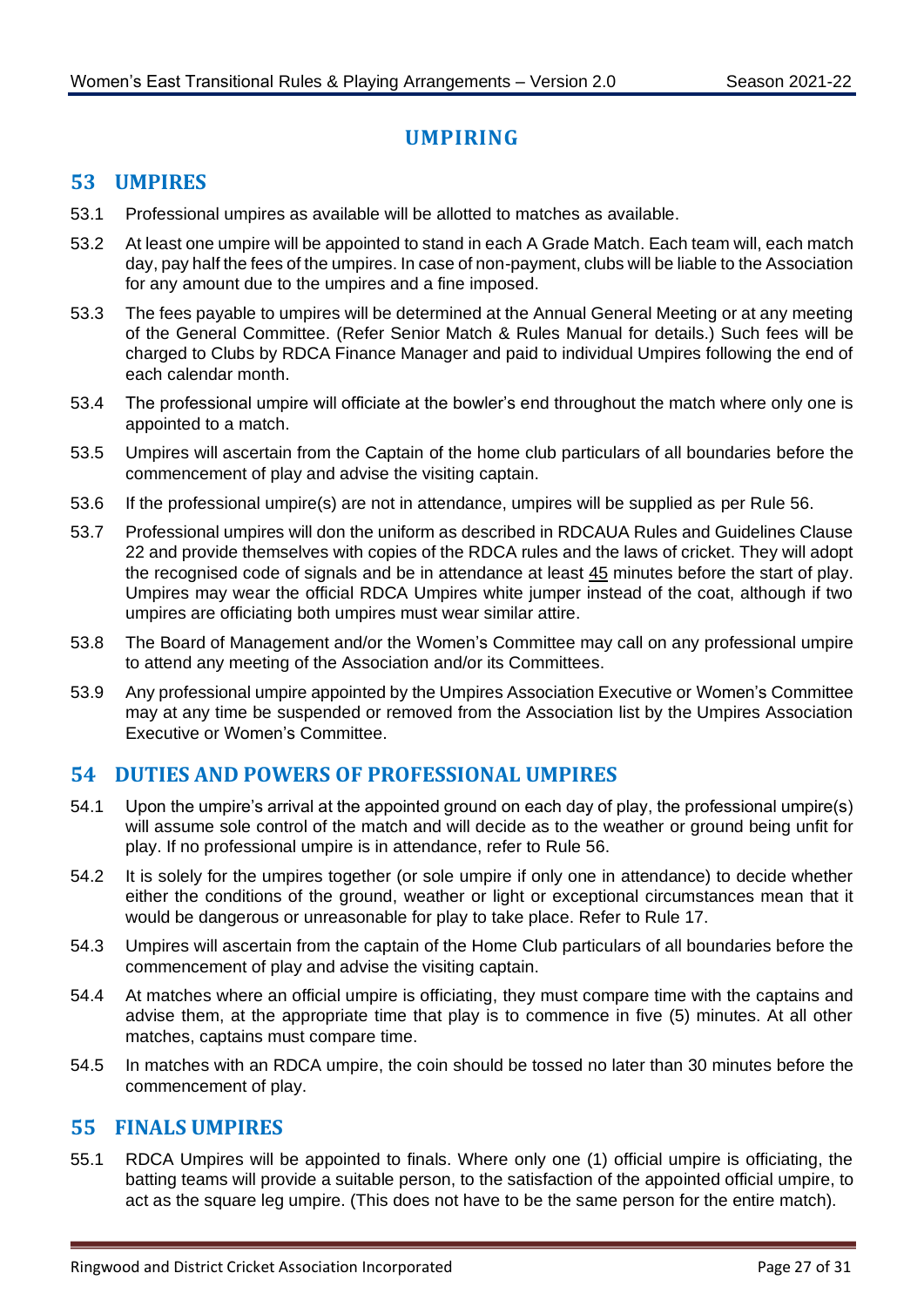55.2 Failure to comply with this rule will result in the club incurring a fine equivalent to umpire's payment, unless extenuating reasons, acceptable to the Women's Committee are provided by the club.

#### <span id="page-30-0"></span>**56 APPOINTMENT OF AMATEUR UMPIRES**

- 56.1 In case of matches for which non-professional umpire(s) have to be provided, such umpire(s) will be provided by the batting team unless otherwise agreed by the respective captains.
- 56.2 The captain of the batting team may replace an umpire from time to time, and the captain of the fielding team may request the replacement of an umpire at any time. Any request to change a club umpire must be complied with by the opposing captain.
- 56.3 A non-professional umpire will wear suitable distinguishing clothing acceptable to the professional umpire or in the absence of that umpire acceptable to both captains. Acceptable, suitable, distinguishing clothing is grey dust coat, coloured poncho, dark jumper or coat, coloured trousers (dark blue or black).
- <span id="page-30-2"></span>56.4 Where no professional umpire is in attendance, the non-professional umpires will have all the powers and duties of professional umpires, save and except that:
	- i) No player under the age of sixteen (16) years will officiate unless by consent of the opposing captains.
	- ii) The captains will be the sole judges of the fitness of the playing conditions. Should captains disagree, the match **MUST** start or continue – the aggrieved team having the right to obtain the opinion of one of the RDCA Match Day contacts listed in the Match Handbook who will be independent of the two competing club teams, by ringing any of the mobile telephone numbers provided in the Match Handbook. The decision of the RDCA Match Day contact will be regarded as final.
- 56.5 Where a professional umpire is in attendance and standing at the bowler's end and a nonprofessional umpire is standing at square leg, the professional umpire will have the power to over-rule the nonprofessional umpire, if in the opinion of the professional umpire the nonprofessional umpire made an incorrect decision.

#### <span id="page-30-1"></span>**57 DUTIES OF UMPIRE AT SQUARE LEG**

- 57.1 The umpire must wear suitable distinguishing clothing acceptable to either the professional umpire(s), if present, or to both captains.
- 57.2 Like the umpire at the bowler's end, the square leg umpire must concentrate fully on the match, remain unbiased and refrain from coaching during over changes.
- 57.3 Stand about 20 metres from the wicket so that the crease, which is the back edge of the marked line, can be clearly seen.
- 57.4 Give decisions on STUMPING, HIT WICKET, RUN OUT, SHORT RUN (watch the crease, not where the ball goes), NO BALL (if ball lands on the concrete between mats or on the middle or side leathers, if ball lands off the side of a synthetic pitch, if wicketkeeper has gloves in front of the wicket before the ball reaches wicket, or if bowler appears to throw).
- 57.5 The umpire may be called upon to assist the bowler's end umpire in their decision (if view blocked during the action of a catch, if batters had crossed before a catch taken, if more than five fielders on the leg side, if more than two fielders behind square leg).
- 57.6 Remake the wicket when bails are off.
- 57.7 Alert bowler's end umpire if fielders are deliberately upsetting batter by moving or making noises while the bowler is running in.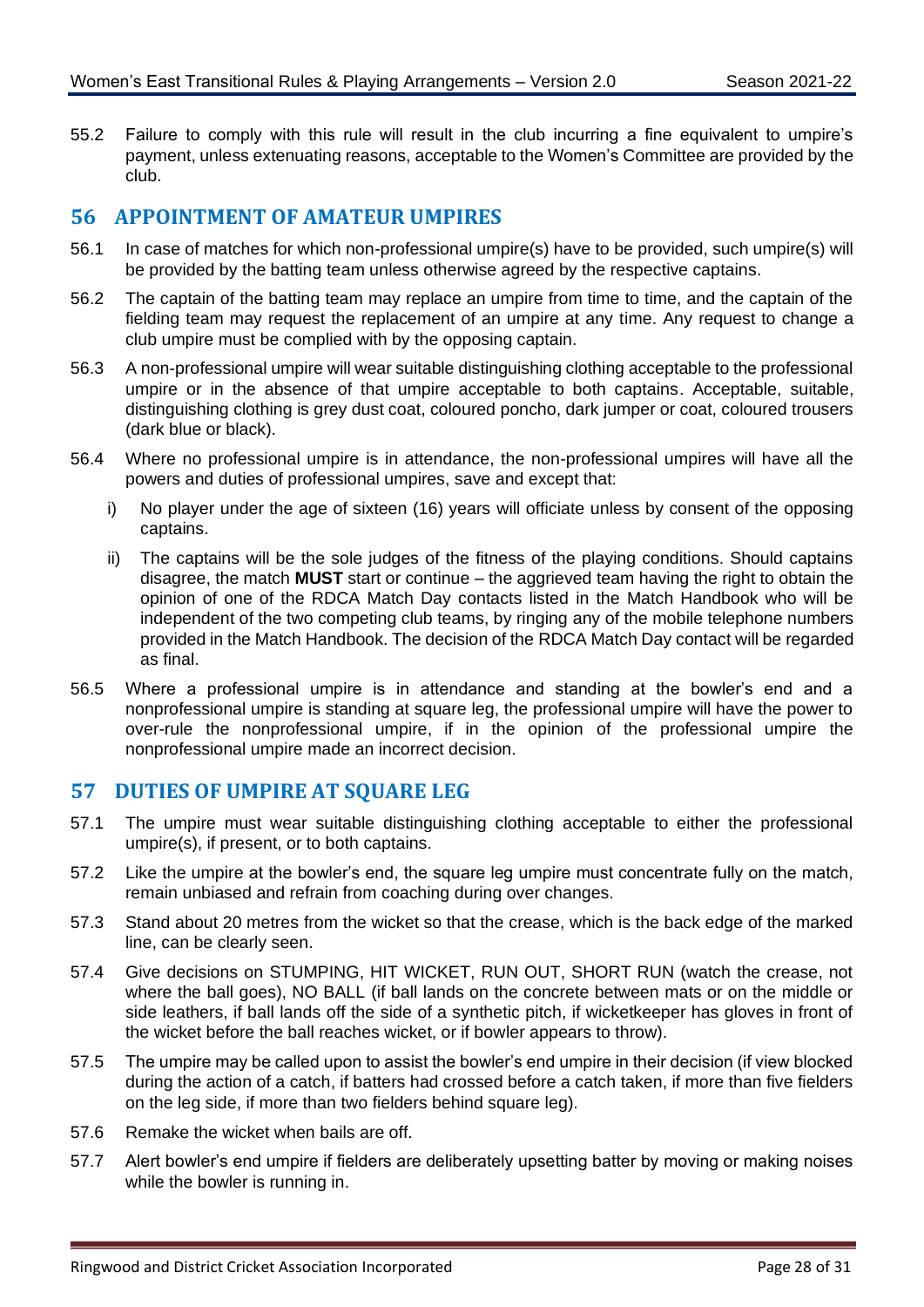- 57.8 Umpire may stand at "point" for a better view, e.g. sun at the back, but with the fielding captain's permission.
- 57.9 Umpire may be replaced if requested by fielding team captain.
- 57.10 The umpire must be at least the age of sixteen (16).
- 57.11 Umpire may be a person not playing in the match, but only with the consent of both captains.

#### <span id="page-31-0"></span>**58 UMPIRE REPORTS**

- 58.1 Professional umpires will submit incident reports to the Secretary of the Umpires Association, on a form provided by the Association. The report must reach the Umpires Secretary no later than noon on the day following completion of the match.
- <span id="page-31-2"></span>58.2 Professional umpires must report any breach of the rules or misconduct (see rule [13](#page-8-2) – Code of Conduct) of players or club officials occurring during any match at which they are officiating. Notice of intention to report and the applicable penalty will be given to the captain or official of the offending club on the final day of play within 60 minutes of the end of the match. Signature(s) of the reported player(s) and/or the captain and/or an official of the reported players club and an indication of whether the penalty offered is accepted, should be obtained on the form but if a signature is not available the reason should be stated on the form. If required, written notice by fax or email to the secretary of the reported player's club will be sufficient notice for the purpose of this Rule [58.2.](#page-31-2)
- 58.3 Every report under this Rule [58.2](#page-31-2) will be forwarded to the Disciplinary Committee Chair by the Umpires Secretary, to reach them no later than 24 hours after the completion of a match as detailed in RDCA Constitution Rule 45.
- 58.4 A Tribunal hearing will be held on the Wednesday evening following the completion of the match unless otherwise advised, (at a time and place to be advised by the Disciplinary Committee Chair) unless the reported player elects to have their case determined without a hearing and to accept a penalty of suspension from playing as advised in the initial report as per the terms of Rule [14.4](#page-9-1) i).

Should the reported player / official decide to challenge the charge at a Tribunal Hearing, the Secretary of the Club of the reported player / official must provide written advice to the Disciplinary Committee Chair, no later than 48 hours following the completion of the match.

The Board of Management and / or the Disciplinary Committee may elect to have the Tribunal hear the report regardless of the reported player's decision.

**PLEASE NOTE:** A Tribunal Hearing will not be required should the reported player / official accept the penalty offered. Unless advised otherwise, the Tribunal will meet on the Wednesday of the week following the completion of the match or matches in which the reports are made.

#### <span id="page-31-1"></span>**59 UMPIRES' CODE OF SIGNALS**

Umpires must use the Code of Signalling as per Law of Cricket 2.13 which is:

- "Boundaries" by waving the arm from side to side across the body.
- "Six" by raising both arms above the head.
- "Byes" by raising an open hand above the head.
- "Leg Byes" by touching a raised leg with the hand.
- "One Short" by bending arm upwards to touch the nearest shoulder with the tips of the fingers.
- "No Ball" by extending one arm horizontally and calling out sufficiently loud for the striker to hear to enable them to play the ball so called.
- "Wide Ball" by extending both arms horizontally.
- "Dead Ball" by crossing and re-crossing both wrists below the waist.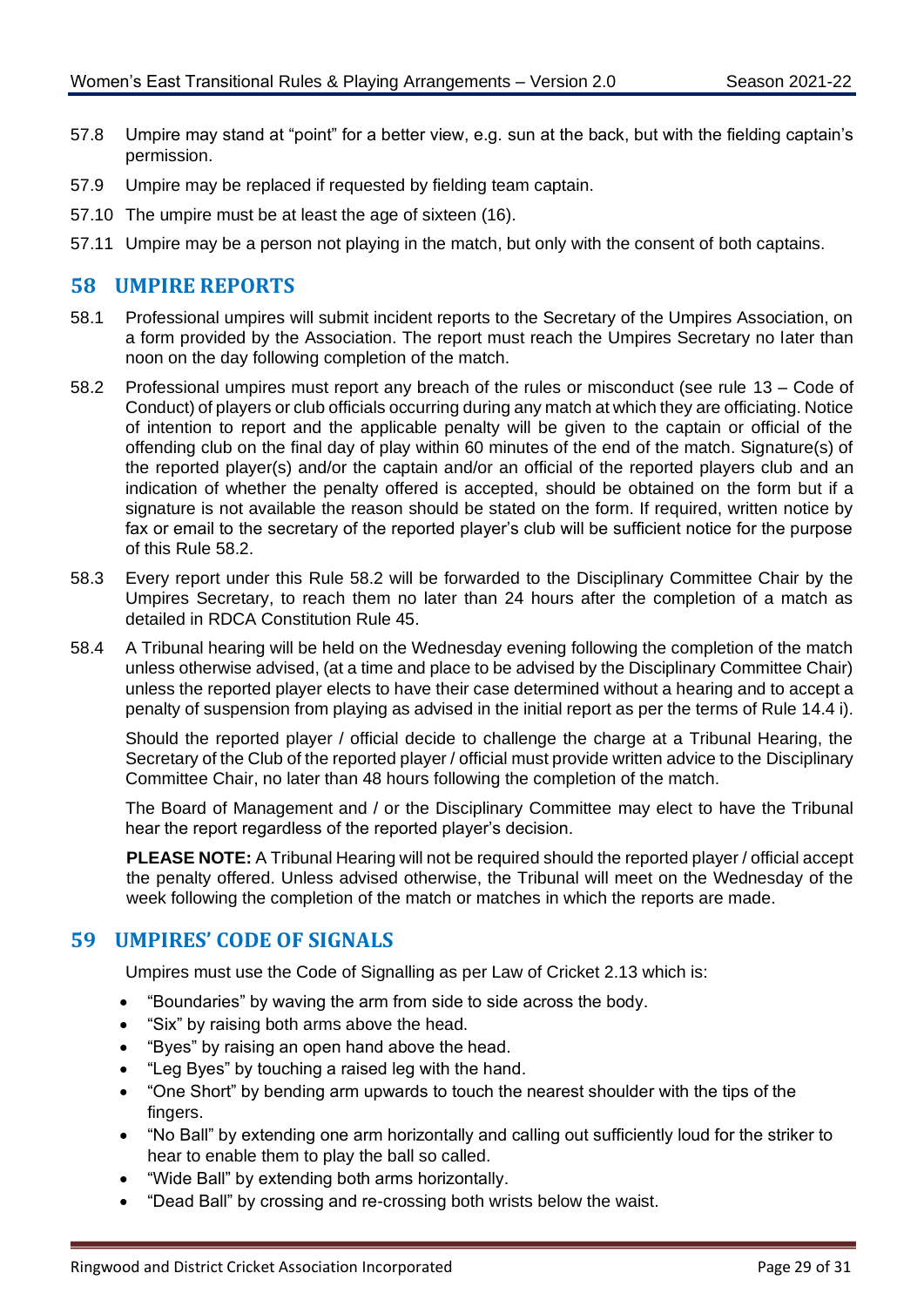- "Cancel Call" by crossing arms across the chest.
- "Out" by raising the index finger above the head.

**NOTE: "No Balls" and "Wides" are not counted** in the over, but the "No Ball" or "Wide" AND any runs scored from them are debited against the bowler.

Should an umpire desire to notify an alteration to the scorers, they will do so by crossing their arms across the chest. Besides signalling, the umpire will call distinctly for the information of players.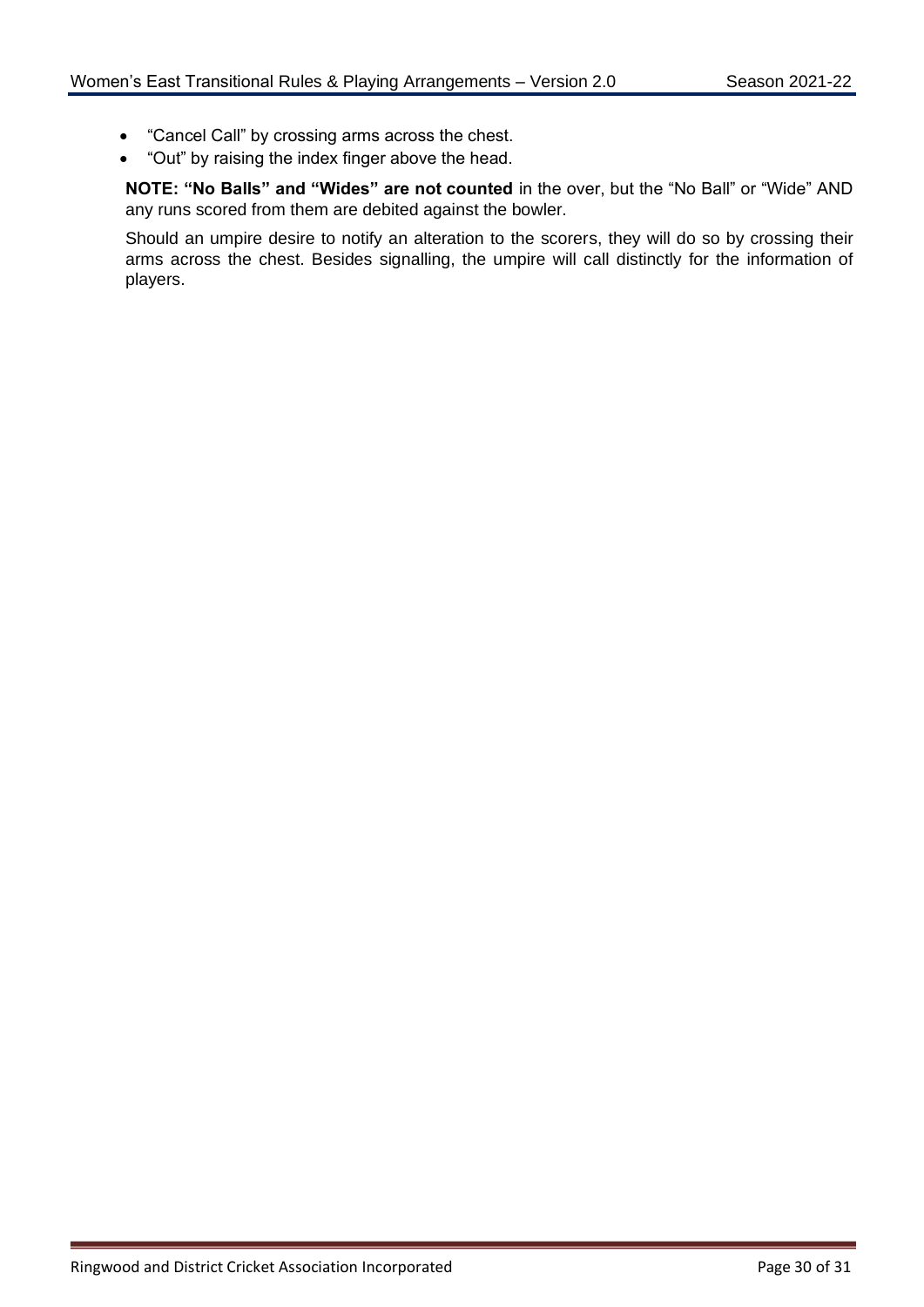

# **Appendix 1**

# **CALCULATION FORM FOR TARGET SCORE**

#### **Women's East Match One Day Match and Twenty20 Match**

| <b>MATCH:</b>  | <b>GRADE:</b> |               |
|----------------|---------------|---------------|
| <b>UMPIRE:</b> | <b>DATE:</b>  | <b>ROUND:</b> |

| А.             | <b>CALCULATION OF RUN RATE</b>                                                                       |                      |                       |
|----------------|------------------------------------------------------------------------------------------------------|----------------------|-----------------------|
|                |                                                                                                      | <b>ONE DAY MATCH</b> | <b>TWENTY20 MATCH</b> |
| A <sub>1</sub> | Total runs scored by team batting first                                                              |                      |                       |
| A <sub>2</sub> | Overs received by team batting first                                                                 |                      |                       |
| A <sub>3</sub> | Run rate per over team batting first $=$<br>(divide A1 by A2)<br>Note: Calculate to 3 decimal points |                      |                       |

#### **Notes:** For Section **A2, if the Team batting first is dismissed in less than:**

One Day match **– (36 overs**) use 36 overs for calculation of run rate (use number of overs applicable for grade) One Day match - Where interruptions cause reduction to maximum **20 overs** per innings use 20 overs for calculation of run rate

Twenty20 match - Where interruptions cause reduction to maximum **10 overs** per innings use 10 overs for calculation of run rate

| В.        | <b>TARGET SCORE ONLY APPLIES WHEN:</b>                           |                      |                       |
|-----------|------------------------------------------------------------------|----------------------|-----------------------|
|           | <b>INTERRUPTION IS TO INNINGS IS OF TEAM BATTING SECOND ONLY</b> |                      |                       |
|           |                                                                  | <b>ONE DAY MATCH</b> | <b>TWENTY20 MATCH</b> |
| <b>B1</b> | Overs available in innings of team<br>batting second             |                      |                       |
| <b>B2</b> | Run rate of innings of team batting<br><b>FIRST</b>              |                      |                       |
| <b>B3</b> | Total runs (multiply B1 x B2)                                    |                      |                       |
| <b>B4</b> | <b>Round up</b> fractions to nearest whole<br>number             |                      |                       |
| <b>B5</b> | Add 1 run to <b>B4</b>                                           |                      |                       |
| <b>B6</b> | Target Score - to win                                            |                      |                       |

EXAMPLE 1: One Day Match - Team batting first compulsory closed after 38 overs with a total of 142 runs. There is a total of 44 minutes of interruption to the innings of the team batting second.

44 minutes less 30 minutes (recoupment time) = 14 minutes actual time lost. Divide by 3  $\frac{1}{2}$  minutes to calculate overs lost. In this case 4 overs lost.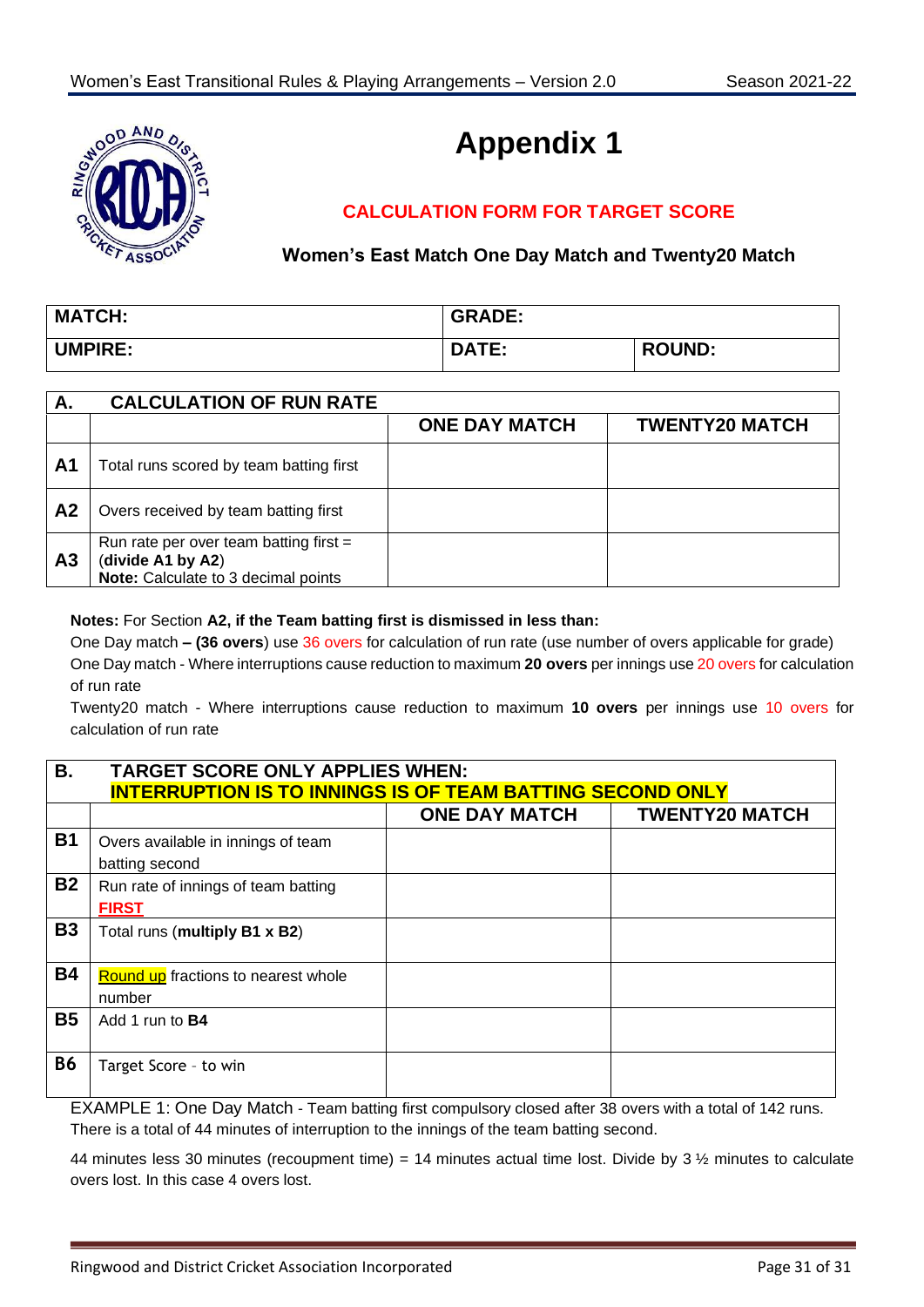EXAMPLE 2: Twenty20 Match – Team batting first completes 20 overs at 6/120. There is a total interruption to the innings of team batting second of 21 minutes. **Note:** THERE IS NO ALLOWANCE FOR RECOUPMENT TIME IN TWENTY20 MATCHES. Divide 21 minutes by 3  $\frac{1}{2}$  minutes = 6 overs lost.

| C.             | <b>CALCULATION OF RUN RATE</b>                                |                      |                       |
|----------------|---------------------------------------------------------------|----------------------|-----------------------|
|                |                                                               | <b>ONE DAY MATCH</b> | <b>TWENTY20 MATCH</b> |
| A <sub>1</sub> | Total runs scored by team batting first                       | 142                  | 120                   |
| A <sub>2</sub> | Overs received by team batting first                          | 38                   | 20                    |
| A <sub>3</sub> | Run rate per over team batting first $=$<br>(divide A1 by A2) | 3.736                | 6.00                  |

For a match to continue time calculations for overs must be available for the team batting first to receive a minimum: **20 overs (One Day Match)** or **10 overs (Twenty20 Match)**

| D.        | <b>PROCESS TO CALCULATE TARGET SCORE -</b>                 |                      |                       |
|-----------|------------------------------------------------------------|----------------------|-----------------------|
|           | <b>INTERRUPTION TO INNINGS OF TEAM BATTING SECOND ONLY</b> |                      |                       |
|           |                                                            | <b>ONE DAY MATCH</b> | <b>TWENTY20 MATCH</b> |
| <b>B1</b> | Overs available in innings of team batting<br>second       | $38 - 4 = 34$ overs  | $20 - 6 = 14$ overs   |
| <b>B2</b> | Run rate of innings of team batting <b>FIRST</b>           | 3.736                | 6.00                  |
| <b>B3</b> | Total runs (multiply B1 x B2)                              | 127.024              | 84                    |
| <b>B4</b> | <b>Round up</b> fractions to nearest whole<br>number       | 128                  | 84                    |
| <b>B5</b> | Add 1 run to <b>B4</b>                                     | $+1$                 | $+1$                  |
| <b>B6</b> | Target Score - to win                                      | 129                  | 85                    |

**Notes:** 

- Target Score only becomes relevant should there be interruption to the innings of the team **batting second** and is relevant to no less than 20 overs for Match Rule 12 One Day Match and no less than 10 overs for Match Rule 13 – Twenty20 Match.
- In One Day matches The recoupment time (in the second innings only) of the maximum of thirty minutes (Match Rule 12 – One Day Match) must be utilised for the Target Score to be invoked

#### **STATE OF PLAY FOR INNINGS OF TEAM BATTING SECOND WITH LESS THAN 20 OVERS (ONE DAY MATCH) : 10 OVERS (T20) AVAILABLE**

EXAMPLE 1: One Day Match - 20 overs x 3.736 run rate = 74.72 (round up) = 75 + 1 = target score of 76 **TO WIN** if 20 or less overs are available the run rate is calculated on minimum 20 overs (If less than 20 overs are available and either Captain feels a result is possible then play continues - should either side not achieve a result a "draw" (Match Abandoned) shall be the result

EXAMPLE 2: Twenty20 Match - 10 overs x 6.00 run rate =  $60 + 1$  = target score 61 **TO WIN** if 10 or less overs are available the run rate is calculated on minimum 10 overs (If less than 10 overs are available and either Captain feels a result is possible then play continues - should either side not achieve a result then a "no.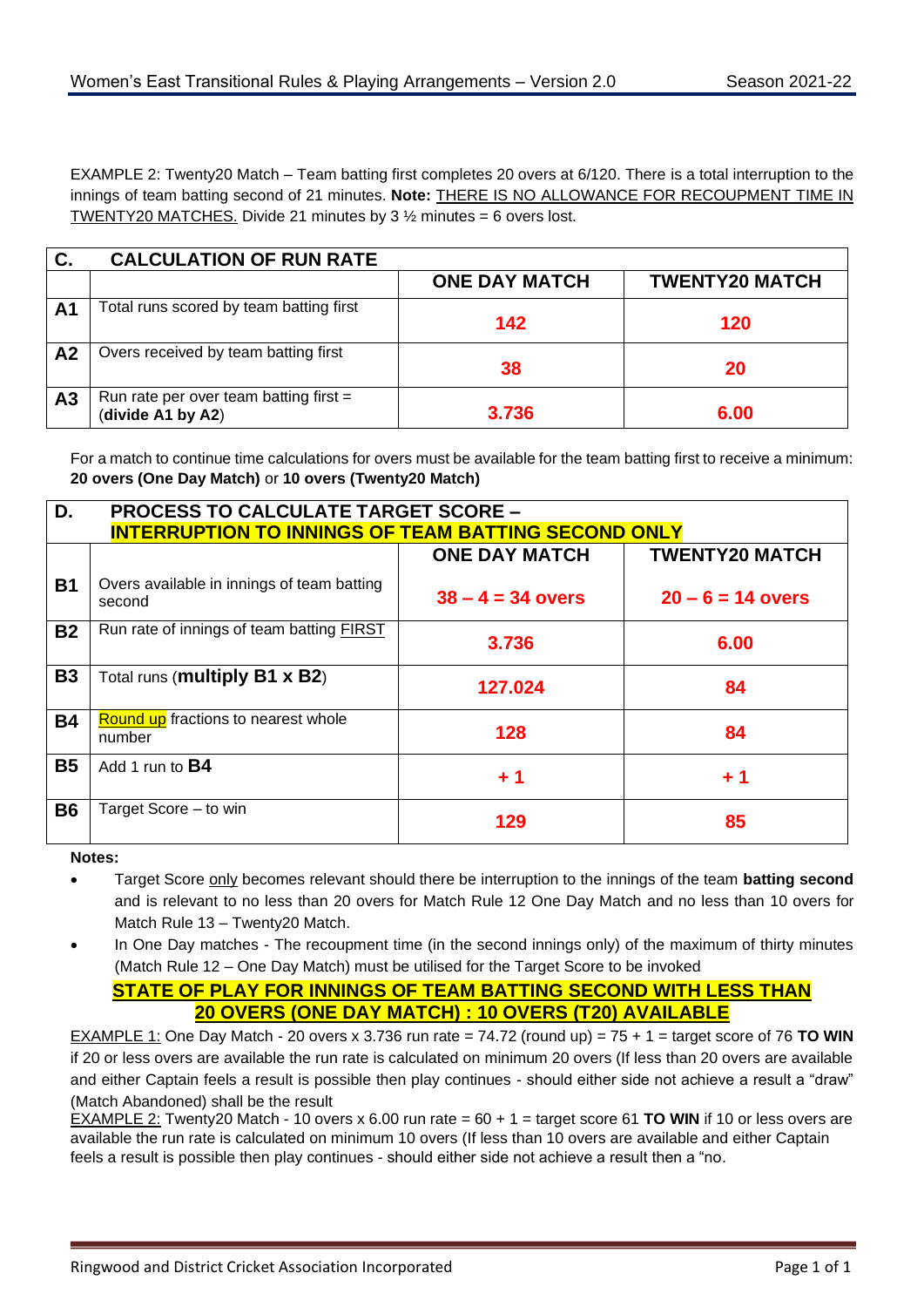# <span id="page-35-0"></span>**Index**

| Appeal                                  |
|-----------------------------------------|
|                                         |
|                                         |
| Naming/suspension #14.4 ii)  8          |
| Ball                                    |
|                                         |
|                                         |
|                                         |
|                                         |
| Batter(s)                               |
| Modified Grades/returns #25.3) 16       |
| Trophy qualifications #57.1  25         |
| Boundary(ies)                           |
| Captain of home club to advise #595  27 |
| Captains to advise umpire #60.3  27     |
| Setting/marking #18.9  11               |
| <b>Bowler</b>                           |
|                                         |
| Unable to complete over #15.6 9         |
| <b>Bowling</b>                          |
|                                         |
| Dangerous and unfair #32.3  17          |
|                                         |
|                                         |
| Captain                                 |
| Advise of report by umpire #14.1 i)7    |
| Amateur (team) umpires #62 28           |
|                                         |
|                                         |
| One-Day Team List #37.9 19              |
|                                         |
|                                         |
| Umpires appraisal #55.3 i) 25           |
| Umpires/Boundaries #595  27             |
|                                         |
| Coin toss                               |
|                                         |
|                                         |
| Conclusion                              |
| Day's play entry in scorebook #54.2 24  |
| Dangerous and unfair bowling #32.3  17  |
| Declaration                             |
|                                         |
| <b>Drinks</b>                           |
| 20/20 (T20) #22.9 15, 20                |
|                                         |

| Fielding                                    |  |
|---------------------------------------------|--|
|                                             |  |
| 20/20 (T20) 30 metre circle #29.1  17       |  |
|                                             |  |
| Forfeit                                     |  |
|                                             |  |
|                                             |  |
|                                             |  |
|                                             |  |
|                                             |  |
| Grading, promotion and relegation #53.3  24 |  |
| Ground                                      |  |
|                                             |  |
|                                             |  |
|                                             |  |
|                                             |  |
| Heat                                        |  |
| 20/20 (T20) #22.7 15, 19                    |  |
|                                             |  |
| Innings                                     |  |
|                                             |  |
| 20/20 (T20) Declaration #33 18              |  |
| 20/20 (T20) Delay/Interruptions #23.1  15   |  |
| Investigation                               |  |
|                                             |  |
| Umpire intimidation #14.6  8                |  |
|                                             |  |
| Light                                       |  |
|                                             |  |
|                                             |  |
| Match points                                |  |
| Limited-Over matches #52.2 23               |  |
|                                             |  |
|                                             |  |
| Two-day matches #52.1 23                    |  |
| Match report                                |  |
|                                             |  |
|                                             |  |
| Member Protection compliance #7.2ii) 3      |  |
| <b>MyCricket</b>                            |  |
|                                             |  |
|                                             |  |
|                                             |  |
|                                             |  |
| No Ball                                     |  |
| Modified Grades 21.1 viii)  19              |  |
|                                             |  |
| Square leg umpire cal #63.41 28             |  |
|                                             |  |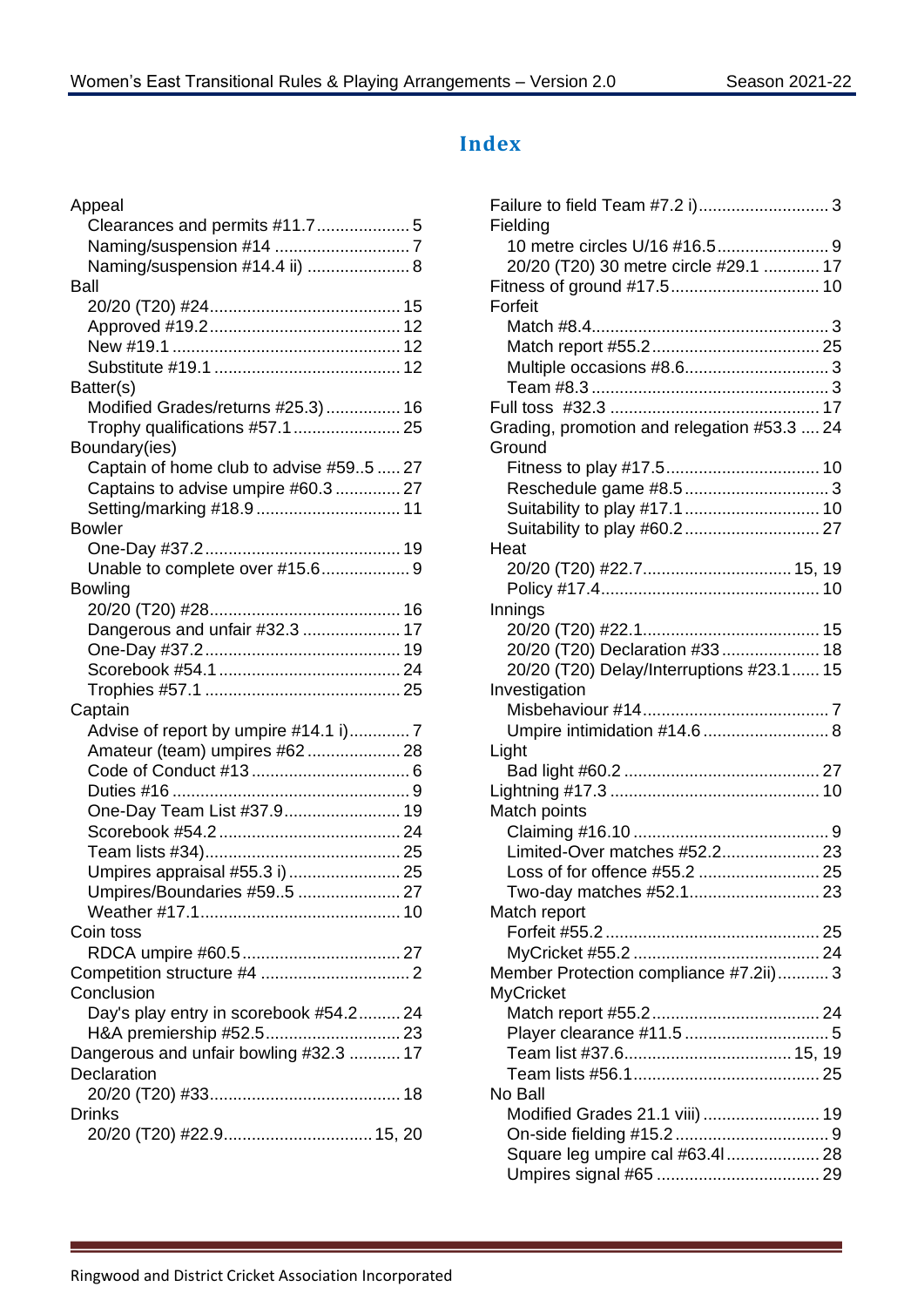| Online scoring                             |
|--------------------------------------------|
| Optional in all grades #54.4  24           |
| Player                                     |
| Absent at start of second day #15.5  9     |
|                                            |
|                                            |
|                                            |
|                                            |
|                                            |
| Misbehaviour penalties #14.6  8            |
|                                            |
|                                            |
| One-Day, 12th & 13 <sup>th</sup> #37.9  19 |
| One-Day, substitute not allowed #37.10 19  |
|                                            |
| Reportable incidents #14.6  8              |
|                                            |
|                                            |
|                                            |
|                                            |
|                                            |
|                                            |
| Underage umpire #62.4 i)  28               |
| unregistered or ineligible #10.4 5         |
| <b>Player Safety</b>                       |
|                                            |
| Underage Players #20.5  13                 |
| Premiership                                |
| Grand final drawn or abandoned 23          |
| Grand final tied #23.4 iii)  23            |
|                                            |
|                                            |
| Rain                                       |
| 20/20 (T20) #22.7 15, 19                   |
|                                            |
| <b>RDCA</b>                                |
| Annual Presentation Function #57.3  26     |
|                                            |
| Player clearances and permits #11  5       |
|                                            |
|                                            |
|                                            |
|                                            |
|                                            |
| Report                                     |
|                                            |
|                                            |
|                                            |
| By professional umpires #42  29            |
|                                            |
|                                            |
| Umpire appraisal, captain #55.3 i) 25      |
|                                            |

| Result                                   |  |
|------------------------------------------|--|
| Final drawn or abandoned #23.4 iv) 23    |  |
| MyCricket recording #55.2 25             |  |
|                                          |  |
|                                          |  |
| Shared premiership #23.4 iii) 23         |  |
| Scorebook                                |  |
|                                          |  |
| Signing at conclusion #56.5 25           |  |
| Substitute player #56.4  25              |  |
|                                          |  |
|                                          |  |
| Team lists #37.5 15, 19                  |  |
|                                          |  |
| Scorer                                   |  |
|                                          |  |
| Signals                                  |  |
|                                          |  |
|                                          |  |
|                                          |  |
| <b>Starting time</b>                     |  |
|                                          |  |
| Substitute                               |  |
|                                          |  |
| Not allowed in One-Day #37.10 19         |  |
| Player, laws of cricket #56.3 25         |  |
|                                          |  |
| Suspension                               |  |
|                                          |  |
|                                          |  |
|                                          |  |
| Ineligibility to play #14.7 8            |  |
| Ineligible for awards #14.6 8            |  |
|                                          |  |
| Set penalty and acceptance #64.4  29     |  |
| Team                                     |  |
|                                          |  |
|                                          |  |
|                                          |  |
|                                          |  |
| Minimum players to compete #15.3 9       |  |
| Number of grades player can drop #10.2 4 |  |
| Promotion and relegation #31.2 24        |  |
|                                          |  |
|                                          |  |
|                                          |  |
| <b>Trophies</b>                          |  |
|                                          |  |
| Best administered club #58.6  26         |  |
|                                          |  |
|                                          |  |
| Modified Grades #35 25                   |  |
|                                          |  |
| Umpire of the Year #58.5 26              |  |
| <b>Umpire fees</b>                       |  |